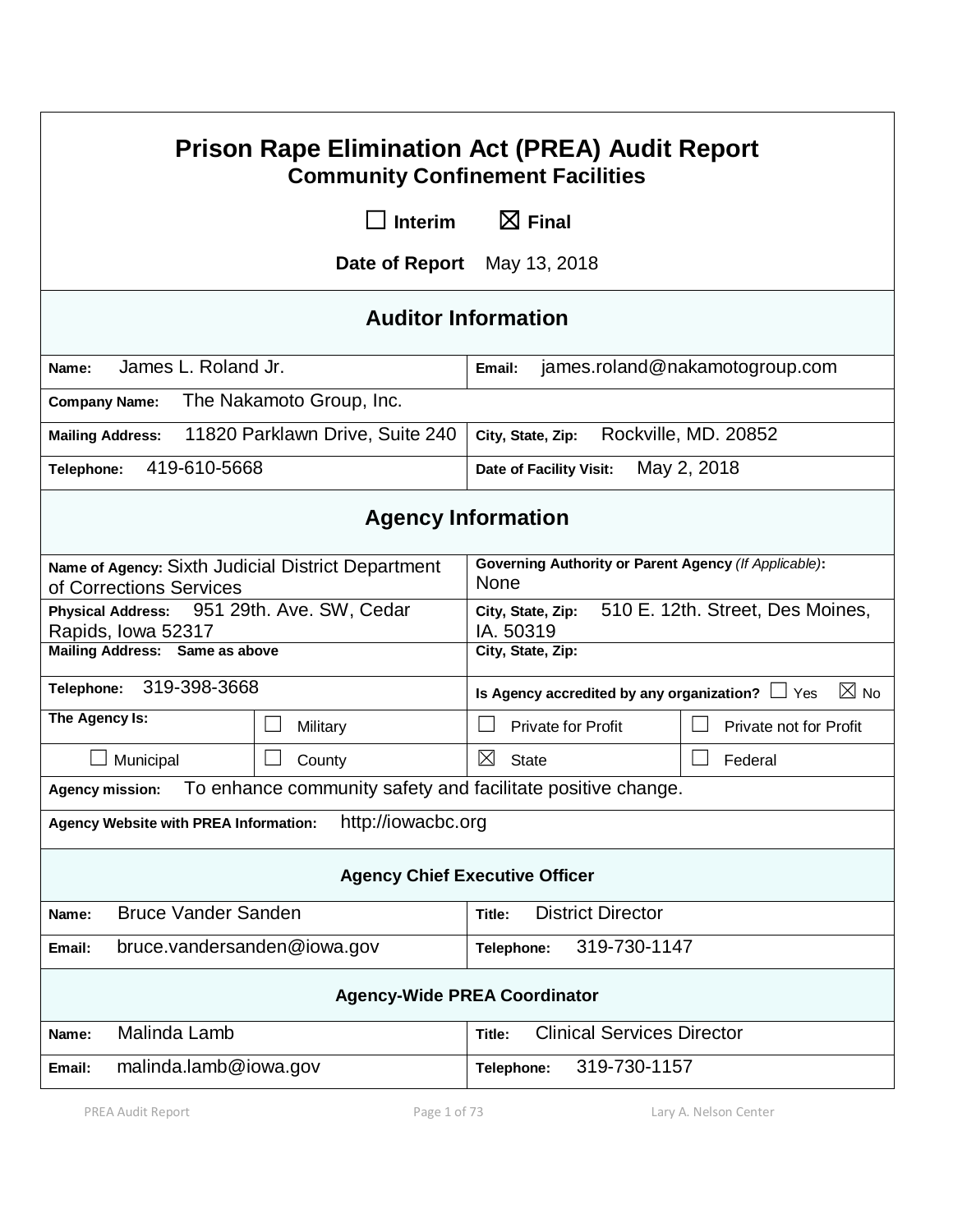| PREA Coordinator Reports to: Bruce Vander Sanden,<br><b>District Director</b> |                                                                 |                                            |                           | Number of Compliance Managers who report to the PREA<br>None<br>Coordinator |                                                            |                           |  |  |
|-------------------------------------------------------------------------------|-----------------------------------------------------------------|--------------------------------------------|---------------------------|-----------------------------------------------------------------------------|------------------------------------------------------------|---------------------------|--|--|
| <b>Facility Information</b>                                                   |                                                                 |                                            |                           |                                                                             |                                                            |                           |  |  |
| Name of Facility:                                                             |                                                                 | <b>Lary Nelson Center</b>                  |                           |                                                                             |                                                            |                           |  |  |
| <b>Physical Address:</b>                                                      |                                                                 | 1001 29th. Ave. SW, Cedar Rapids, IA 52404 |                           |                                                                             |                                                            |                           |  |  |
| Mailing Address (if different than above):                                    |                                                                 |                                            |                           |                                                                             |                                                            |                           |  |  |
| 319-398-3668<br><b>Telephone Number:</b>                                      |                                                                 |                                            |                           |                                                                             |                                                            |                           |  |  |
|                                                                               | The Facility Is:<br>Military                                    |                                            |                           |                                                                             | <b>Private for Profit</b>                                  | Private not for Profit    |  |  |
|                                                                               | Municipal<br>County                                             |                                            |                           | $\boxtimes$                                                                 | <b>State</b>                                               | Federal                   |  |  |
| <b>Facility Type:</b>                                                         |                                                                 | Community treatment center                 | $\boxtimes$ Halfway house |                                                                             |                                                            | <b>Restitution center</b> |  |  |
|                                                                               | Mental health facility<br>Alcohol or drug rehabilitation center |                                            |                           |                                                                             |                                                            |                           |  |  |
|                                                                               |                                                                 | Other community correctional facility      |                           |                                                                             |                                                            |                           |  |  |
| <b>Facility Mission:</b>                                                      |                                                                 |                                            |                           |                                                                             | To enhance community safety and facilitate positive change |                           |  |  |
|                                                                               | <b>Facility Website with PREA Information:</b>                  | http://iowacbc.org                         |                           |                                                                             |                                                            |                           |  |  |
|                                                                               | Have there been any internal or external audits of and/or       |                                            |                           |                                                                             |                                                            |                           |  |  |
|                                                                               | accreditations by any other organization?                       |                                            |                           |                                                                             | $\boxtimes$ Yes<br><b>No</b>                               |                           |  |  |
|                                                                               |                                                                 |                                            | <b>Director</b>           |                                                                             |                                                            |                           |  |  |
| Name:                                                                         | <b>Bruce Vander Sanden</b>                                      |                                            | Title:                    | <b>District Director</b>                                                    |                                                            |                           |  |  |
| Email:                                                                        | bruce.vandersanden@iowa.gov                                     |                                            |                           | 319-730-1147<br>Telephone:                                                  |                                                            |                           |  |  |
| <b>Facility PREA Compliance Manager</b>                                       |                                                                 |                                            |                           |                                                                             |                                                            |                           |  |  |
| Name:                                                                         | Malinda Lamb                                                    |                                            | Title:                    | <b>Clinical Services Director</b>                                           |                                                            |                           |  |  |
| Email:                                                                        | malinda.lamb@iowa.gov                                           |                                            |                           | 319-730-1157<br>Telephone:                                                  |                                                            |                           |  |  |
| <b>Facility Health Service Administrator</b>                                  |                                                                 |                                            |                           |                                                                             |                                                            |                           |  |  |
| Title:<br>None<br>Name:                                                       |                                                                 |                                            |                           |                                                                             |                                                            |                           |  |  |
| Email:                                                                        | Telephone:                                                      |                                            |                           |                                                                             |                                                            |                           |  |  |
| <b>Facility Characteristics</b>                                               |                                                                 |                                            |                           |                                                                             |                                                            |                           |  |  |
| 93<br><b>Designated Facility Capacity:</b>                                    |                                                                 |                                            |                           | <b>Current Population of Facility: 82</b>                                   |                                                            |                           |  |  |
| PREA Audit Report                                                             |                                                                 | Page 2 of 73                               |                           |                                                                             | Lary A. Nelson Center                                      |                           |  |  |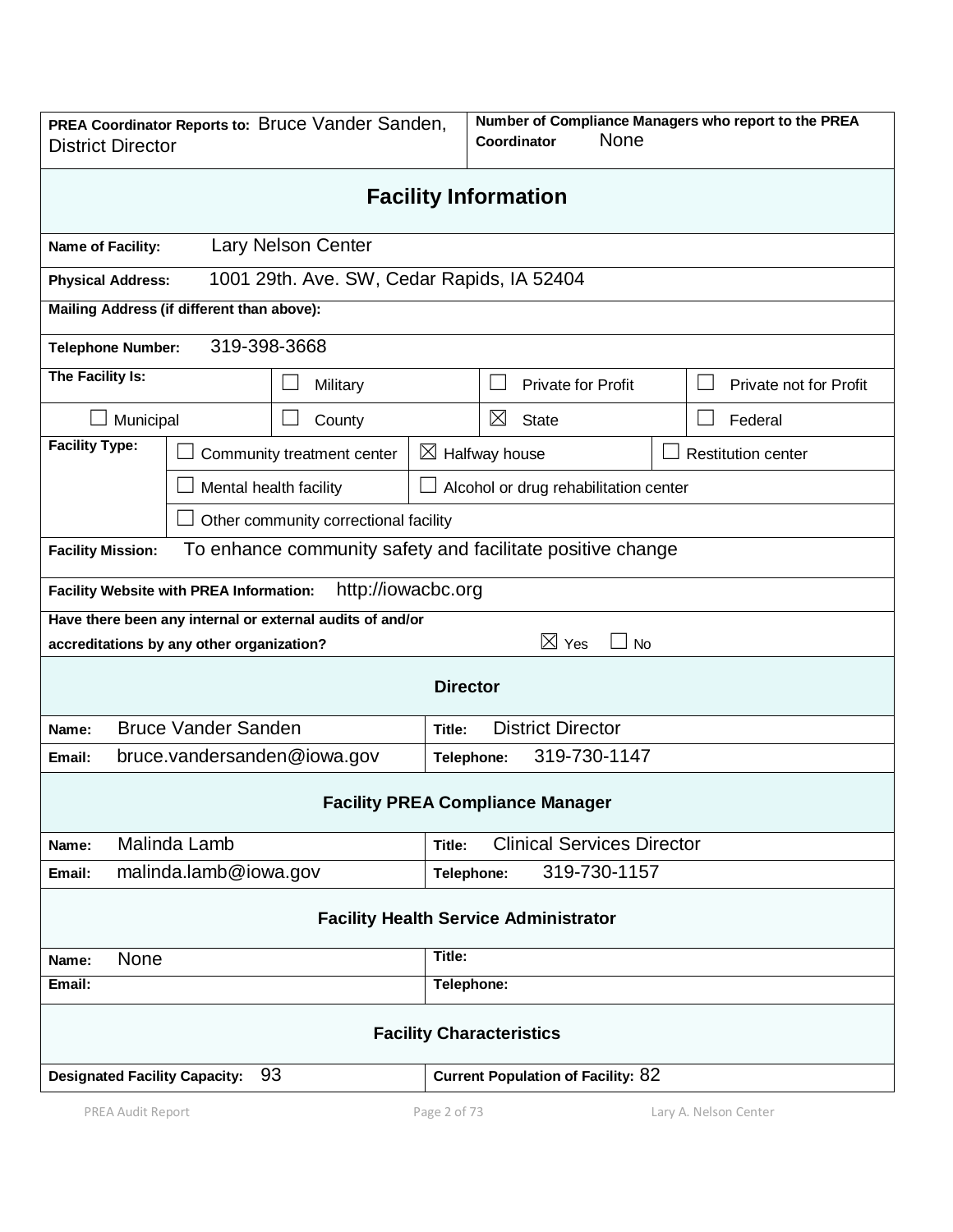| Number of residents admitted to facility during the past 12 months                                                                                                                                                                                                                                                                                                                                      |                                                                                              |  |                                                                                      |                | 253        |  |  |
|---------------------------------------------------------------------------------------------------------------------------------------------------------------------------------------------------------------------------------------------------------------------------------------------------------------------------------------------------------------------------------------------------------|----------------------------------------------------------------------------------------------|--|--------------------------------------------------------------------------------------|----------------|------------|--|--|
| Number of residents admitted to facility during the past 12 months who were transferred from a<br>different community confinement facility:                                                                                                                                                                                                                                                             |                                                                                              |  |                                                                                      |                | $\Omega$   |  |  |
| Number of residents admitted to facility during the past 12 months whose length of stay in the                                                                                                                                                                                                                                                                                                          | 227                                                                                          |  |                                                                                      |                |            |  |  |
| facility was for 30 days or more:<br>Number of residents admitted to facility during the past 12 months whose length of stay in the                                                                                                                                                                                                                                                                     | 253                                                                                          |  |                                                                                      |                |            |  |  |
| facility was for 72 hours or more:                                                                                                                                                                                                                                                                                                                                                                      | Number of residents on date of audit who were admitted to facility prior to August 20, 2012: |  |                                                                                      |                |            |  |  |
|                                                                                                                                                                                                                                                                                                                                                                                                         | $\Omega$                                                                                     |  |                                                                                      |                |            |  |  |
| <b>Population:</b>                                                                                                                                                                                                                                                                                                                                                                                      | Age Range of<br>$\boxtimes$ Adults Age: 19-67<br>Juveniles<br>Youthful residents             |  |                                                                                      |                |            |  |  |
|                                                                                                                                                                                                                                                                                                                                                                                                         | Average length of stay or time under supervision:                                            |  |                                                                                      |                | 5.5 months |  |  |
| <b>Facility Security Level:</b>                                                                                                                                                                                                                                                                                                                                                                         | Residential<br>Correctional<br>facility/community<br>confinement                             |  |                                                                                      |                |            |  |  |
| <b>Resident Custody Levels:</b>                                                                                                                                                                                                                                                                                                                                                                         | <b>Minimum</b>                                                                               |  |                                                                                      |                |            |  |  |
| Number of staff currently employed by the facility who may have contact with residents:                                                                                                                                                                                                                                                                                                                 |                                                                                              |  |                                                                                      |                | 21         |  |  |
| Number of staff hired by the facility during the past 12 months who may have contact with<br>residents:                                                                                                                                                                                                                                                                                                 |                                                                                              |  |                                                                                      |                | 4          |  |  |
| Number of contracts in the past 12 months for services with contractors who may have contact with<br>residents:                                                                                                                                                                                                                                                                                         |                                                                                              |  |                                                                                      |                | 1          |  |  |
| <b>Physical Plant</b>                                                                                                                                                                                                                                                                                                                                                                                   |                                                                                              |  |                                                                                      |                |            |  |  |
| $\mathbf 1$<br><b>Number of Buildings:</b><br>Number of Single Cell Housing Units: 0                                                                                                                                                                                                                                                                                                                    |                                                                                              |  |                                                                                      |                |            |  |  |
| Number of Multiple Occupancy Cell Housing Units:<br>31                                                                                                                                                                                                                                                                                                                                                  |                                                                                              |  |                                                                                      |                |            |  |  |
| <b>Number of Open Bay/Dorm Housing Units:</b><br>$\overline{0}$                                                                                                                                                                                                                                                                                                                                         |                                                                                              |  |                                                                                      |                |            |  |  |
| Description of any video or electronic monitoring technology (including any relevant information about where cameras are<br>placed, where the control room is, retention of video, etc.):<br>The Lary Nelson Center employs a video camera system for video surveillance. Cameras are placed<br>strategically throughout the institution to ensure the safety and security of both residents and staff. |                                                                                              |  |                                                                                      |                |            |  |  |
| <b>Medical</b>                                                                                                                                                                                                                                                                                                                                                                                          |                                                                                              |  |                                                                                      |                |            |  |  |
| <b>Type of Medical Facility:</b>                                                                                                                                                                                                                                                                                                                                                                        |                                                                                              |  | <b>None</b>                                                                          |                |            |  |  |
| Forensic sexual assault medical exams are conducted at:                                                                                                                                                                                                                                                                                                                                                 |                                                                                              |  | St. Luke's Unity Point Medical Center or<br>University of Iowa Hospitals and Clinics |                |            |  |  |
| <b>Other</b>                                                                                                                                                                                                                                                                                                                                                                                            |                                                                                              |  |                                                                                      |                |            |  |  |
| Number of volunteers and individual contractors, who may have contact with residents, currently<br>authorized to enter the facility:                                                                                                                                                                                                                                                                    |                                                                                              |  |                                                                                      | 3              |            |  |  |
| Number of investigators the agency currently employs to investigate allegations of sexual abuse:                                                                                                                                                                                                                                                                                                        |                                                                                              |  |                                                                                      | $\overline{2}$ |            |  |  |
|                                                                                                                                                                                                                                                                                                                                                                                                         |                                                                                              |  |                                                                                      |                |            |  |  |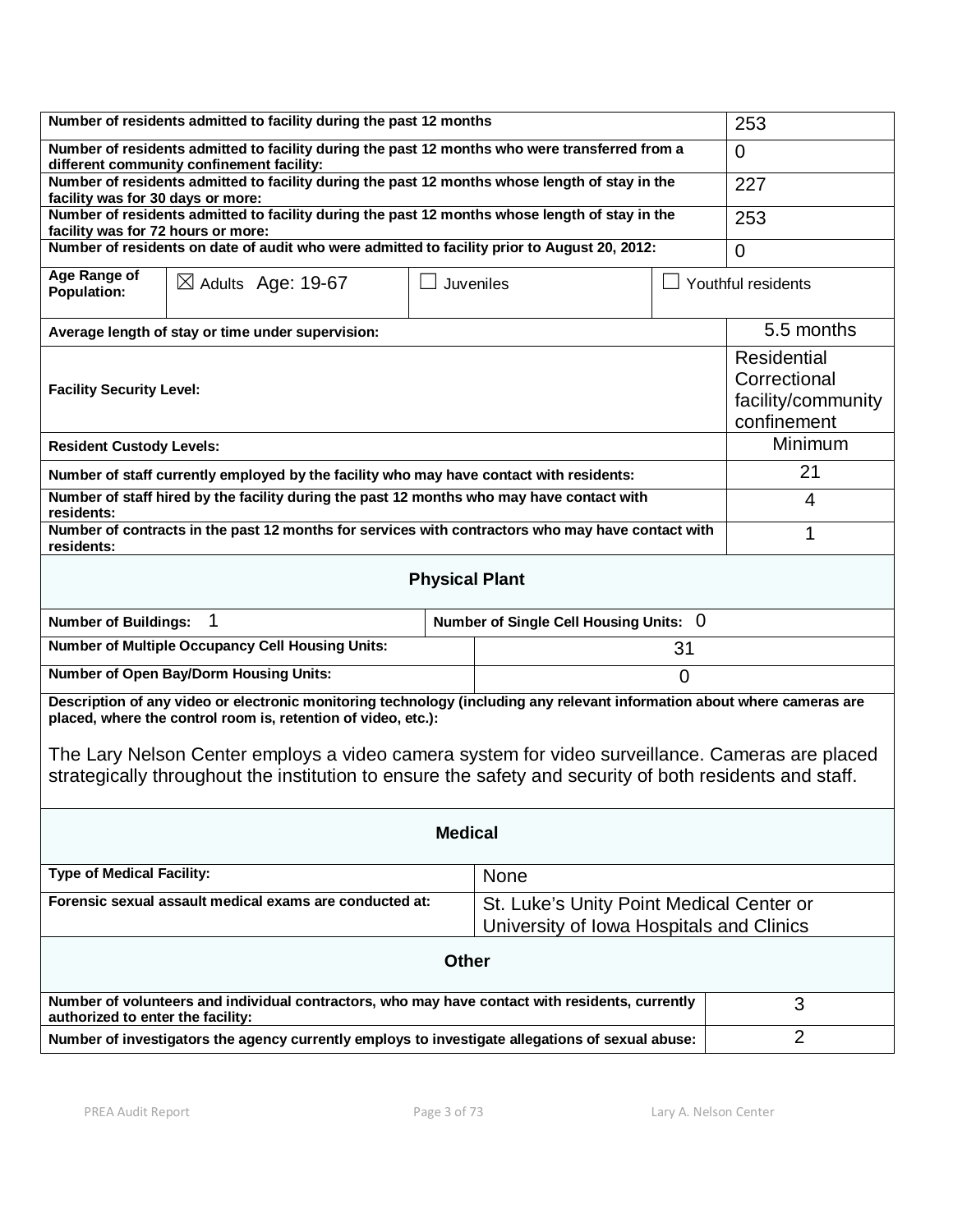# **Audit Findings**

# **Audit Narrative**

*The auditor's description of the audit methodology should include a detailed description of the following processes during the pre-onsite audit, onsite audit, and post-audit phases: documents and files reviewed, discussions and types of interviews conducted, number of days spent on-site, observations made during the site-review, and a detailed description of any follow-up work conducted during the post-audit phase. The narrative should describe the techniques the auditor used to sample documentation and select interviewees, and the auditor's process for the site review.*

# **Pre-Audit Preparation**

Prior to the on-site visit, the PREA Coordinator provided all policies and supportive documents to the auditor for review. This auditor discussed information contained in the Pre-Audit Questionnaire with the PREA Audit Coordinator prior to the on-site visit.

# **Entrance Briefing and Tour (On-Site Audit) - First Day**

The on-site Prison Rape Elimination Act (PREA) compliance audit of the Lary A. Nelson Center, Cedar Rapids, Iowa, was conducted May 2, 2018 by the Nakamoto Group, Inc. certified PREA auditor James L. Roland Jr. Upon arrival at the facility, an in-briefing meeting was held with Clinical Services Director/PREA Coordinator. The audit process was discussed during the briefing. The standards used for this audit became effective August 20, 2012. As part of the audit, a review of local facility policies and a tour of the facility were completed. During the on-site tour, the auditor reviewed PREA related documentation and materials located on bulletin boards and reviewed entries made in the electronic logs. The auditor tested telephones and other electronic media which provide offender access to outside independent advocacy reporting capabilities. The auditor assessed camera surveillance, physical supervision and electronic monitoring capabilities. Other areas of focus during the facility tour included, but were not limited to, levels of staff supervision, video monitoring and limits to cross-gender viewing. All signs and postings were in both English and Spanish. Inmates are able to shower, dress and use the toilet facilities without exposing themselves to employees of the opposite gender. Informal and formal conversations with employees and inmates regarding the PREA standards were conducted. Postings regarding PREA violation reporting and the agency's zero-tolerance policy for sexual abuse and sexual harassment were prominently displayed in all housing units, meeting areas and throughout the facility. Audit notice postings with the PREA auditor's contact information were posted in the same areas. The auditor notice postings were posted in April 2018. The auditor did not receive any resident correspondence prior to the on-site audit.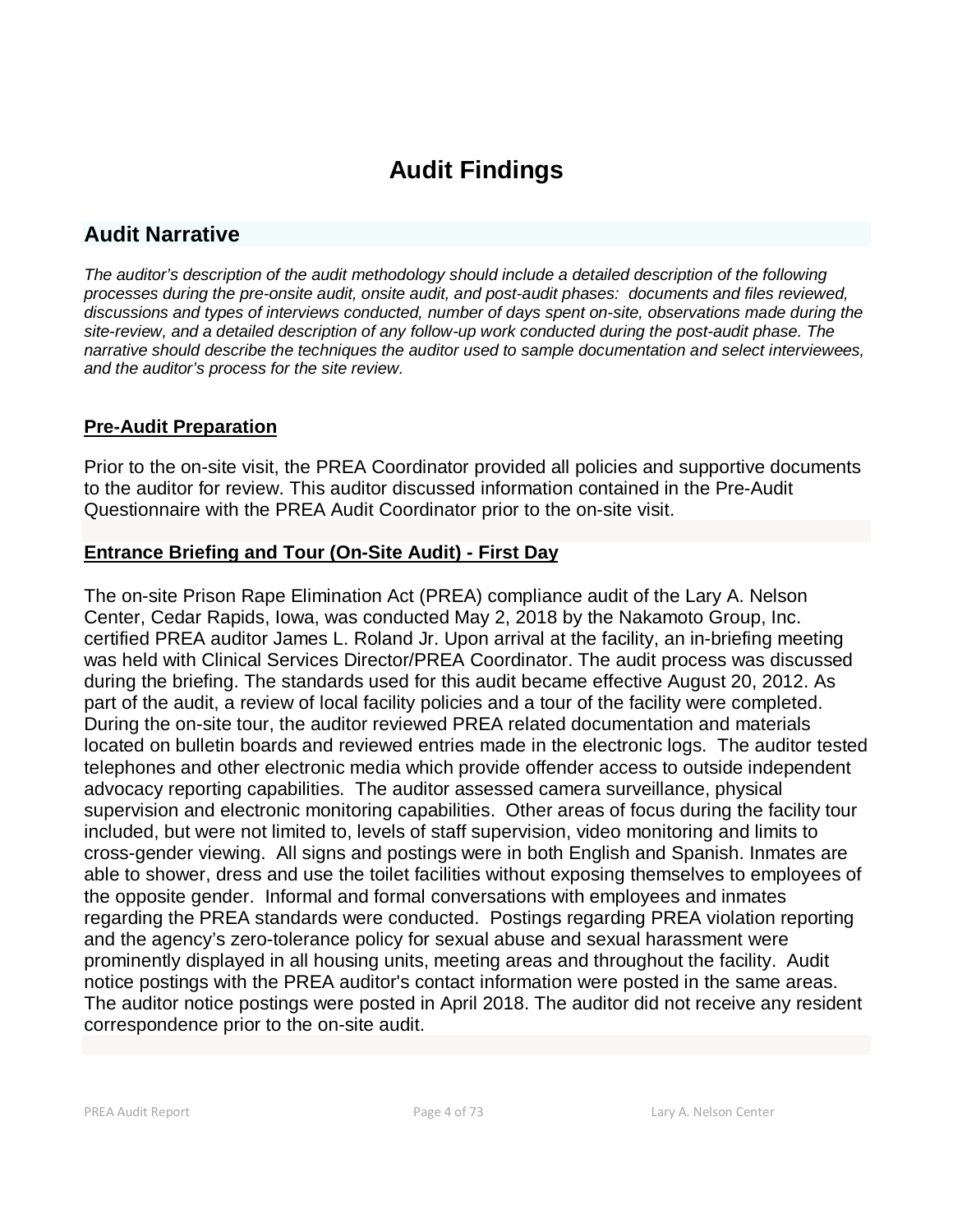# **Staff-Resident Interviews - Second Day**

A total of 16 residents were interviewed. One cognitive impaired resident was interviewed. There were no Limited English proficient (LEP) residents housed at the facility at the time of the audit. There were no residents who reported sexual victimization during risk screening. There were no self-identified transgender, intersex, bisexual or gay residents. No residents refused to be interviewed. During the tour three staff members were asked questions outlined as outlined on the First Responder interview sheet and all responded correctly.

A total of 14 staff were interviewed which included nine residential specialists (from all three shifts), five administrative/specialized staff and the Human Resource Manager (HRM). The administrative staff included the District Director, Assistant District Director, PREA Coordinator, Investigator and Residential Manager. All staff members have been trained to act as first responders when a PREA related incident occurs.

# **Investigations**

During the current auditing period, there were a total of two reported allegations of sexual abuse/sexual harassment. Of the reported allegations, one was substantiated and one was unfounded. The substantiated case involved a resident-on-resident allegation and the case determined to be unfounded involved a resident-on-staff allegation. Documentation for both investigations was reviewed by the auditor for compliance purposes.

# **Facility Characteristics**

*The auditor's description of the audited facility should include details about the facility type, demographics and size of the inmate, resident or detainee population, numbers and type of staff positions, configuration and layout of the facility, numbers of housing units, description of housing units including any special housing units, a description of programs and services, including food service and recreation. The auditor should describe how these details are relevant to PREA implementation and compliance.*

The Lary A. Nelson Center, a 93 bed facility, was completed and dedicated October 31, 1991 in Linn County, Iowa and provides services to adult male offenders. There are three wings in the facility with 17 five-person and six two-person rooms. The facility provides services for male residents on Work Release, who are returning to the community from a State institution, as ordered by the Iowa Board of Parole. The facility also provides services to adult male 2nd and 3rd offense drunk drivers, as ordered by the District Court, and Special Sentence Parolees. Each resident is involved in an individualized program, with the goal of enhancing the resident's ability to succeed. The Lary A. Nelson Center offers educational opportunities, money management job development, the Iowa Domestic Violence Program (IDAP), sex offender programming, Alcoholics Anonymous and Narcotics Anonymous, cognitive programming, community service and recreational activities.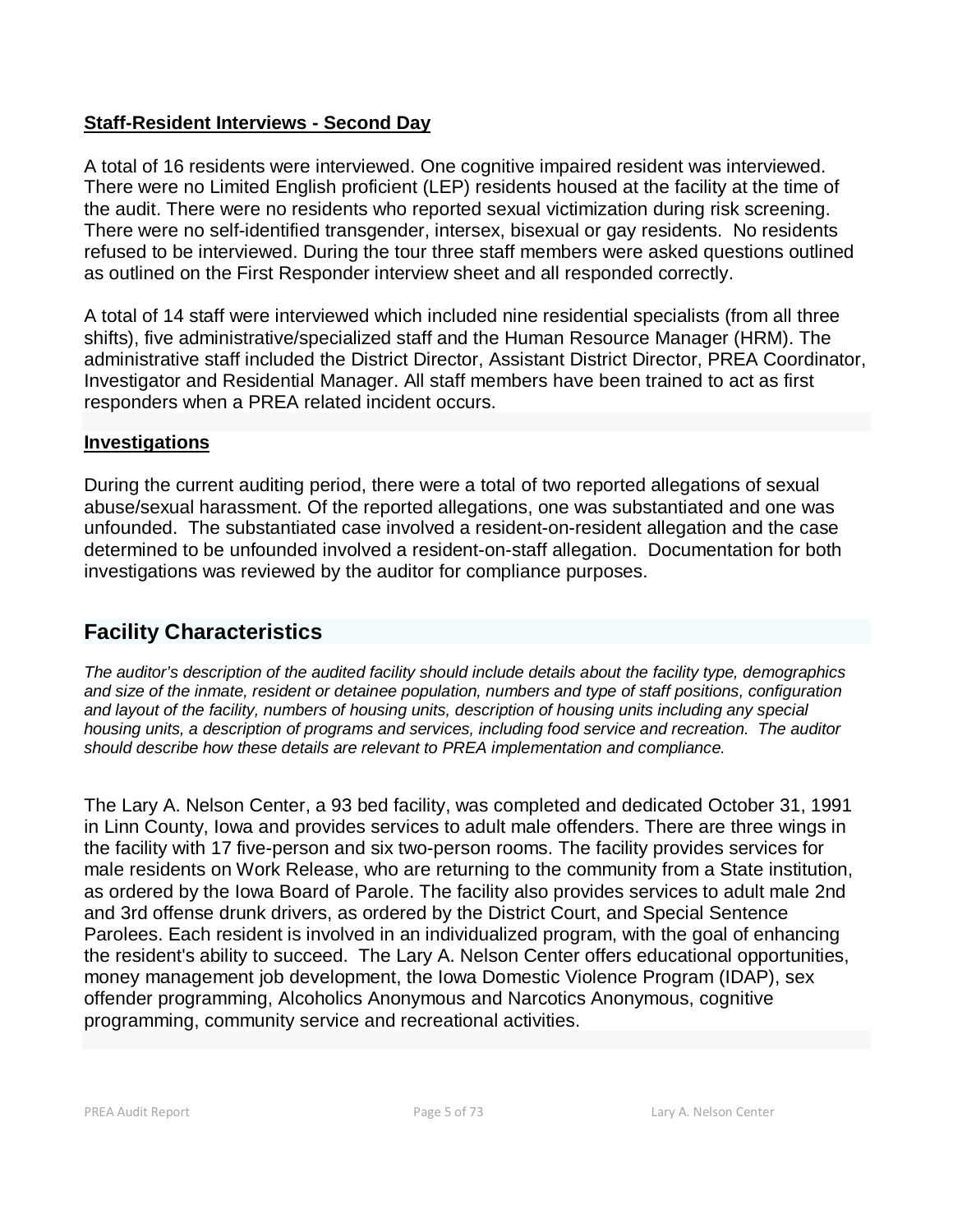# **Summary of Audit Findings**

*The summary should include the number of standards exceeded, number of standards met, and number of standards not met, along with a list of each of the standards in each category. If relevant, provide a summarized description of the corrective action plan, including deficiencies observed, recommendations made, actions taken by the agency, relevant timelines, and methods used by the auditor to reassess compliance.*

*Auditor Note: No standard should be found to be "Not Applicable" or "NA". A compliance determination must be made for each standard.*

Upon completion of the on-site visit, an exit briefing was held to discuss the audit findings. This briefing was held with the District Director, the PREA Coordinator, PREA Investigator, Residential Manager and Residential Supervisor. The auditor's pre-audit and onsite audit activities support a conclusion of compliance with the PREA standards. Employees at the facility were found to be extremely courteous, cooperative and professional. All areas of the facility were found to be clean and well maintained. There are adequate limits to cross-gender viewing and searches. The facility has adaptive measures in place to ensure disabled and LEP residents can participate in and benefit from all aspects of the PREA process.

Hiring and promotion practices are consistent with sexual abuse safety measures. The facility has appropriate medical and victim advocacy networks in place and available, as needed. Staff and resident PREA education and training are documented. Residents acknowledged the admissions screening process included questions regarding any history of sexual abuse or victimization and whether they would like to identify a sexual preference. Intake and classification assessments are efficient and seamless in addressing referrals based on victimization or abusiveness screening data. Related documentation is organized and stored in information systems available on a need-to-know basis. Reporting mechanisms are displayed in a conspicuous manner and residents and employees are aware of all reporting methods available to them. Systems are in place for coordinated responses of incidents of sexual abuse, as needed.

The facility also has sufficiently trained personnel who conduct administrative investigations. There are seven trained investigators who conduct administrative investigations. The Cedar Rapids Police Department (CRPD) conducts criminal investigations. Staff indicated adequate training in all aspects of the PREA, particularly First Responder duties or actions to be taken in the event of a reported sexual abuse related incident. At the conclusion to the audit, the auditor thanked the District Director and the Nelson staff for their hard work and dedication to the PREA process.

# **Number of Standards Exceeded:** 0

Click or tap here to enter text.

# **Number of Standards Met:** 41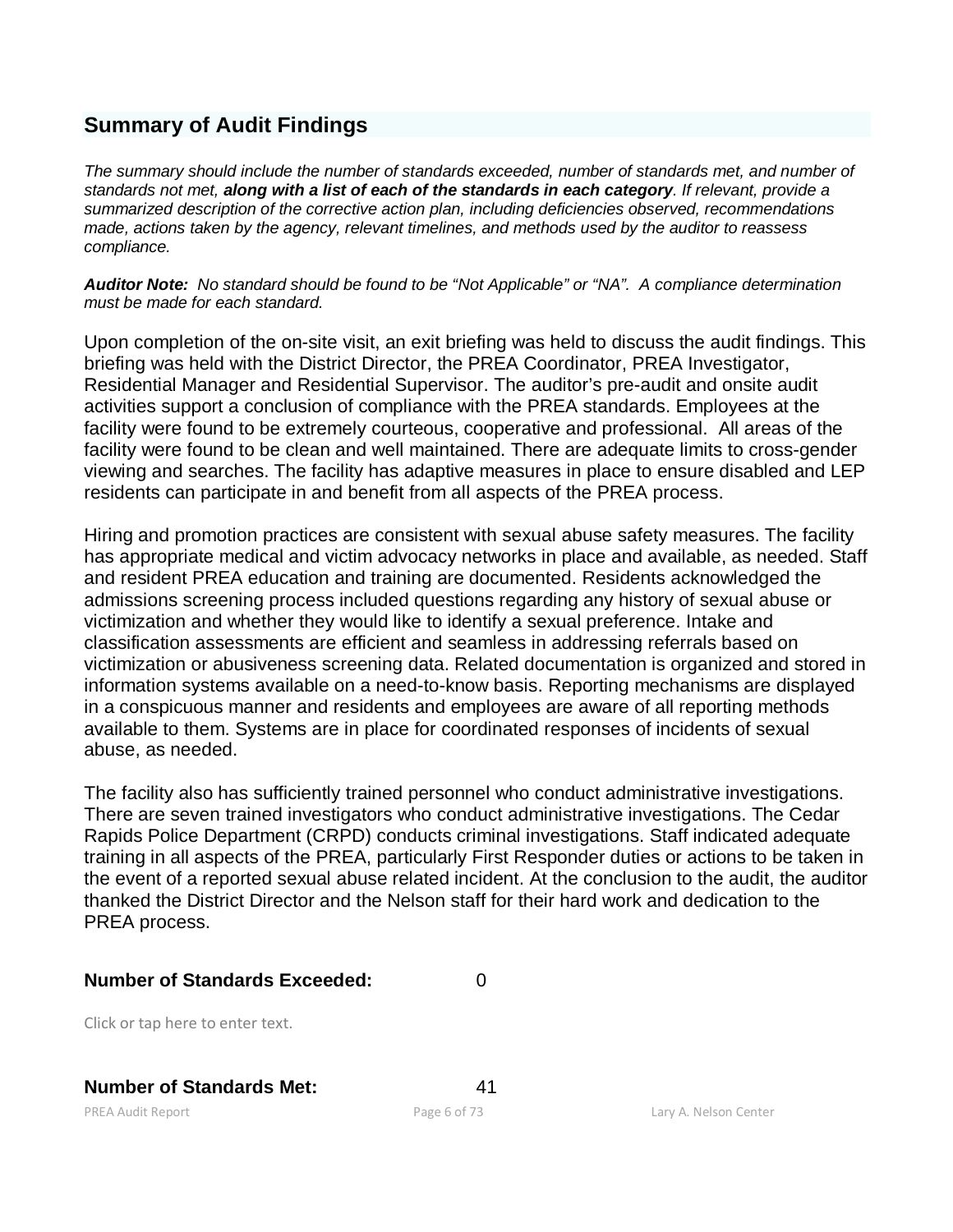Click or tap here to enter text.

# **Number of Standards Not Met:** 0

Click or tap here to enter text.

# **Summary of Corrective Action (if any)**

During the facility tour, the following concerns were noted and reported to the PREA Coordinator at the close of the first day.

Concern #1-At the conclusion of PREA related investigations; residents were not notified of the official findings in writing (only verbally).

Corrective Action: A written resident notification instrument was designed, reviewed by this auditor and implemented. This notification instrument includes a resident and staff signature line. Residents involved in investigations and who currently reside at the facility were served this documentation prior to the close of the audit. Going forward, this document will be completed, signed and included in all investigation packets.

# **PREVENTION PLANNING**

# **Standard 115.211: Zero tolerance of sexual abuse and sexual harassment; PREA coordinator**

**All Yes/No Questions Must Be Answered by The Auditor to Complete the Report**

# **115.211 (a)**

- **Does the agency have a written policy mandating zero tolerance toward all forms of sexual** abuse and sexual harassment?  $\boxtimes$  Yes  $\Box$  No
- Does the written policy outline the agency's approach to preventing, detecting, and responding to sexual abuse and sexual harassment?  $\boxtimes$  Yes  $\Box$  No

# **115.211 (b)**

- Has the agency employed or designated an agency-wide PREA Coordinator?  $\boxtimes$  Yes  $\Box$  No
- Is the PREA Coordinator position in the upper-level of the agency hierarchy?  $\boxtimes$  Yes  $\Box$  No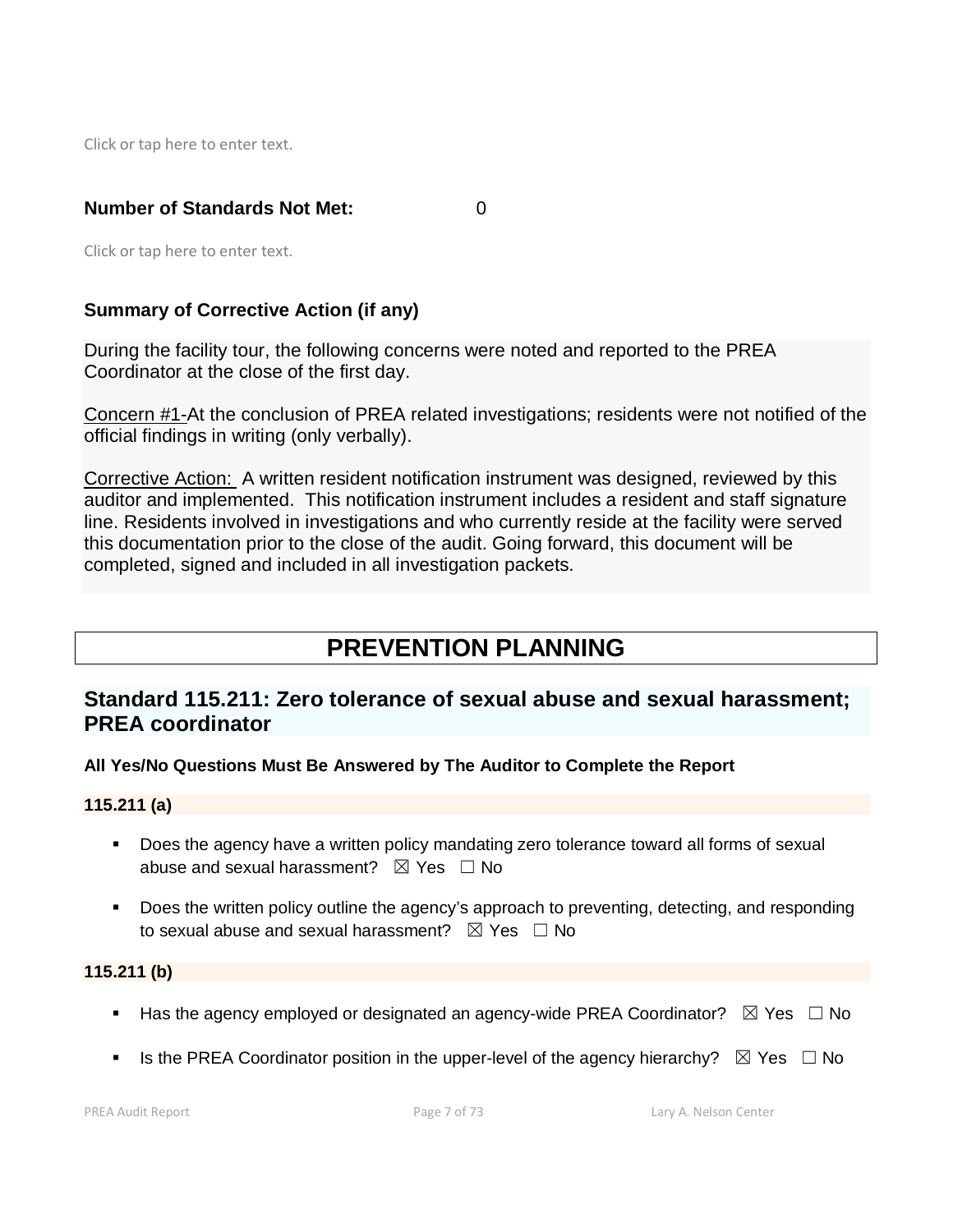Does the PREA Coordinator have sufficient time and authority to develop, implement, and oversee agency efforts to comply with the PREA standards in all of its facilities? ☒ Yes ☐ No

### **Auditor Overall Compliance Determination**

- ☐ **Exceeds Standard** (*Substantially exceeds requirement of standards*)
- ☒ **Meets Standard** (*Substantial compliance; complies in all material ways with the standard for the relevant review period*)
- ☐ **Does Not Meet Standard** (*Requires Corrective Action*)

#### **Instructions for Overall Compliance Determination Narrative**

*The narrative below must include a comprehensive discussion of all the evidence relied upon in making the compliance or non-compliance determination, the auditor's analysis and reasoning, and the auditor's conclusions. This discussion must also include corrective action recommendations where the facility does not meet the standard. These recommendations must be included in the Final Report, accompanied by information on specific corrective actions taken by the facility.*

PREA policies 2400-17, 2412-14 and 2407-17 address this standard. The agency's zerotolerance against sexual abuse is clearly established and the policy also outlines the agency's approach to preventing, detecting and responding to sexual abuse and sexual harassment allegations. The Clinical Services Director serves as the Agency PREA Coordinator (APC) and the PREA Compliance Manager for the facility. The APC reports to the District Director. Zerotolerance posters are displayed throughout every area of the facility. The facility policies outline a zero-tolerance policy for all forms of sexual abuse and sexual harassment. Residents are informed orally about the zero-tolerance policy and the PREA program during in-processing and are required to view a video during admission and orientation presentations. Additional program information is contained in the Resident Handbook and is also posted throughout the facility as observed during the tour. All PREA information, to include both written materials and videos, are available in English and Spanish. Additional interpretive services are available for residents who do not speak or read English or Spanish. Both institution staff and residents are provided with a wealth of opportunities to become informed of PREA policies and procedures. All employees receive initial training and annual training, as well as updates throughout the year.

# **Standard 115.212: Contracting with other entities for the confinement of residents**

**All Yes/No Questions Must Be Answered by the Auditor to Complete the Report**

# **115.212 (a)**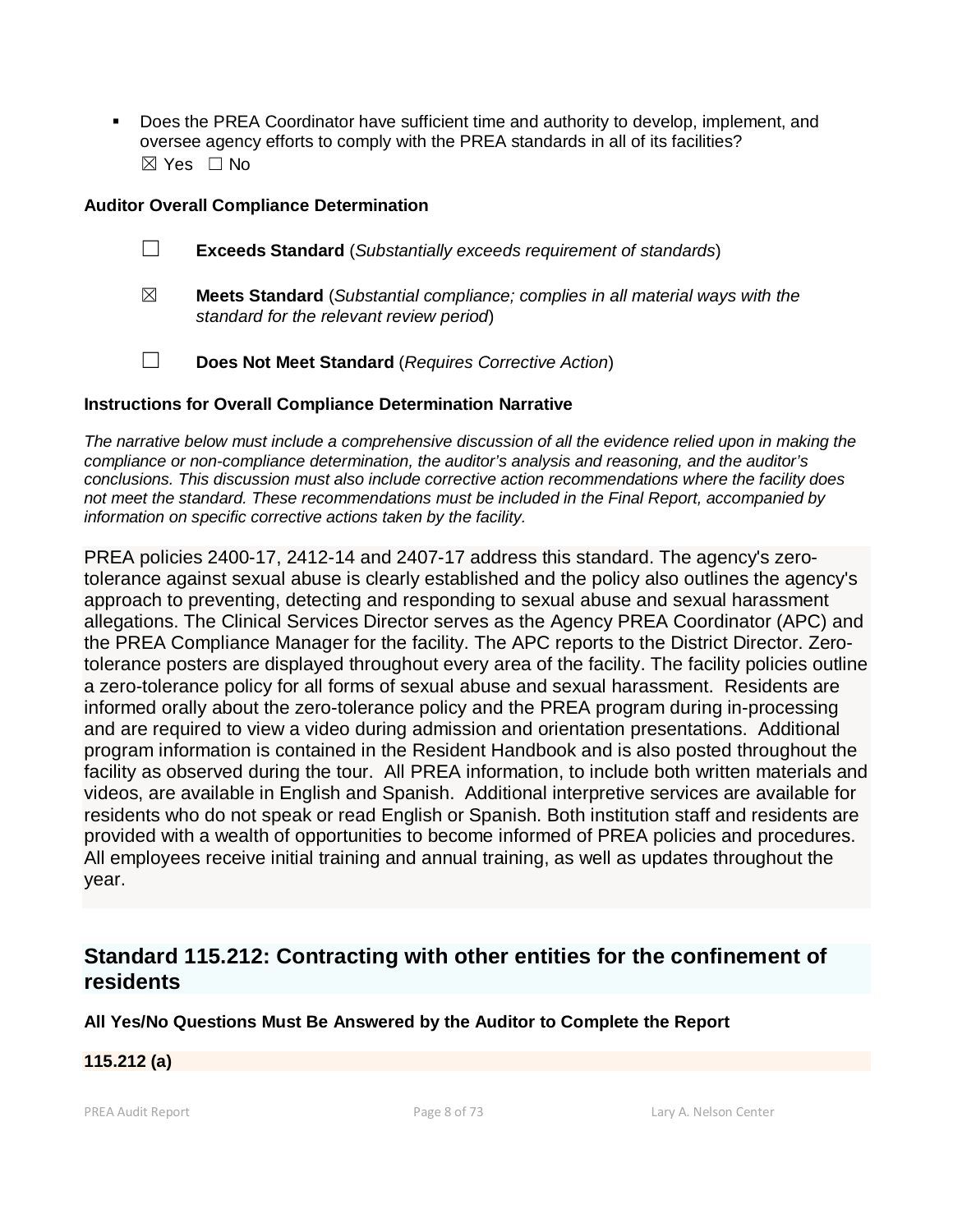If this agency is public and it contracts for the confinement of its residents with private agencies or other entities including other government agencies, has the agency included the entity's obligation to comply with the PREA standards in any new contract or contract renewal signed on or after August 20, 2012? (N/A if the agency does not contract with private agencies or other entities for the confinement of residents.)  $\Box$  Yes  $\Box$  No  $\boxtimes$  NA

# **115.212 (b)**

 Does any new contract or contract renewal signed on or after August 20, 2012 provide for agency contract monitoring to ensure that the contractor is complying with the PREA standards? (N/A if the agency does not contract with private agencies or other entities for the confinement of residents OR the response to 115.212(a)-1 is "NO".)  $\Box$  Yes  $\Box$  No  $\boxtimes$  NA

# **115.212 (c)**

- If the agency has entered into a contract with an entity that fails to comply with the PREA standards, did the agency do so only in emergency circumstances after making all reasonable attempts to find a PREA compliant private agency or other entity to confine residents? (N/A if the agency has not entered into a contract with an entity that fails to comply with the PREA standards.)  $\Box$  Yes  $\Box$  No  $\boxtimes$  NA
- In such a case, does the agency document its unsuccessful attempts to find an entity in compliance with the standards? (N/A if the agency has not entered into a contract with an entity that fails to comply with the PREA standards.)  $\Box$  Yes  $\Box$  No  $\boxtimes$  NA

# **Auditor Overall Compliance Determination**

- ☐ **Exceeds Standard** (*Substantially exceeds requirement of standards*)
- ☒ **Meets Standard** (*Substantial compliance; complies in all material ways with the standard for the relevant review period*)
- ☐ **Does Not Meet Standard** (*Requires Corrective Action*)

#### **Instructions for Overall Compliance Determination Narrative**

*The narrative below must include a comprehensive discussion of all the evidence relied upon in making the compliance or non-compliance determination, the auditor's analysis and reasoning, and the auditor's conclusions. This discussion must also include corrective action recommendations where the facility does not meet the standard. These recommendations must be included in the Final Report, accompanied by information on specific corrective actions taken by the facility.*

The facility does not contract with other entities for the confinement of residents.

# **Standard 115.213: Supervision and monitoring**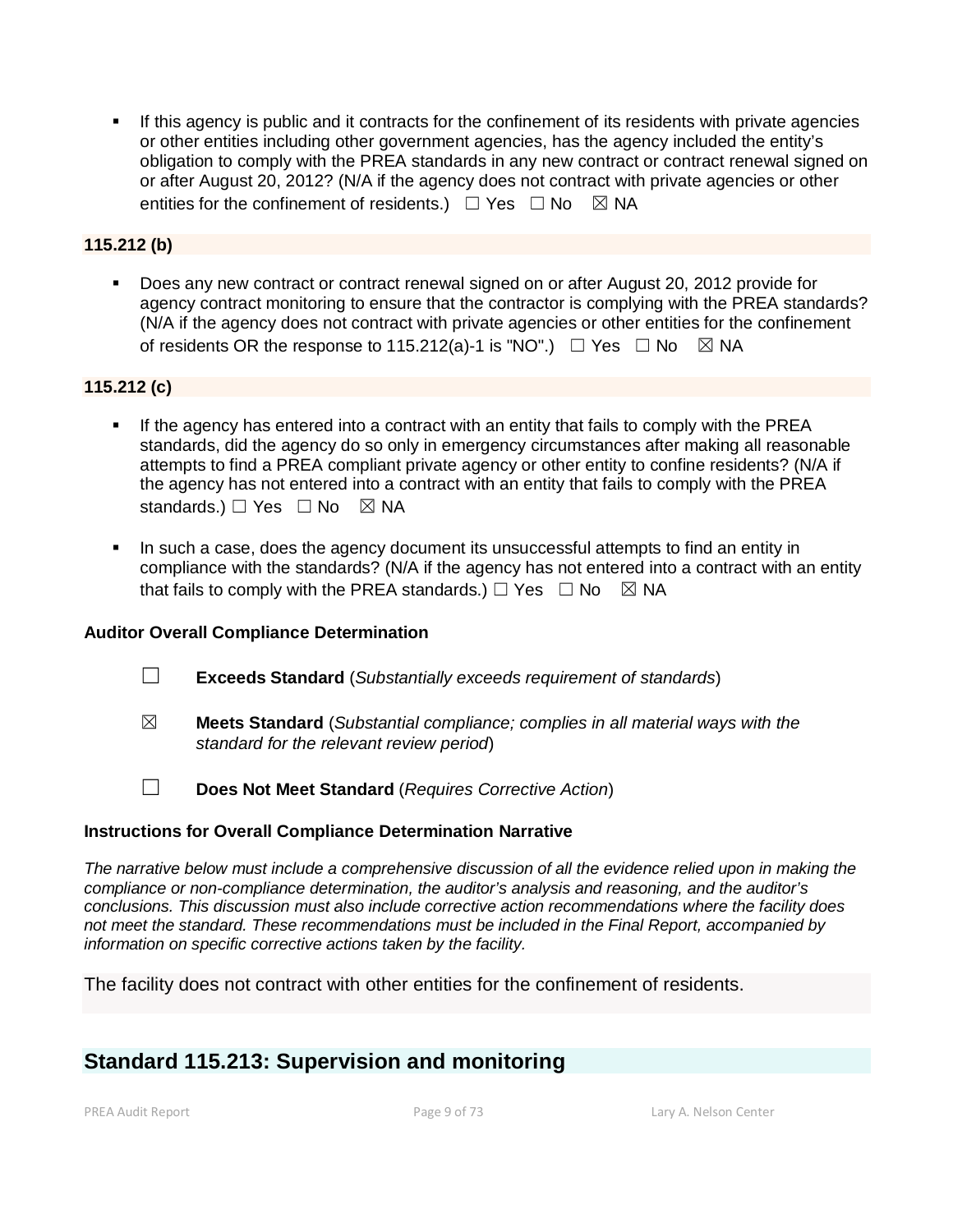# **All Yes/No Questions Must Be Answered by the Auditor to Complete the Report**

#### **115.213 (a)**

- Does the agency develop for each facility a staffing plan that provides for adequate levels of staffing and, where applicable, video monitoring, to protect residents against sexual abuse?  $\boxtimes \Box$  Yes  $\Box$  No
- Does the agency document for each facility a staffing plan that provides for adequate levels of staffing and, where applicable, video monitoring, to protect residents against sexual abuse?  $\boxtimes$  Yes  $\Box$  No
- Does the agency ensure that each facility's staffing plan takes into consideration the physical layout of each facility in calculating adequate staffing levels and determining the need for video monitoring?  $\boxtimes$  Yes  $\Box$  No
- Does the agency ensure that each facility's staffing plan takes into consideration the composition of the resident population in calculating adequate staffing levels and determining the need for video monitoring?  $\boxtimes$  Yes  $\Box$  No
- Does the agency ensure that each facility's staffing plan takes into consideration the prevalence of substantiated and unsubstantiated incidents of sexual abuse in calculating adequate staffing levels and determining the need for video monitoring?  $\boxtimes$  Yes  $\Box$  No
- Does the agency ensure that each facility's staffing plan takes into consideration any other relevant factors in calculating adequate staffing levels and determining the need for video monitoring? ⊠ Yes □ No

# **115.213 (b)**

 In circumstances where the staffing plan is not complied with, does the facility document and justify all deviations from the plan? (N/A if no deviations from staffing plan.)  $\boxtimes$  Yes  $\Box$  No  $\Box$  NA

# **115.213 (c)**

- In the past 12 months, has the facility assessed, determined, and documented whether adjustments are needed to the staffing plan established pursuant to paragraph (a) of this section? **⊠** Yes □ No
- In the past 12 months, has the facility assessed, determined, and documented whether adiustments are needed to prevailing staffing patterns?  $\boxtimes$  Yes  $\Box$  No
- In the past 12 months, has the facility assessed, determined, and documented whether adjustments are needed to the facility's deployment of video monitoring systems and other monitoring technologies?  $\boxtimes$  Yes  $\Box$  No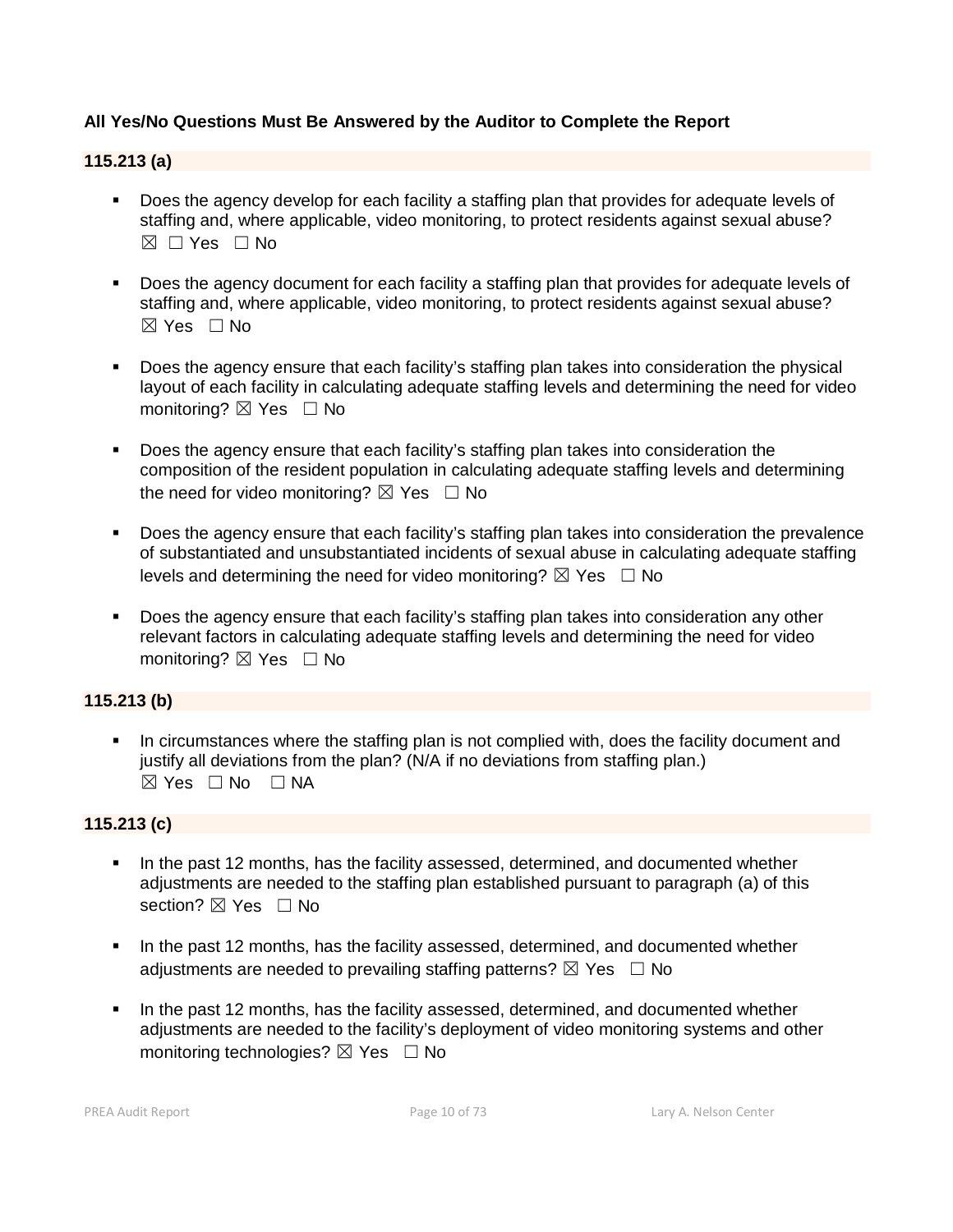In the past 12 months, has the facility assessed, determined, and documented whether adjustments are needed to the resources the facility has available to commit to ensure adequate staffing levels? ⊠ Yes □ No

# **Auditor Overall Compliance Determination**

- ☐ **Exceeds Standard** (*Substantially exceeds requirement of standards*)
- ☒ **Meets Standard** (*Substantial compliance; complies in all material ways with the standard for the relevant review period*)
- ☐ **Does Not Meet Standard** (*Requires Corrective Action*)

# **Instructions for Overall Compliance Determination Narrative**

*The narrative below must include a comprehensive discussion of all the evidence relied upon in making the compliance or non-compliance determination, the auditor's analysis and reasoning, and the auditor's conclusions. This discussion must also include corrective action recommendations where the facility does not meet the standard. These recommendations must be included in the Final Report, accompanied by information on specific corrective actions taken by the facility.*

PREA policy 2400-17, the Facility Staffing Report and staff interviews address this standard. Policy requires the facility to review the staffing plans on an annual basis. Interviews with the District Director, PREA Coordinator and Residential Manager, confirmed the facility's compliance with this PREA standard. The PREA and all other safety and security issues are a primary focus when they consider and review their staffing plan. The auditor reviewed the facility staffing plan and it was determined to be acceptable. The facility has been provided with all necessary resources to support the programs and procedures to ensure compliance with PREA standards. The audit included an examination of all video monitoring systems, resident access to telephones and staff rosters, as well as staff interviews.

Supervisory/Administrative staff members routinely make unannounced rounds covering all shifts and these rounds are documented. Interviews with staff confirmed unannounced rounds to all areas of the facility are conducted on a weekly basis, with no warning to employees.

# **Standard 115.215: Limits to cross-gender viewing and searches**

# **All Yes/No Questions Must Be Answered by the Auditor to Complete the Report**

# **115.215 (a)**

 Does the facility always refrain from conducting any cross-gender strip or cross-gender visual body cavity searches, except in exigent circumstances or by medical practitioners?  $\boxtimes$   $\Box$  Yes  $\Box$  No

# **115.215 (b)**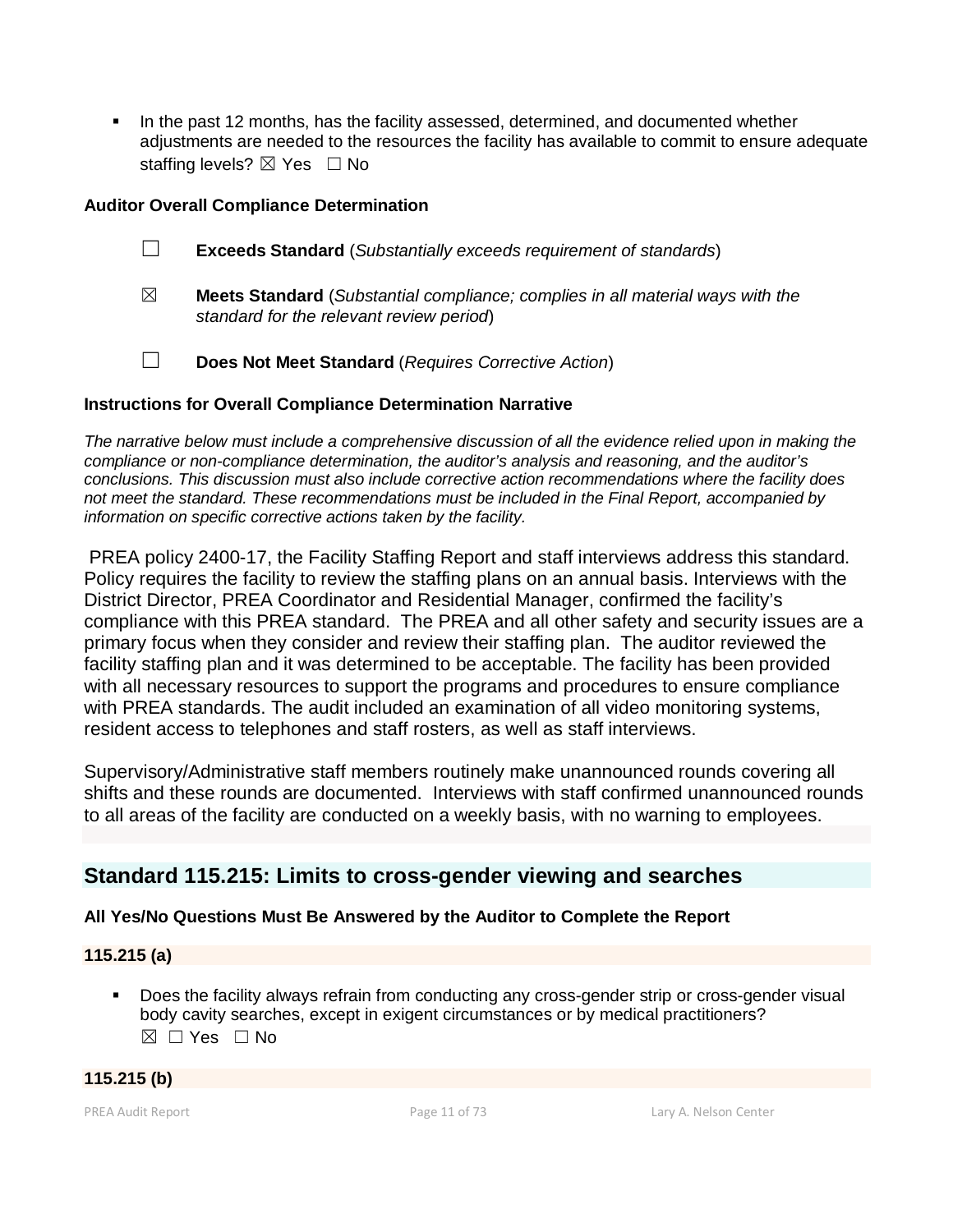- Does the facility always refrain from conducting cross-gender pat-down searches of female residents, except in exigent circumstances? (N/A if less than 50 residents)  $\boxtimes$  Yes  $\Box$  No  $\Box$  NA
- Does the facility always refrain from restricting female residents' access to regularly available programming or other outside opportunities in order to comply with this provision? (N/A if less than 50 residents)  $\boxtimes$  Yes  $\Box$  No  $\Box$  NA

# **115.215 (c)**

- Does the facility document all cross-gender strip searches and cross-gender visual body cavity searches? ⊠ Yes □ No
- Does the facility document all cross-gender pat-down searches of female residents?  $\boxtimes$  Yes  $\Box$  No

# **115.215 (d)**

- Does the facility implement policies and procedures that enable residents to shower, perform bodily functions, and change clothing without nonmedical staff of the opposite gender viewing their breasts, buttocks, or genitalia, except in exigent circumstances or when such viewing is incidental to routine cell checks?  $\boxtimes$  Yes  $\Box$  No
- Does the facility require staff of the opposite gender to announce their presence when entering an area where residents are likely to be showering, performing bodily functions, or changing clothing? ☒ Yes ☐ No

# **115.215 (e)**

- **Does the facility always refrain from searching or physically examining transgender or intersex** residents for the sole purpose of determining the resident's genital status?  $\boxtimes$  Yes  $\Box$  No
- If a resident's genital status is unknown, does the facility determine genital status during conversations with the resident, by reviewing medical records, or, if necessary, by learning that information as part of a broader medical examination conducted in private by a medical practitioner?  $\boxtimes$  Yes  $\Box$  No

# **115.215 (f)**

 Does the facility/agency train security staff in how to conduct cross-gender pat down searches in a professional and respectful manner, and in the least intrusive manner possible, consistent with security needs?  $\boxtimes$  Yes  $\Box$  No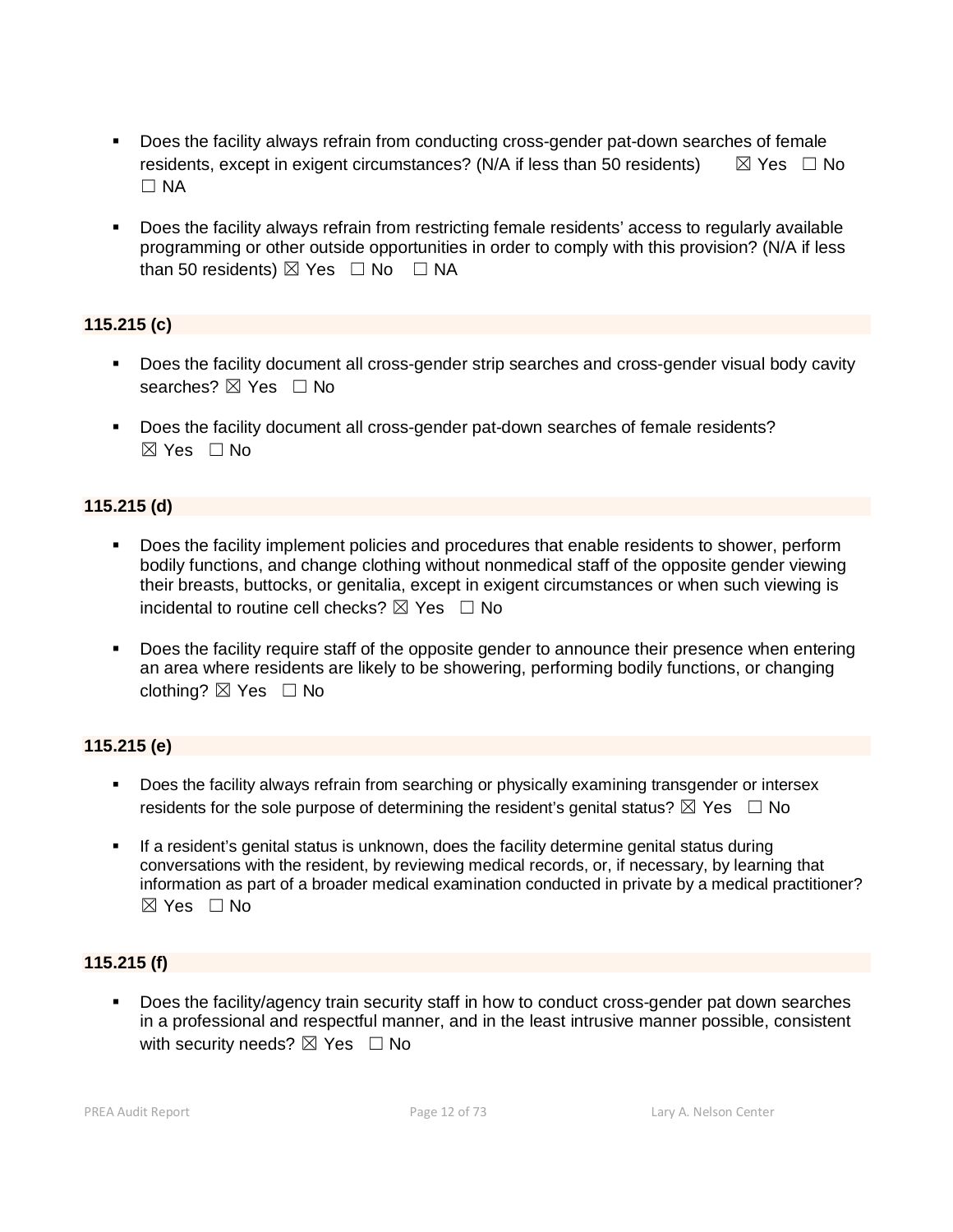Does the facility/agency train security staff in how to conduct searches of transgender and intersex residents in a professional and respectful manner, and in the least intrusive manner possible, consistent with security needs?  $\boxtimes$  Yes  $\Box$  No

# **Auditor Overall Compliance Determination**

- ☐ **Exceeds Standard** (*Substantially exceeds requirement of standards*)
- ☒ **Meets Standard** (*Substantial compliance; complies in all material ways with the standard for the relevant review period*)
- ☐ **Does Not Meet Standard** (*Requires Corrective Action*)

# **Instructions for Overall Compliance Determination Narrative**

*The narrative below must include a comprehensive discussion of all the evidence relied upon in making the compliance or non-compliance determination, the auditor's analysis and reasoning, and the auditor's conclusions. This discussion must also include corrective action recommendations where the facility does not meet the standard. These recommendations must be included in the Final Report, accompanied by information on specific corrective actions taken by the facility.*

Policy 2400-17 addresses this standard. Cross-gender strip or cross-gender body cavity searches are prohibited, except in emergency situations or when performed and documented by a medical practitioner. Staff interviews revealed receipt of cross-gender pat search training during initial and annual training. The auditor observed that each unit is equipped with individual shower stalls for privacy while showering. The facility has implemented a policy that all staff working the unit will announce themselves prior to walking the wing; thereby allowing the residents adequate opportunity to prepare from a privacy perspective. The residents interviewed acknowledged they are allowed to shower, dress and use the toilet privately, without being viewed by staff of the opposite gender. Staff and residents indicated that employees of the opposite gender announce their presence before entering a housing unit. Staff members were aware of the policy prohibiting the search of a transgender or intersex resident for the sole purpose of determining the resident's genital status. During the past 12 months, there were no exigent circumstances that required cross-gender viewing of a resident by a staff member at the facility.

# **Standard 115.216: Residents with disabilities and residents who are limited English proficient**

# **All Yes/No Questions Must Be Answered by the Auditor to Complete the Report**

# **115.216 (a)**

**Does the agency take appropriate steps to ensure that residents with disabilities have an equal** opportunity to participate in or benefit from all aspects of the agency's efforts to prevent, detect,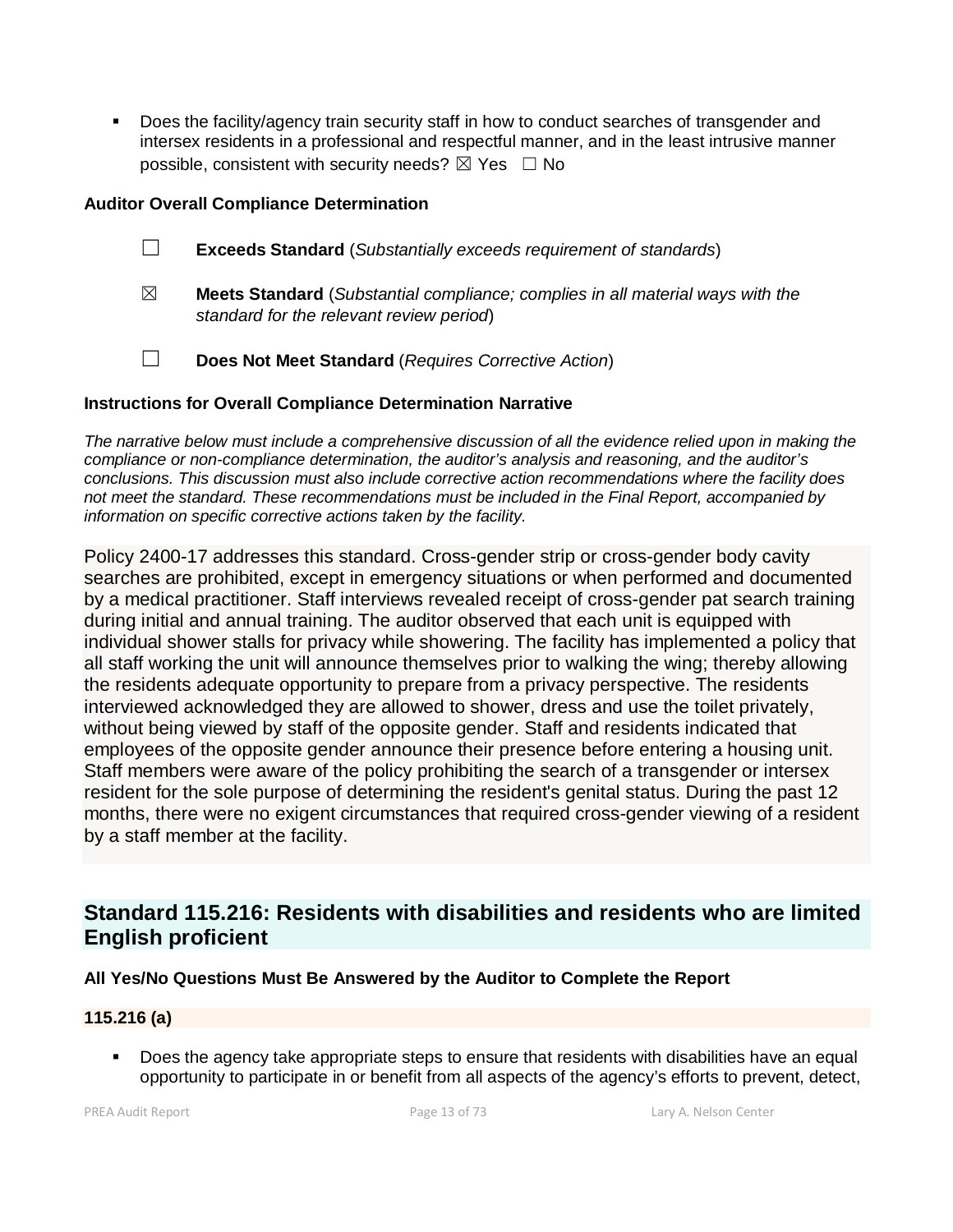and respond to sexual abuse and sexual harassment, including: Residents who are deaf or hard of hearing?  $\boxtimes$  Yes  $\Box$  No

- Does the agency take appropriate steps to ensure that residents with disabilities have an equal opportunity to participate in or benefit from all aspects of the agency's efforts to prevent, detect, and respond to sexual abuse and sexual harassment, including: Residents who are blind or have low vision?  $\boxtimes$  Yes  $\Box$  No
- Does the agency take appropriate steps to ensure that residents with disabilities have an equal opportunity to participate in or benefit from all aspects of the agency's efforts to prevent, detect, and respond to sexual abuse and sexual harassment, including: Residents who have intellectual disabilities? ⊠ Yes □ No
- Does the agency take appropriate steps to ensure that residents with disabilities have an equal opportunity to participate in or benefit from all aspects of the agency's efforts to prevent, detect, and respond to sexual abuse and sexual harassment, including: Residents who have psychiatric disabilities?  $\boxtimes$  Yes  $\Box$  No
- Does the agency take appropriate steps to ensure that residents with disabilities have an equal opportunity to participate in or benefit from all aspects of the agency's efforts to prevent, detect, and respond to sexual abuse and sexual harassment, including: Residents who have speech disabilities?  $\boxtimes$  Yes  $\Box$  No
- Does the agency take appropriate steps to ensure that residents with disabilities have an equal opportunity to participate in or benefit from all aspects of the agency's efforts to prevent, detect, and respond to sexual abuse and sexual harassment, including: Other? (if "other," please explain in overall determination notes.)  $\boxtimes$  Yes  $\Box$  No
- Do such steps include, when necessary, ensuring effective communication with residents who are deaf or hard of hearing?  $\boxtimes$  Yes  $\Box$  No
- Do such steps include, when necessary, providing access to interpreters who can interpret effectively, accurately, and impartially, both receptively and expressively, using any necessary specialized vocabulary?  $\boxtimes$  Yes  $\Box$  No
- Does the agency ensure that written materials are provided in formats or through methods that ensure effective communication with residents with disabilities including residents who: Have intellectual disabilities?  $\boxtimes$  Yes  $\Box$  No
- Does the agency ensure that written materials are provided in formats or through methods that ensure effective communication with residents with disabilities including residents who: Have limited reading skills?  $\boxtimes$  Yes  $\Box$  No
- Does the agency ensure that written materials are provided in formats or through methods that ensure effective communication with residents with disabilities including residents who: Are blind or have low vision?  $\boxtimes$  Yes  $\Box$  No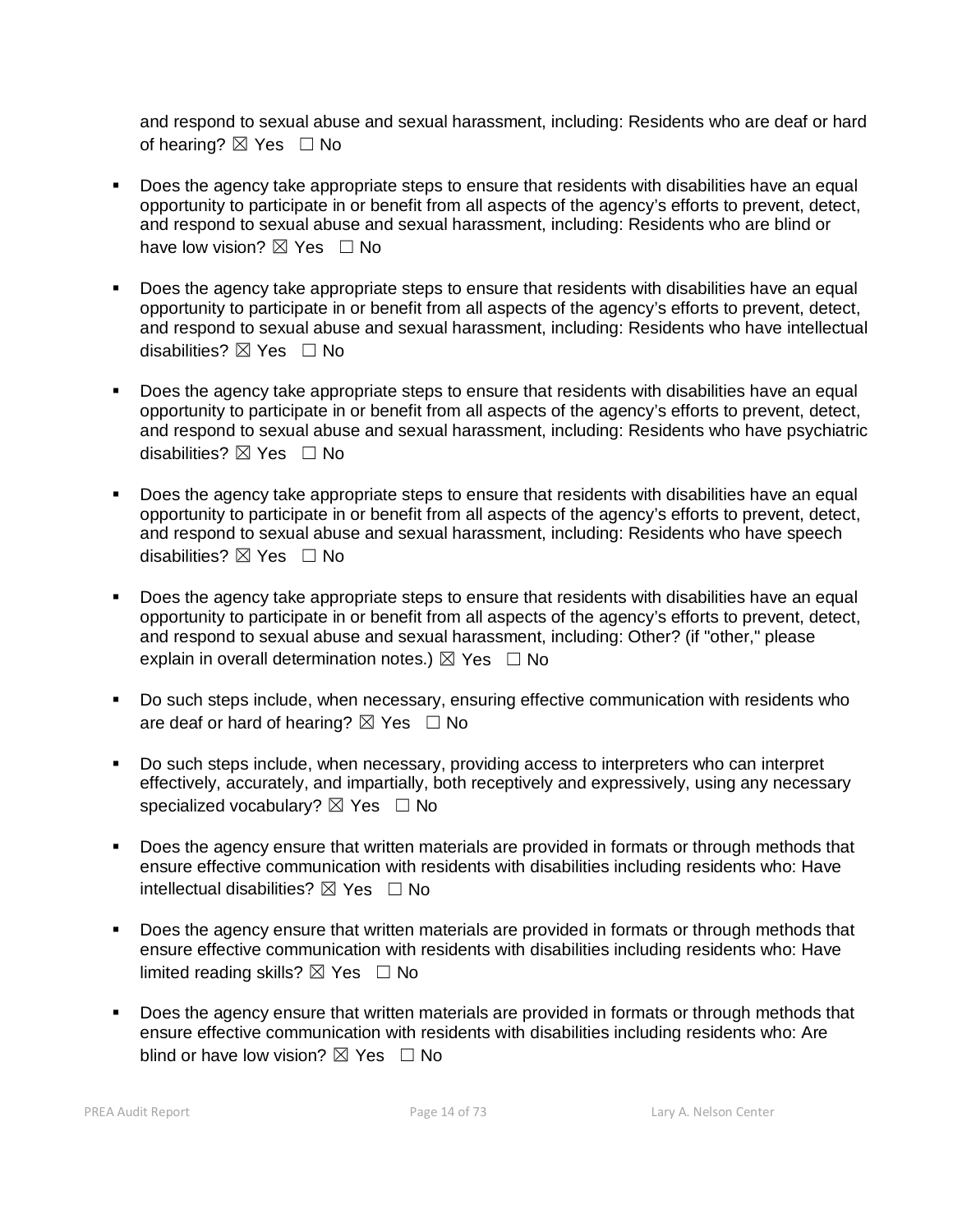# **115.216 (b)**

- Does the agency take reasonable steps to ensure meaningful access to all aspects of the agency's efforts to prevent, detect, and respond to sexual abuse and sexual harassment to residents who are limited English proficient?  $\boxtimes$  Yes  $\Box$  No
- Do these steps include providing interpreters who can interpret effectively, accurately, and impartially, both receptively and expressively, using any necessary specialized vocabulary?  $\boxtimes$  Yes  $\Box$  No

# **115.216 (c)**

 Does the agency always refrain from relying on resident interpreters, resident readers, or other types of resident assistants except in limited circumstances where an extended delay in obtaining an effective interpreter could compromise the resident's safety, the performance of first-response duties under §115.264, or the investigation of the resident's allegations?  $\boxtimes$  Yes  $\Box$  No.

#### **Auditor Overall Compliance Determination**

- ☐ **Exceeds Standard** (*Substantially exceeds requirement of standards*)
- ☒ **Meets Standard** (*Substantial compliance; complies in all material ways with the standard for the relevant review period*)
- ☐ **Does Not Meet Standard** (*Requires Corrective Action*)

# **Instructions for Overall Compliance Determination Narrative**

*The narrative below must include a comprehensive discussion of all the evidence relied upon in making the compliance or non-compliance determination, the auditor's analysis and reasoning, and the auditor's conclusions. This discussion must also include corrective action recommendations where the facility does not meet the standard. These recommendations must be included in the Final Report, accompanied by information on specific corrective actions taken by the facility.*

Policies 2400-17, 2412-14 and the Resident Handbook address this standard. The Lary A. Nelson Center takes appropriate steps to ensure residents with disabilities and residents with Limited English Proficiency (LEP) have an opportunity to participate in and benefit from the facility's efforts to prevent, detect and respond to sexual abuse and sexual harassment. PREA handouts, bulletin board postings and Resident Handbooks are in both English and Spanish. The above-mentioned documents were reviewed by the auditor. Staff members were aware of the policy that under no circumstances are resident interpreters or assistants to be used when dealing with PREA issues. The facility has a blanket purchase agreement for on-demand overthe-phone interpreter services. The translation service is provided for residents who don't have a basic command of the English language. There were no LEP residents at the facility at the time of this audit. The review of documentation, in addition to staff and resident interviews support a finding that the facility is in compliance with this standard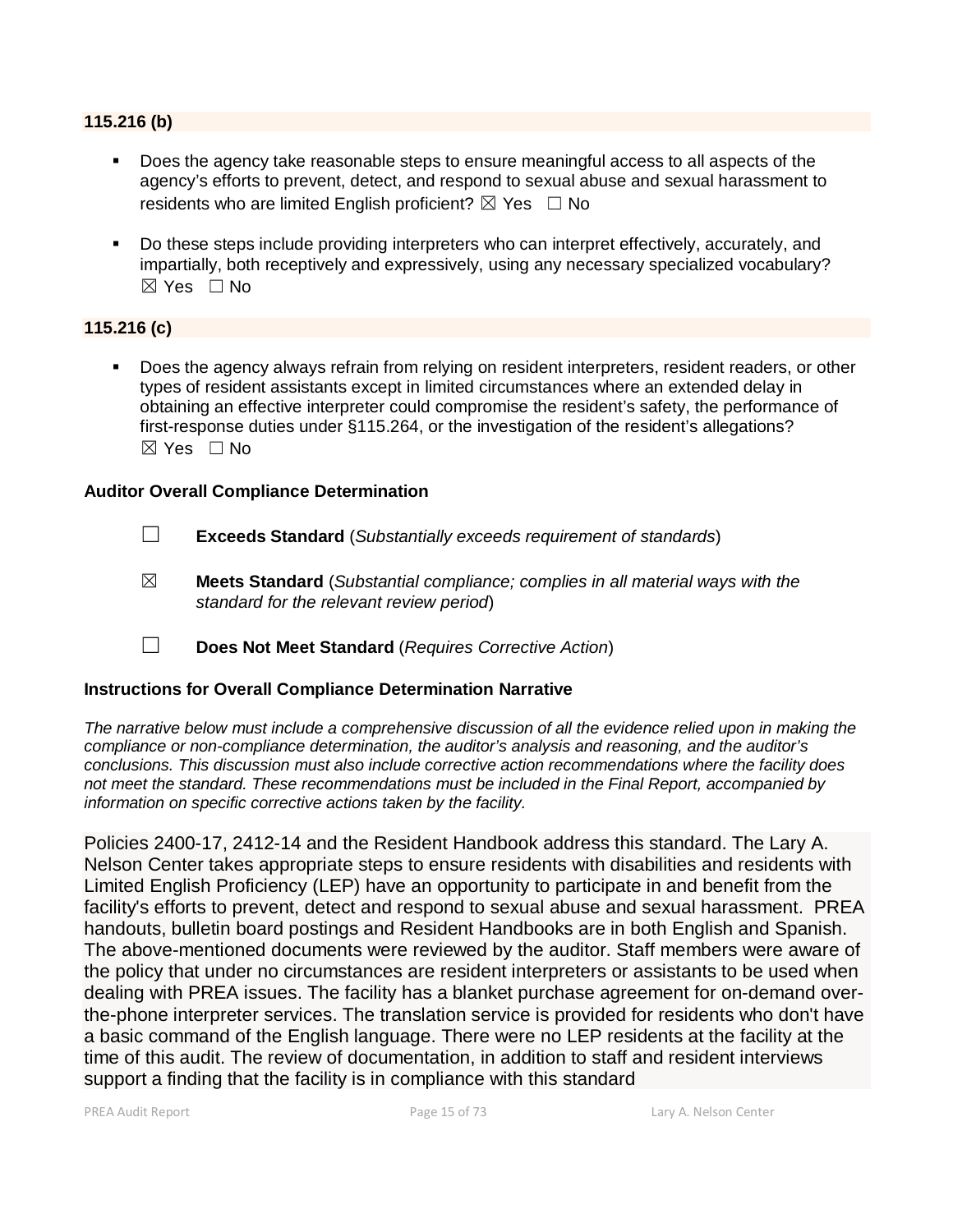# **Standard 115.217: Hiring and promotion decisions**

# **All Yes/No Questions Must Be Answered by the Auditor to Complete the Report**

# **115.217 (a)**

- Does the agency prohibit the hiring or promotion of anyone who may have contact with residents who: Has engaged in sexual abuse in a prison, jail, lockup, community confinement facility, juvenile facility, or other institution (as defined in 42 U.S.C. 1997)?  $\boxtimes$  Yes  $\Box$  No
- Does the agency prohibit the hiring or promotion of anyone who may have contact with residents who: Has been convicted of engaging or attempting to engage in sexual activity in the community facilitated by force, overt or implied threats of force, or coercion, or if the victim did not consent or was unable to consent or refuse?  $\boxtimes$  Yes  $\Box$  No
- Does the agency prohibit the hiring or promotion of anyone who may have contact with residents who: Has been civilly or administratively adjudicated to have engaged in the activity described in the question immediately above?  $\boxtimes$  Yes  $\Box$  No
- Does the agency prohibit the enlistment of services of any contractor who may have contact with residents who: Has engaged in sexual abuse in a prison, jail, lockup, community confinement facility, juvenile facility, or other institution (as defined in 42 U.S.C. 1997)?  $\boxtimes$  Yes  $\Box$  No.
- Does the agency prohibit the enlistment of services of any contractor who may have contact with residents who: Has been convicted of engaging or attempting to engage in sexual activity in the community facilitated by force, overt or implied threats of force, or coercion, or if the victim did not consent or was unable to consent or refuse?  $\boxtimes$  Yes  $\Box$  No
- Does the agency prohibit the enlistment of services of any contractor who may have contact with residents who: Has been civilly or administratively adjudicated to have engaged in the activity described in the question immediately above?  $\boxtimes$  Yes  $\Box$  No

# **115.217 (b)**

 Does the agency consider any incidents of sexual harassment in determining whether to hire or promote anyone, or to enlist the services of any contractor, who may have contact with residents? **⊠** Yes □ No

# **115.217 (c)**

- Before hiring new employees, who may have contact with residents, does the agency: Perform a criminal background records check?  $\boxtimes$  Yes  $\Box$  No
- Before hiring new employees, who may have contact with residents, does the agency: Consistent with Federal, State, and local law, make its best efforts to contact all prior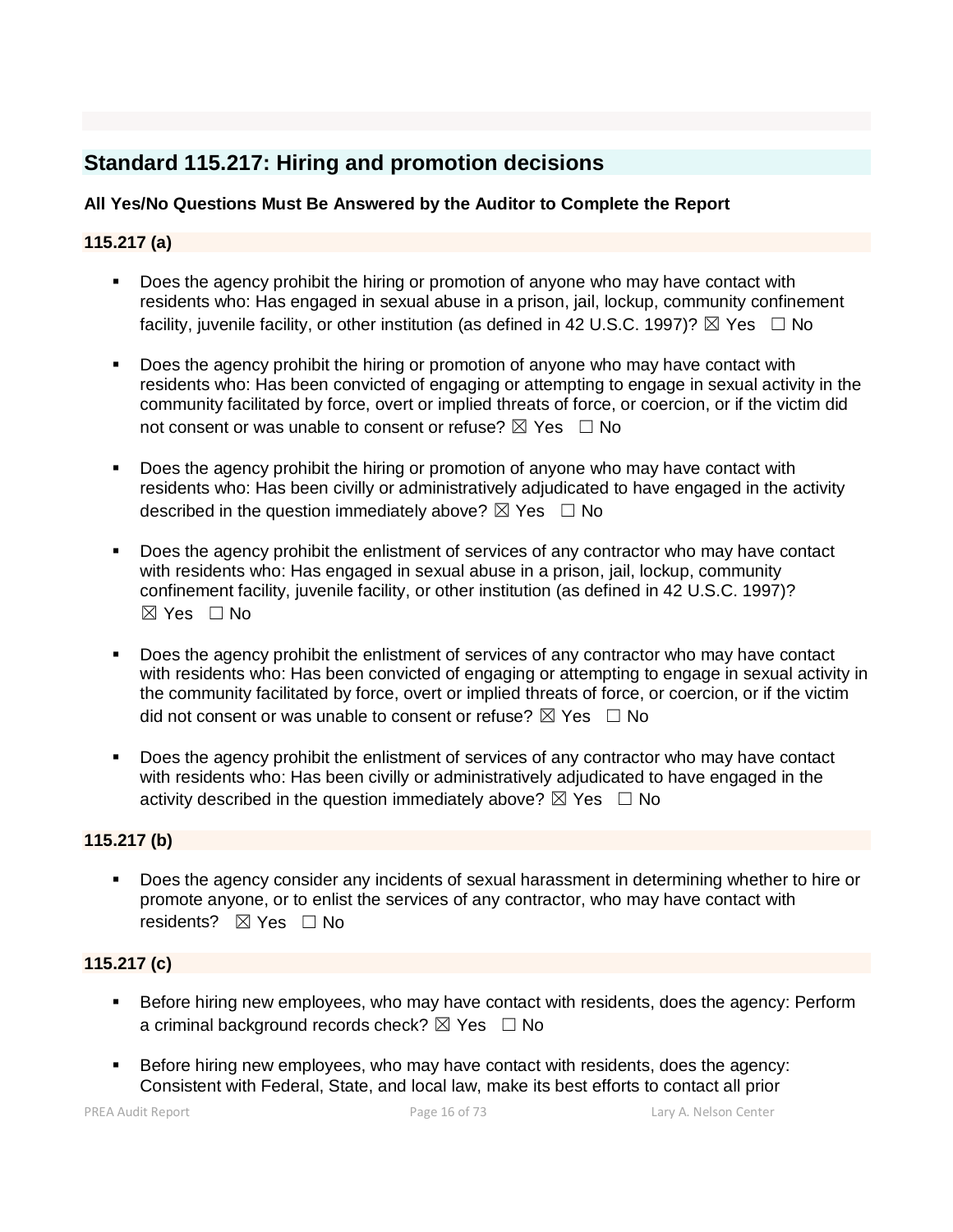institutional employers for information on substantiated allegations of sexual abuse or any resignation during a pending investigation of an allegation of sexual abuse?  $\boxtimes$  Yes  $\Box$  No

# **115.217 (d)**

 Does the agency perform a criminal background records check before enlisting the services of any contractor who may have contact with residents?  $\boxtimes$  Yes  $\Box$  No

# **115.217 (e)**

 Does the agency either conduct criminal background records checks at least every five years of current employees and contractors who may have contact with residents or have in place a system for otherwise capturing such information for current employees?  $\boxtimes$  Yes  $\Box$  No

# **115.217 (f)**

- Does the agency ask all applicants and employees who may have contact with residents directly about previous misconduct described in paragraph (a) of this section in written applications or interviews for hiring or promotions?  $\boxtimes$  Yes  $\Box$  No
- Does the agency ask all applicants and employees who may have contact with residents directly about previous misconduct described in paragraph (a) of this section in any interviews or written self-evaluations conducted as part of reviews of current employees?  $\boxtimes$  Yes  $\Box$  No
- Does the agency impose upon employees a continuing affirmative duty to disclose any such  $m$ isconduct?  $\nabla$  Yes  $\Box$  No

# **115.217 (g)**

 Does the agency consider material omissions regarding such misconduct, or the provision of materially false information, grounds for termination?  $\boxtimes$  Yes  $\Box$  No

# **115.217 (h)**

 Unless prohibited by law, does the agency provide information on substantiated allegations of sexual abuse or sexual harassment involving a former employee upon receiving a request from an institutional employer for whom such employee has applied to work? (N/A if providing information on substantiated allegations of sexual abuse or sexual harassment involving a former employee is prohibited by law.)  $\boxtimes$  Yes  $\Box$  No  $\Box$  NA

# **Auditor Overall Compliance Determination**

- 
- ☐ **Exceeds Standard** (*Substantially exceeds requirement of standards*)
- ☒ **Meets Standard** (*Substantial compliance; complies in all material ways with the standard for the relevant review period*)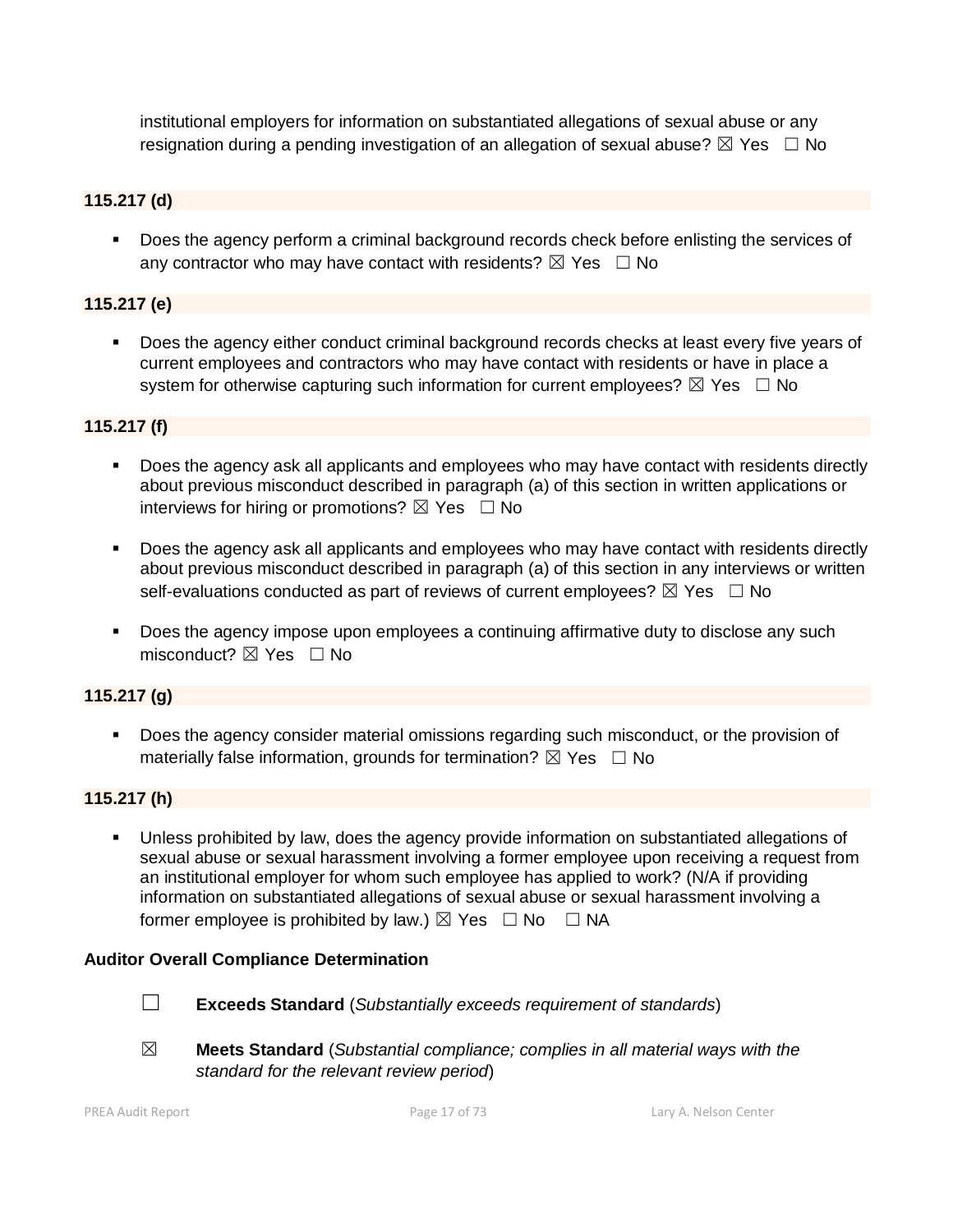☐ **Does Not Meet Standard** (*Requires Corrective Action*)

# **Instructions for Overall Compliance Determination Narrative**

*The narrative below must include a comprehensive discussion of all the evidence relied upon in making the compliance or non-compliance determination, the auditor's analysis and reasoning, and the auditor's conclusions. This discussion must also include corrective action recommendations where the facility does not meet the standard. These recommendations must be included in the Final Report, accompanied by information on specific corrective actions taken by the facility.*

Policy 2400-17 addresses this standard. Three employee files and three contractor files were reviewed and found to be in compliance with the standard. The HRM was interviewed and stated that all components of this standard have been met. Background checks have been completed on all employees, contractors, and volunteers. The facility office personnel also conduct background checks before approving staff promotions. A tracking system is in place to ensure that updated background checks are conducted every five years. All background checks are completed by the National Crime Investigation Center (NCIC). Policy clearly states the submission of false information by any applicant is grounds for termination. The agency makes its best efforts to contact all prior institution employers for information on substantiated allegations of sexual abuse or resignations occurring during a pending investigation of sexual abuse. The agency also provides information on substantiated allegations of sexual abuse/sexual harassment involving former employees, when requested by a potential institutional employer, unless prohibited by law. Appropriate licensing and certifying agencies are notified when professional employees are terminated for substantiated allegations of sexual abuse/sexual harassment. Documentation on file supports a finding that the facility is in compliance with this standard.

# **Standard 115.218: Upgrades to facilities and technologies**

# **All Yes/No Questions Must Be Answered by the Auditor to Complete the Report**

# **115.218 (a)**

 If the agency designed or acquired any new facility or planned any substantial expansion or modification of existing facilities, did the agency consider the effect of the design, acquisition, expansion, or modification upon the agency's ability to protect residents from sexual abuse? (N/A if agency/facility has not acquired a new facility or made a substantial expansion to existing facilities since August 20, 2012, or since the last PREA audit, whichever is later.) ☐ Yes ☐ No ☒ NA

# **115.218 (b)**

 If the agency installed or updated a video monitoring system, electronic surveillance system, or other monitoring technology, did the agency consider how such technology may enhance the agency's ability to protect residents from sexual abuse? (N/A if agency/facility has not installed or updated a video monitoring system, electronic surveillance system, or other monitoring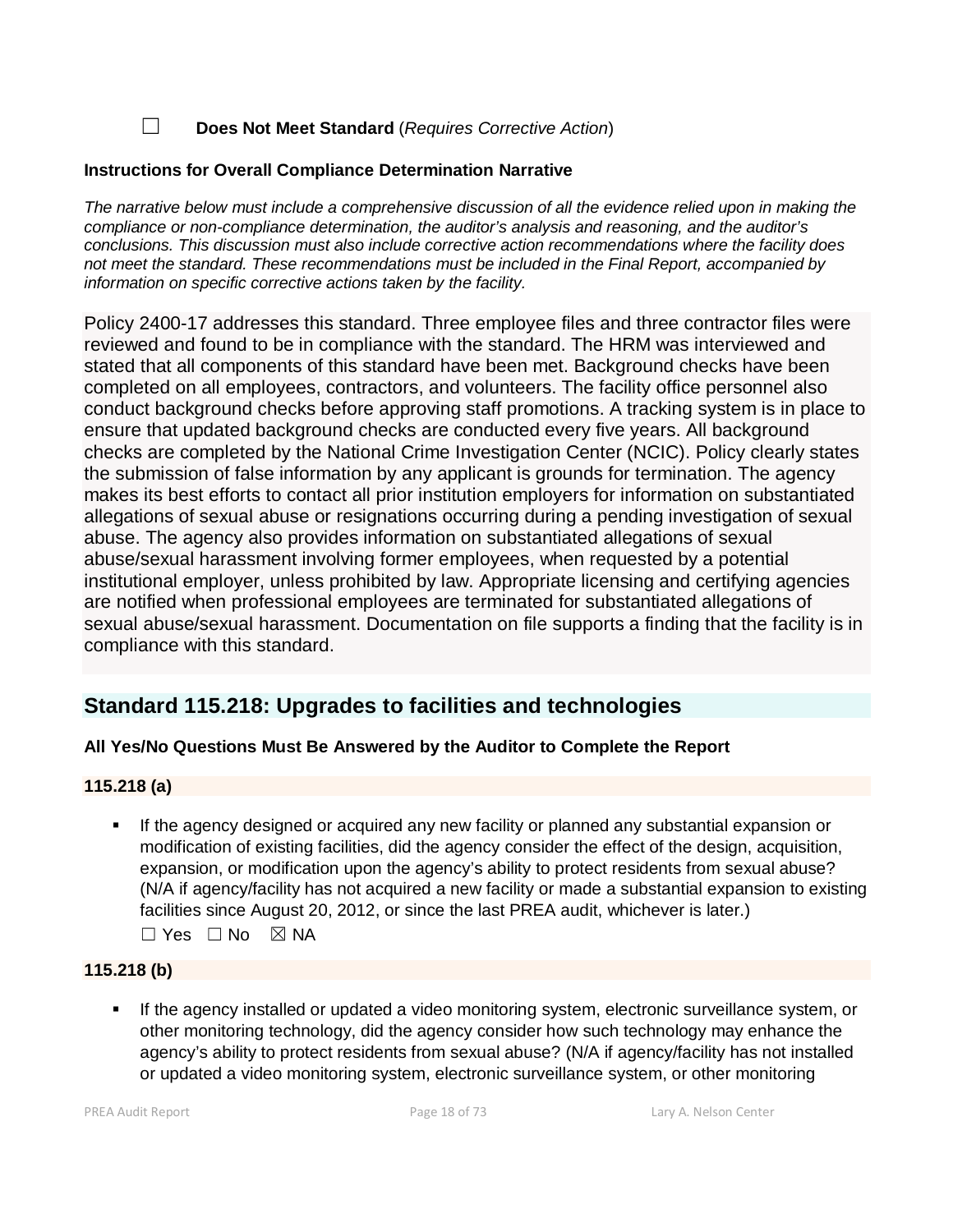technology since August 20, 2012, or since the last PREA audit, whichever is later.) ☐ Yes ☐ No ☒ NA

# **Auditor Overall Compliance Determination**

- ☐ **Exceeds Standard** (*Substantially exceeds requirement of standards*)
- ☒ **Meets Standard** (*Substantial compliance; complies in all material ways with the standard for the relevant review period*)
- ☐ **Does Not Meet Standard** (*Requires Corrective Action*)

# **Instructions for Overall Compliance Determination Narrative**

*The narrative below must include a comprehensive discussion of all the evidence relied upon in making the compliance or non-compliance determination, the auditor's analysis and reasoning, and the auditor's conclusions. This discussion must also include corrective action recommendations where the facility does not meet the standard. These recommendations must be included in the Final Report, accompanied by information on specific corrective actions taken by the facility.*

The facility has not made a substantial expansion to existing facilities since August 20, 2012, or since the last PREA audit.

# **RESPONSIVE PLANNING**

# **Standard 115.221: Evidence protocol and forensic medical examinations**

# **All Yes/No Questions Must Be Answered by the Auditor to Complete the Report**

# **115.221 (a)**

 If the agency is responsible for investigating allegations of sexual abuse, does the agency follow a uniform evidence protocol that maximizes the potential for obtaining usable physical evidence for administrative proceedings and criminal prosecutions? (N/A if the agency/facility is not responsible for conducting any form of criminal OR administrative sexual abuse investigations.) ☒ Yes ☐ No ☐ NA

# **115.221 (b)**

- Is this protocol developmentally appropriate for youth where applicable? (N/A if the agency/facility is not responsible for conducting any form of criminal OR administrative sexual abuse investigations.)  $\Box$  Yes  $\Box$  No  $\boxtimes$  NA
- Is this protocol, as appropriate, adapted from or otherwise based on the most recent edition of the U.S. Department of Justice's Office on Violence Against Women publication, "A National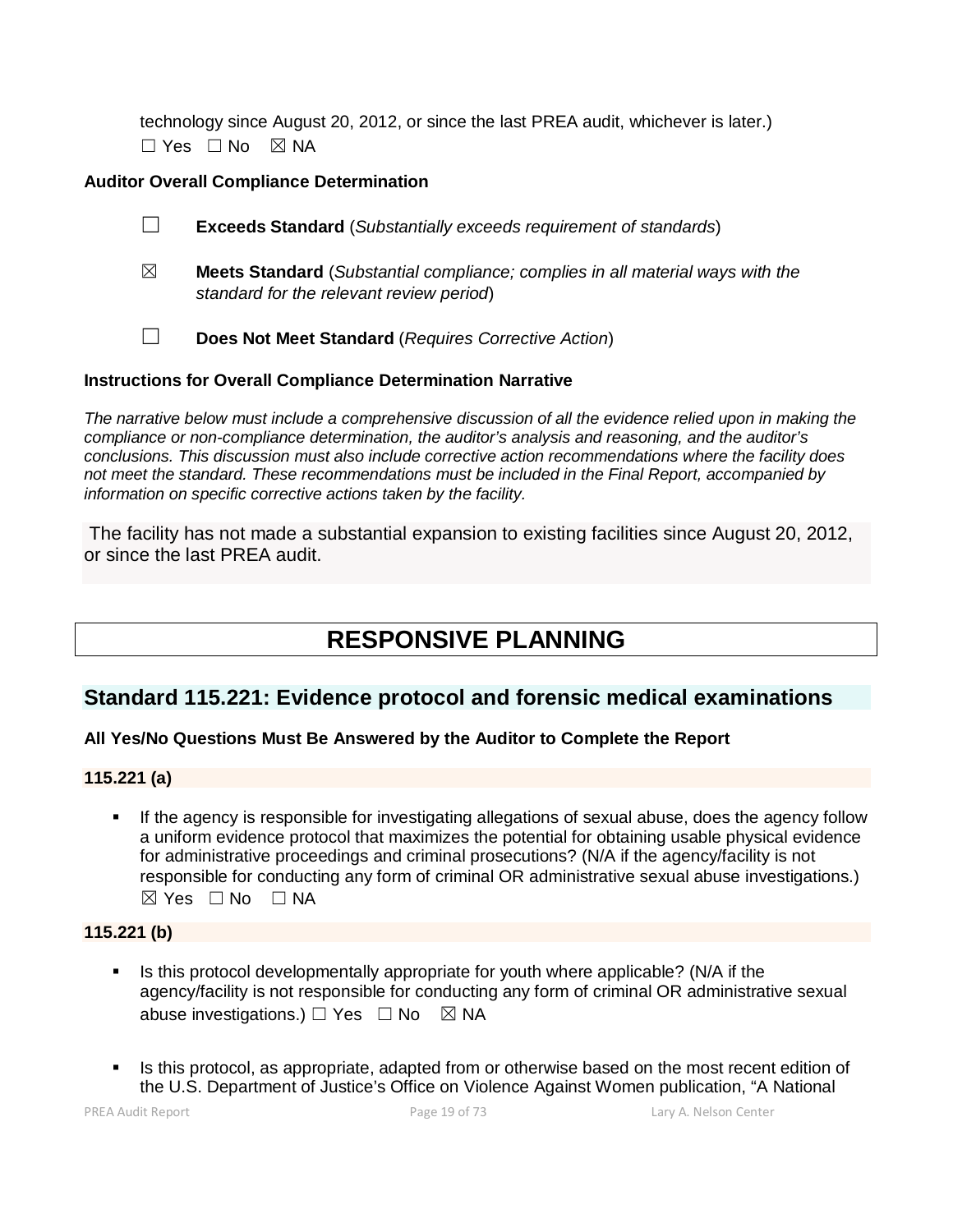Protocol for Sexual Assault Medical Forensic Examinations, Adults/Adolescents," or similarly comprehensive and authoritative protocols developed after 2011? (N/A if the agency/facility is not responsible for conducting any form of criminal OR administrative sexual abuse investigations.)  $\boxtimes$  Yes  $\Box$  No  $\Box$  NA

# **115.221 (c)**

- Does the agency offer all residents who experience sexual abuse access to forensic medical examinations, whether on-site or at an outside facility, without financial cost, where evidentiarily or medically appropriate?  $\boxtimes$  Yes  $\Box$  No
- Are such examinations performed by Sexual Assault Forensic Examiners (SAFEs) or Sexual Assault Nurse Examiners (SANEs) where possible?  $\boxtimes$  Yes  $\Box$  No
- If SAFEs or SANEs cannot be made available, is the examination performed by other qualified medical practitioners (they must have been specifically trained to conduct sexual assault forensic exams)?  $\boxtimes$  Yes  $\Box$  No
- Has the agency documented its efforts to provide SAFEs or SANEs?  $\boxtimes$  Yes  $\Box$  No

# **115.221 (d)**

- Does the agency attempt to make available to the victim a victim advocate from a rape crisis center? ⊠ Yes □ No
- **If a rape crisis center is not available to provide victim advocate services, does the agency** make available to provide these services a qualified staff member from a community-based organization, or a qualified agency staff member?  $\boxtimes$  Yes  $\Box$  No
- Has the agency documented its efforts to secure services from rape crisis centers? ☒ Yes ☐ No

# **115.221 (e)**

- As requested by the victim, does the victim advocate, qualified agency staff member, or qualified community-based organization staff member accompany and support the victim through the forensic medical examination process and investigatory interviews?  $\boxtimes$  Yes  $\Box$  No
- As requested by the victim, does this person provide emotional support, crisis intervention, information, and referrals?  $\boxtimes$  Yes  $\Box$  No

# **115.221 (f)**

 If the agency itself is not responsible for investigating allegations of sexual abuse, has the agency requested that the investigating entity follow the requirements of paragraphs (a) through (e) of this section? (N/A if the agency/facility is responsible for conducting criminal AND administrative sexual abuse investigations.)  $\boxtimes$  Yes  $\Box$  No  $\Box$  NA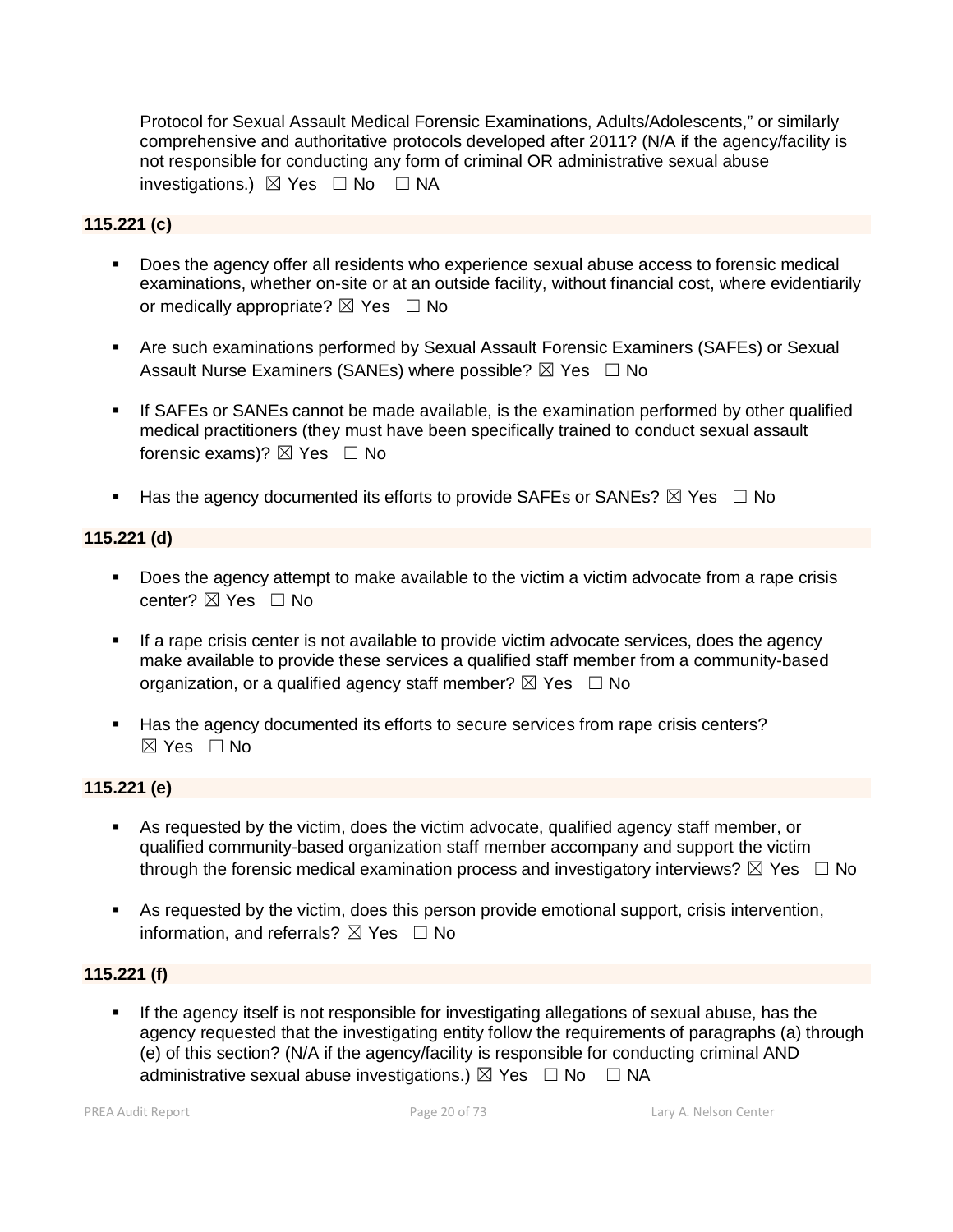# **115.221 (g)**

Auditor is not required to audit this provision.

### **115.221 (h)**

 If the agency uses a qualified agency staff member or a qualified community-based staff member for the purposes of this section, has the individual been screened for appropriateness to serve in this role and received education concerning sexual assault and forensic examination issues in general? (Check N/A if agency attempts to make a victim advocate from a rape crisis center available to victims per 115.221(d) above.)  $\boxtimes$  Yes  $\Box$  No  $\Box$  NA

#### **Auditor Overall Compliance Determination**

- ☐ **Exceeds Standard** (*Substantially exceeds requirement of standards*)
- ☒ **Meets Standard** (*Substantial compliance; complies in all material ways with the standard for the relevant review period*)
- ☐ **Does Not Meet Standard** (*Requires Corrective Action*)

#### **Instructions for Overall Compliance Determination Narrative**

*The narrative below must include a comprehensive discussion of all the evidence relied upon in making the compliance or non-compliance determination, the auditor's analysis and reasoning, and the auditor's conclusions. This discussion must also include corrective action recommendations where the facility does not meet the standard. These recommendations must be included in the Final Report, accompanied by information on specific corrective actions taken by the facility.*

Policy 2408-17 addresses this standard. Facility personnel were interviewed concerning this standard and all were knowledgeable of the procedures required to secure and obtain usable physical evidence when sexual abuse is alleged. Additionally, staff members were aware that there were seven trained facility investigators and their identities. All forensic medical examinations are conducted by Sexual Abuse Nurse Examiner (SANE) at the University of Iowa Hospitals and Clinics and/or St. Luke's Unity Point Medical Center. The facility has a Memorandum of Understanding (MOU) with Riverview Center, a local victim advocacy group. The facility has two trained advocacy staff members. There were two sexual abuse/sexual harassment allegations, during the past twelve months; however, there were no SAFE/SANE forensic exams required.

# **Standard 115.222: Policies to ensure referrals of allegations for investigations**

**All Yes/No Questions Must Be Answered by the Auditor to Complete the Report**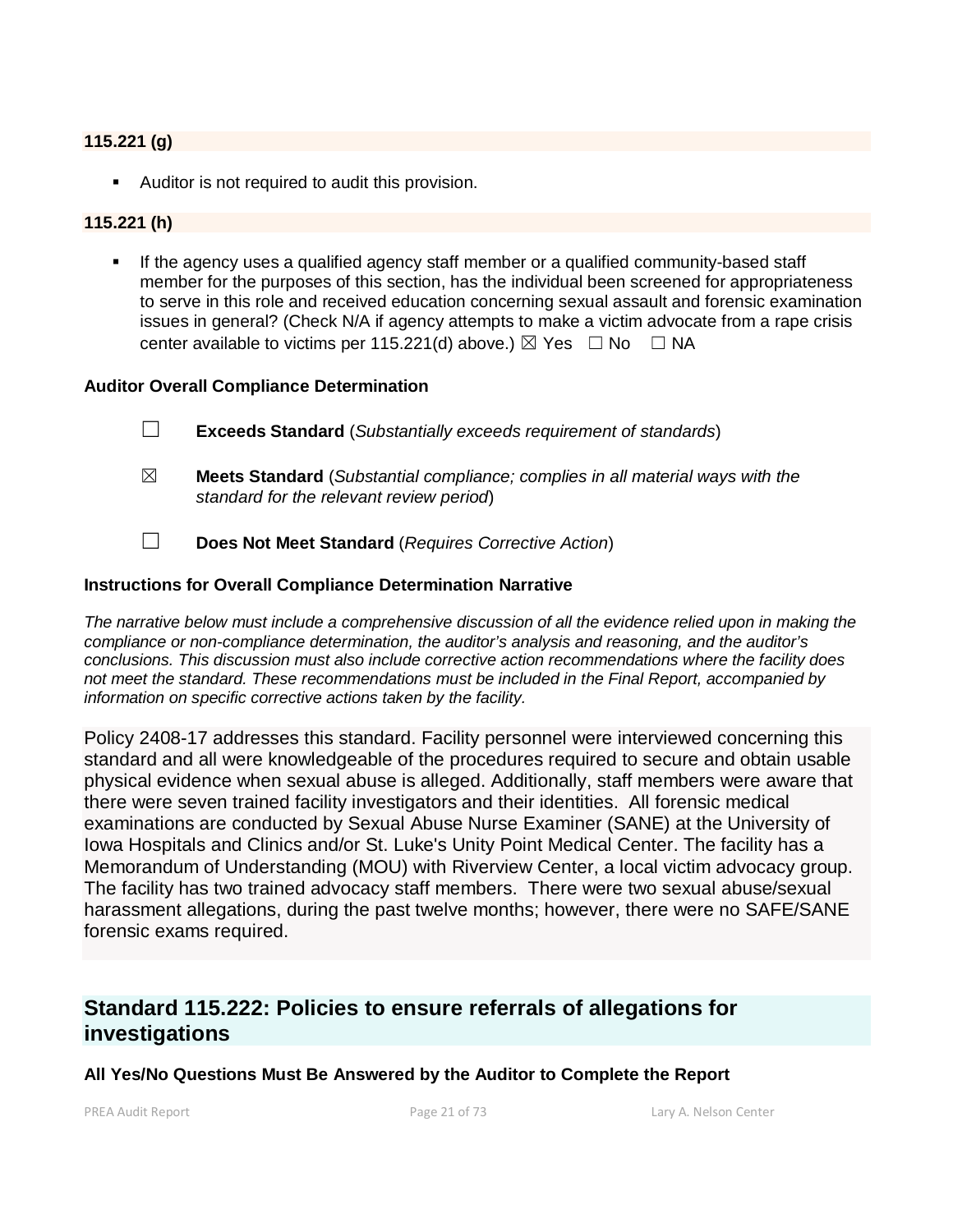#### **115.222 (a)**

- Does the agency ensure an administrative or criminal investigation is completed for all allegations of sexual abuse?  $\boxtimes$  Yes  $\Box$  No
- **Does the agency ensure an administrative or criminal investigation is completed for all** allegations of sexual harassment?  $\boxtimes$  Yes  $\Box$  No

# **115.222 (b)**

- Does the agency have a policy and practice in place to ensure that allegations of sexual abuse or sexual harassment are referred for investigation to an agency with the legal authority to conduct criminal investigations, unless the allegation does not involve potentially criminal behavior? **⊠** Yes □ No
- Has the agency published such policy on its website or, if it does not have one, made the policy available through other means?  $\boxtimes$  Yes  $\Box$  No
- Does the agency document all such referrals?  $\boxtimes$  Yes  $\Box$  No

#### **115.222 (c)**

 If a separate entity is responsible for conducting criminal investigations, does such publication describe the responsibilities of both the agency and the investigating entity? [N/A if the agency/facility is responsible for conducting criminal investigations. See 115.221(a).]  $\boxtimes$  Yes  $\Box$  No  $\Box$  NA

### **115.222 (d)**

Auditor is not required to audit this provision.

#### **115.222 (e)**

**Auditor is not required to audit this provision.** 

#### **Auditor Overall Compliance Determination**

- ☐ **Exceeds Standard** (*Substantially exceeds requirement of standards*)
- ☒ **Meets Standard** (*Substantial compliance; complies in all material ways with the standard for the relevant review period*)
- 
- ☐ **Does Not Meet Standard** (*Requires Corrective Action*)

#### **Instructions for Overall Compliance Determination Narrative**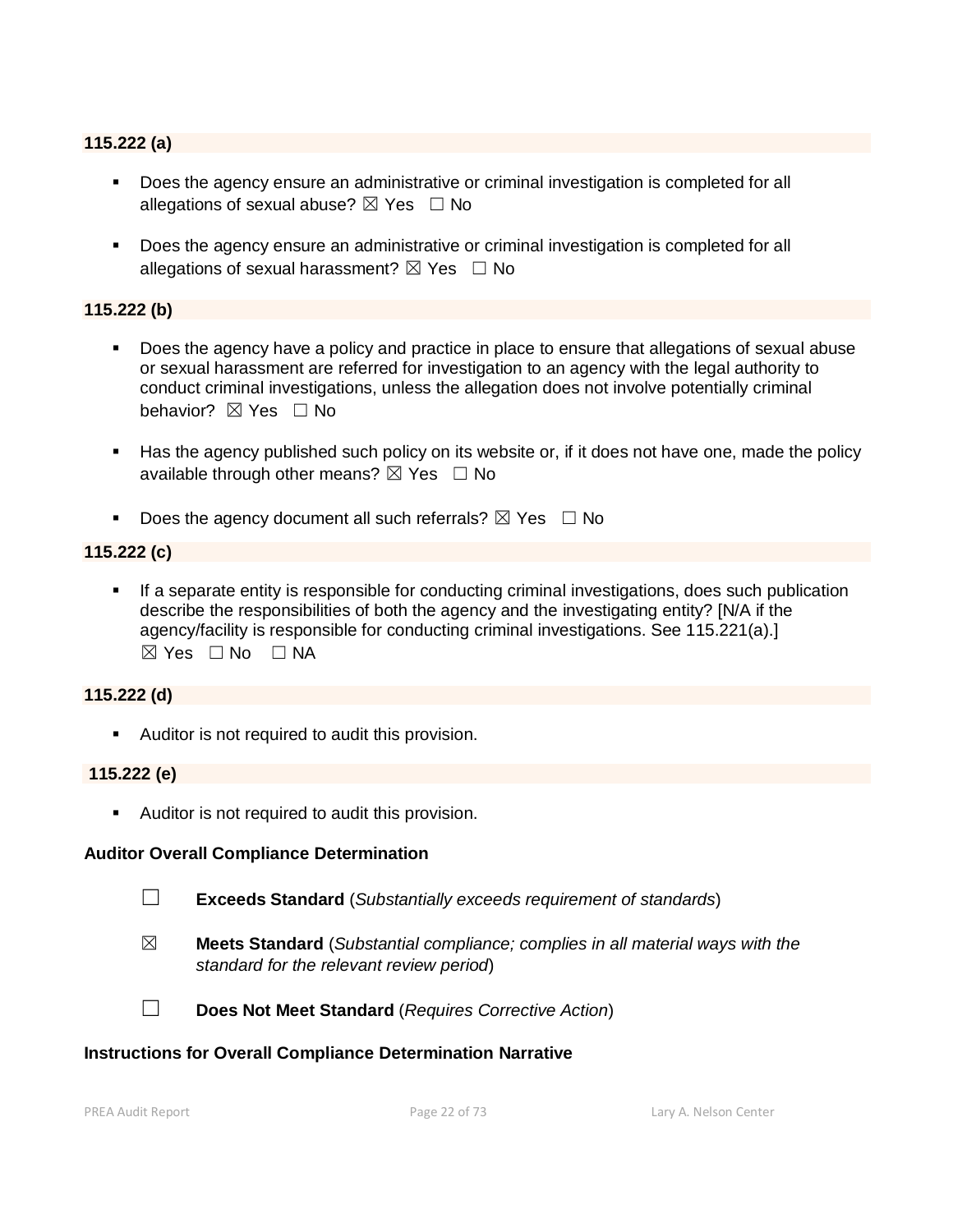*The narrative below must include a comprehensive discussion of all the evidence relied upon in making the compliance or non-compliance determination, the auditor's analysis and reasoning, and the auditor's conclusions. This discussion must also include corrective action recommendations where the facility does not meet the standard. These recommendations must be included in the Final Report, accompanied by information on specific corrective actions taken by the facility.*

PREA policy 2406-17 addresses this standard. Administrative and criminal investigations are completed on all allegations of sexual abuse/sexual harassment. Various administrative staff members that conduct administrative investigations were interviewed and found to be very knowledgeable concerning their responsibilities. There are seven facility trained investigators who have received training through the Moss Group Training Program. The Cedar Rapids City Police Department and Iowa Department of Corrections (IDOC), Division of Investigative Services, conduct the criminal investigations for the facility. There were two reported allegations during the auditing period. One allegation was substantiated and one was unfounded. The substantiated case involved a resident-on-resident allegation and the case determined to be unfounded involved a resident-on-staff allegation.

# **TRAINING AND EDUCATION**

# **Standard 115.231: Employee training**

# **All Yes/No Questions Must Be Answered by the Auditor to Complete the Report**

# **115.231 (a)**

- Does the agency train all employees who may have contact with residents on: Its zero-tolerance policy for sexual abuse and sexual harassment?  $\boxtimes$  Yes  $\Box$  No
- Does the agency train all employees who may have contact with residents on: How to fulfill their responsibilities under agency sexual abuse and sexual harassment prevention, detection, reporting, and response policies and procedures?  $\boxtimes$  Yes  $\Box$  No
- Does the agency train all employees who may have contact with residents on: Residents' right to be free from sexual abuse and sexual harassment  $\boxtimes$  Yes  $\Box$  No
- Does the agency train all employees who may have contact with residents on: The right of residents and employees to be free from retaliation for reporting sexual abuse and sexual harassment?  $\boxtimes$  Yes  $\Box$  No
- Does the agency train all employees who may have contact with residents on: The dynamics of sexual abuse and sexual harassment in juvenile facilities?  $\boxtimes$  Yes  $\Box$  No
- Does the agency train all employees who may have contact with residents on: The common reactions of juvenile victims of sexual abuse and sexual harassment?  $\boxtimes$  Yes  $\Box$  No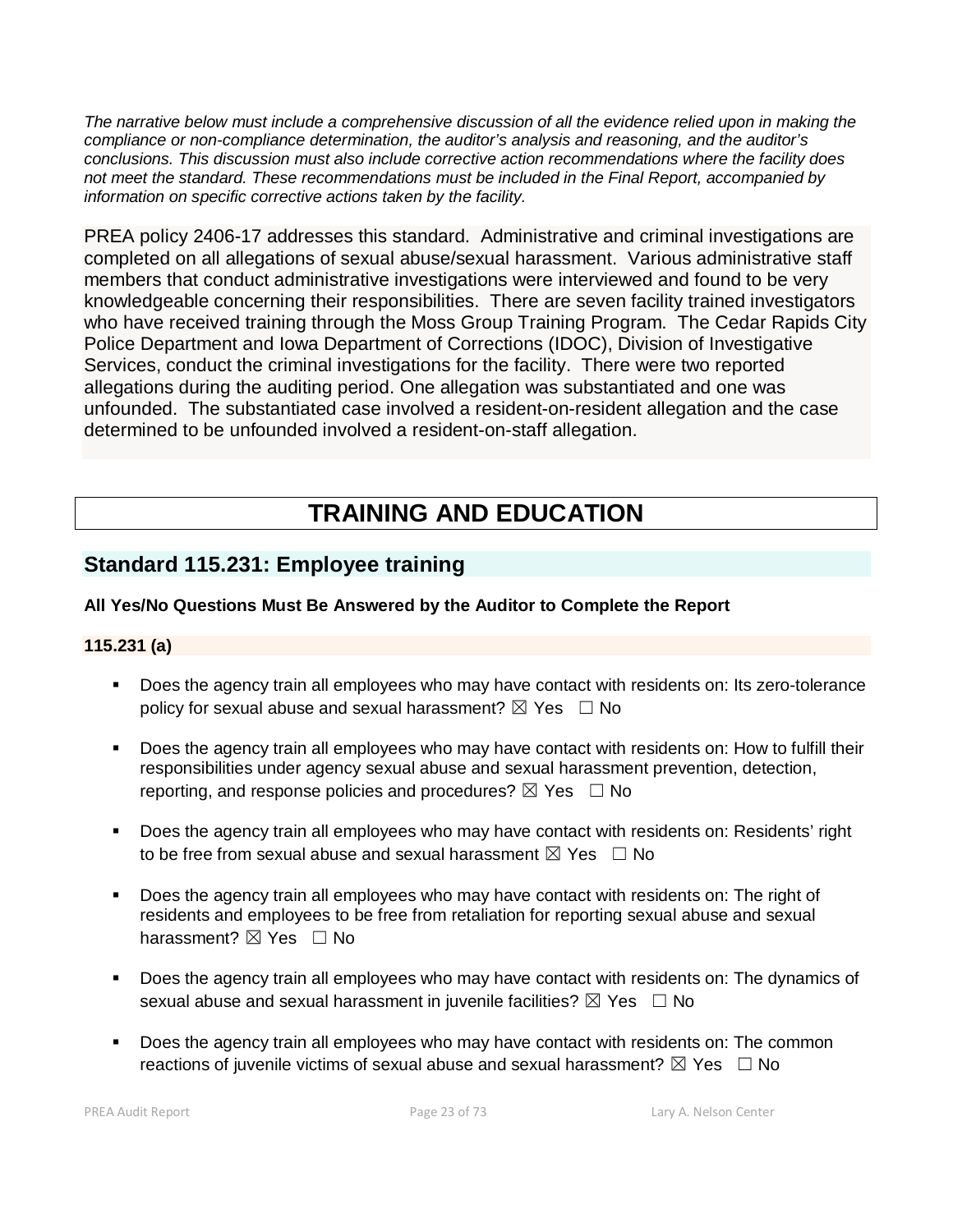- Does the agency train all employees who may have contact with residents on: How to detect and respond to signs of threatened and actual sexual abuse?  $\boxtimes$  Yes  $\Box$  No
- Does the agency train all employees who may have contact with residents on: How to avoid inappropriate relationships with residents?  $\boxtimes$  Yes  $\Box$  No
- Does the agency train all employees who may have contact with residents on: How to communicate effectively and professionally with residents, including lesbian, gay, bisexual, transgender, intersex, or gender nonconforming residents?  $\boxtimes$  Yes  $\Box$  No
- Does the agency train all employees who may have contact with residents on: How to comply with relevant laws related to mandatory reporting of sexual abuse to outside authorities?  $\boxtimes$  Yes  $\Box$  No

# **115.231 (b)**

- Is such training tailored to the gender of the residents at the employee's facility?  $\boxtimes$  Yes  $\Box$  No
- Have employees received additional training if reassigned from a facility that houses only male residents to a facility that houses only female residents, or vice versa?  $\boxtimes$  Yes  $\Box$  No

# **115.231 (c)**

- Have all current employees who may have contact with residents received such training?  $\boxtimes$  Yes  $\Box$  No
- Does the agency provide each employee with refresher training every two years to ensure that all employees know the agency's current sexual abuse and sexual harassment policies and procedures?  $\boxtimes$  Yes  $\Box$  No
- In years in which an employee does not receive refresher training, does the agency provide refresher information on current sexual abuse and sexual harassment policies?  $\boxtimes$  Yes  $\Box$  No

# **115.231 (d)**

Does the agency document, through employee signature or electronic verification, that employees understand the training they have received?  $\boxtimes$  Yes  $\Box$  No

# **Auditor Overall Compliance Determination**

- ☐ **Exceeds Standard** (*Substantially exceeds requirement of standards*)
- ☒ **Meets Standard** (*Substantial compliance; complies in all material ways with the standard for the relevant review period*)
- ☐ **Does Not Meet Standard** (*Requires Corrective Action*)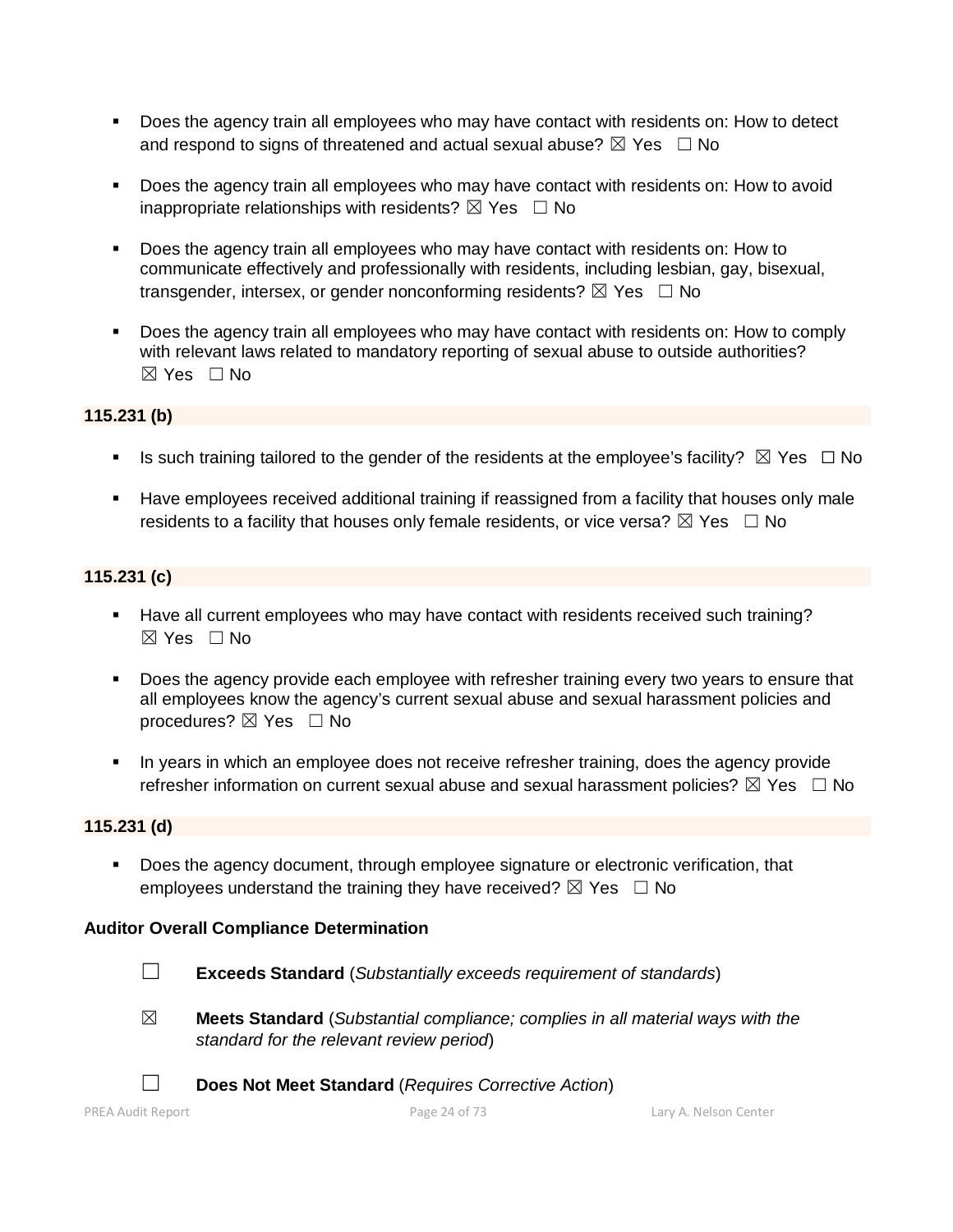# **Instructions for Overall Compliance Determination Narrative**

*The narrative below must include a comprehensive discussion of all the evidence relied upon in making the compliance or non-compliance determination, the auditor's analysis and reasoning, and the auditor's conclusions. This discussion must also include corrective action recommendations where the facility does not meet the standard. These recommendations must be included in the Final Report, accompanied by information on specific corrective actions taken by the facility.*

PREA policies 2402-17, PREA 2400-17 and the Annual Training Plan address this standard. The Iowa Department of Corrections provides extensive, web-based E-Learning of the PREA standards which all staff are required to complete. Contractors and volunteers are provided training relative to their duties and responsibilities. Annual refresher training, including PREA topics, is provided to all staff with continuous updates throughout the year. Staff acknowledge, in writing their understanding of the PREA. Staff training files and the facility training curriculum were reviewed and contained documentation to supporting compliance with this standard. All staff interviewed indicated they had received PREA training.

# **Standard 115.232: Volunteer and contractor training**

# **All Yes/No Questions Must Be Answered by the Auditor to Complete the Report**

# **115.232 (a)**

 Has the agency ensured that all volunteers and contractors who have contact with residents have been trained on their responsibilities under the agency's sexual abuse and sexual harassment prevention, detection, and response policies and procedures?  $\boxtimes$  Yes  $\Box$  No

# **115.232 (b)**

 Have all volunteers and contractors who have contact with residents been notified of the agency's zero-tolerance policy regarding sexual abuse and sexual harassment and informed how to report such incidents (the level and type of training provided to volunteers and contractors shall be based on the services they provide and level of contact they have with residents)? **⊠** Yes □ No

# **115.232 (c)**

 Does the agency maintain documentation confirming that volunteers and contractors understand the training they have received?  $\boxtimes$  Yes  $\Box$  No

# **Auditor Overall Compliance Determination**

- ☐ **Exceeds Standard** (*Substantially exceeds requirement of standards*)
- ☒ **Meets Standard** (*Substantial compliance; complies in all material ways with the standard for the relevant review period*)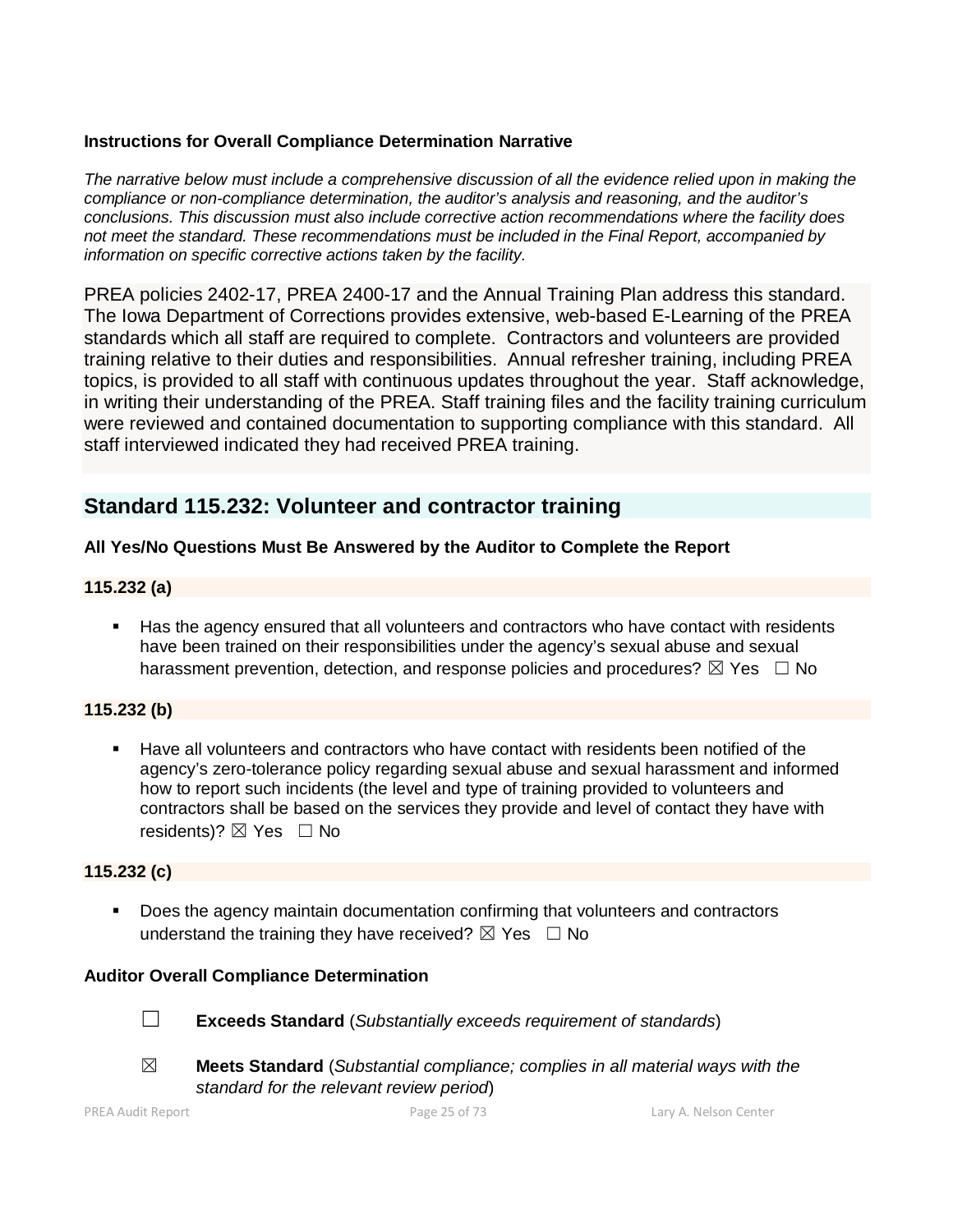☐ **Does Not Meet Standard** (*Requires Corrective Action*)

# **Instructions for Overall Compliance Determination Narrative**

*The narrative below must include a comprehensive discussion of all the evidence relied upon in making the compliance or non-compliance determination, the auditor's analysis and reasoning, and the auditor's conclusions. This discussion must also include corrective action recommendations where the facility does not meet the standard. These recommendations must be included in the Final Report, accompanied by information on specific corrective actions taken by the facility.*

PREA policy 2402-17 and the Annual Training Plan address this standard. There are three contractors and four volunteers who have received PREA training that covered zero-tolerance, reporting and responding requirements. All training is documented and this auditor examined training files that confirmed standard compliance. The auditor also interviewed one volunteer, which further supported the finding that the facility was in compliance with this standard.

# **Standard 115.233: Resident education**

# **All Yes/No Questions Must Be Answered by the Auditor to Complete the Report**

# **115.233 (a)**

- During intake, do residents receive information explaining: The agency's zero-tolerance policy regarding sexual abuse and sexual harassment?  $\boxtimes$  Yes  $\Box$  No
- During intake, do residents receive information explaining: How to report incidents or suspicions of sexual abuse or sexual harassment?  $\boxtimes$  Yes  $\Box$  No
- During intake, do residents receive information explaining: Their rights to be free from sexual abuse and sexual harassment?  $\boxtimes$  Yes  $\Box$  No
- During intake, do residents receive information explaining: Their rights to be free from retaliation for reporting such incidents?  $\boxtimes$  Yes  $\Box$  No
- During intake, do residents receive information regarding agency policies and procedures for responding to such incidents?  $\boxtimes$  Yes  $\Box$  No

# **115.233 (b)**

**Does the agency provide refresher information whenever a resident is transferred to a different** facility?  $\boxtimes$  Yes  $\Box$  No

# **115.233 (c)**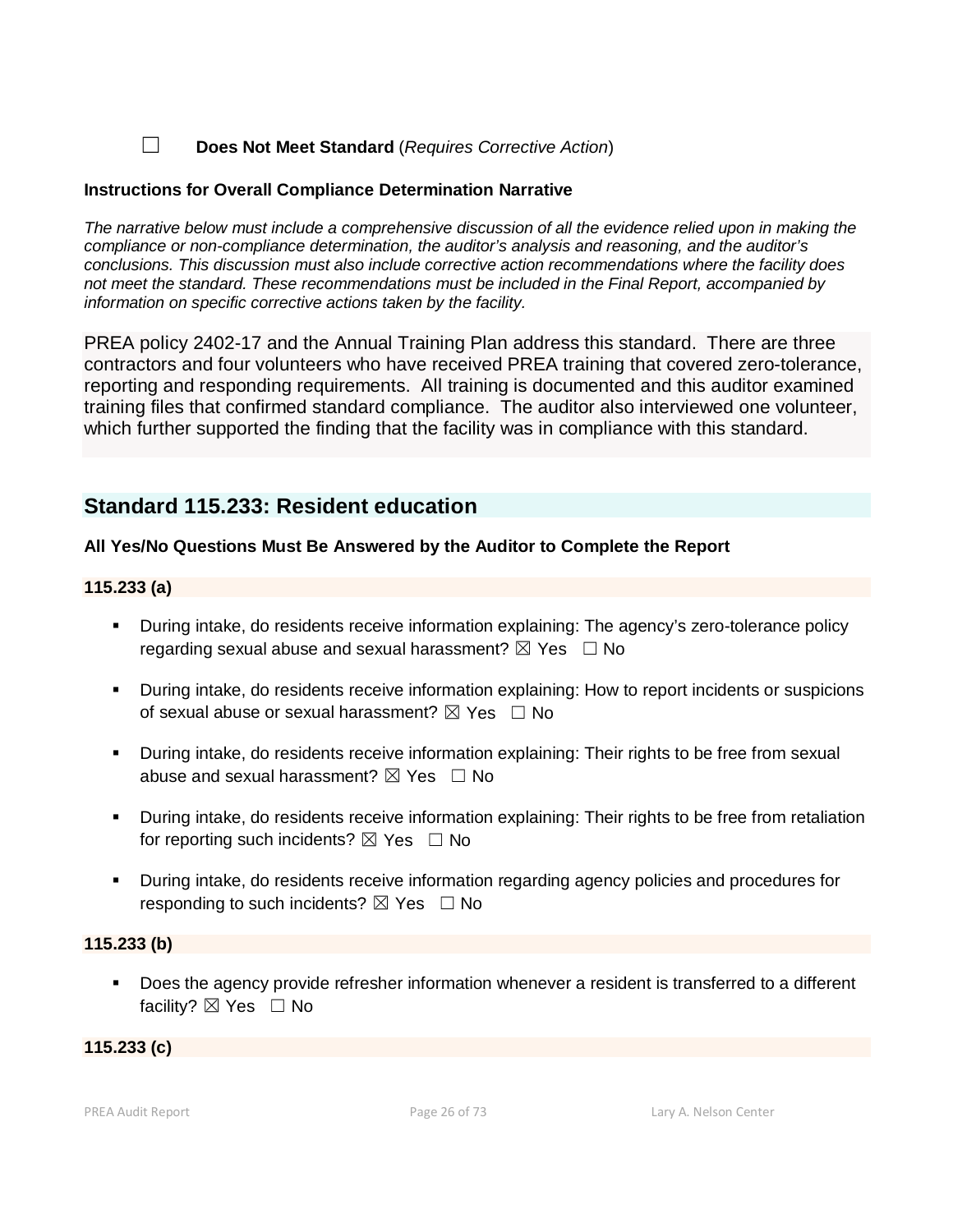- Does the agency provide resident education in formats accessible to all residents, including those who: Are limited English proficient?  $\boxtimes$  Yes  $\Box$  No
- Does the agency provide resident education in formats accessible to all residents, including those who: Are deaf?  $\boxtimes$  Yes  $\Box$  No
- Does the agency provide resident education in formats accessible to all residents, including those who: Are visually impaired?  $\boxtimes$  Yes  $\Box$  No
- Does the agency provide resident education in formats accessible to all residents, including those who: Are otherwise disabled?  $\boxtimes$  Yes  $\Box$  No
- Does the agency provide resident education in formats accessible to all residents, including those who: Have limited reading skills?  $\boxtimes$  Yes  $\Box$  No

# **115.233 (d)**

**Does the agency maintain documentation of resident participation in these education sessions?**  $\boxtimes$  Yes  $\Box$  No

# **115.233 (e)**

 In addition to providing such education, does the agency ensure that key information is continuously and readily available or visible to residents through posters, resident handbooks, or other written formats?  $\boxtimes$  Yes  $\Box$  No

#### **Auditor Overall Compliance Determination**

- ☐ **Exceeds Standard** (*Substantially exceeds requirement of standards*)
- ☒ **Meets Standard** (*Substantial compliance; complies in all material ways with the standard for the relevant review period*)
- ☐ **Does Not Meet Standard** (*Requires Corrective Action*)

#### **Instructions for Overall Compliance Determination Narrative**

*The narrative below must include a comprehensive discussion of all the evidence relied upon in making the compliance or non-compliance determination, the auditor's analysis and reasoning, and the auditor's conclusions. This discussion must also include corrective action recommendations where the facility does not meet the standard. These recommendations must be included in the Final Report, accompanied by information on specific corrective actions taken by the facility.*

PREA policy 2402-17 addresses this standard. Residents receive information during the intake process that includes a PREA video; PREA information packet, to include Prevention of Sexual Misconduct-an Overview for Offenders material; Protection From Abuse and Offender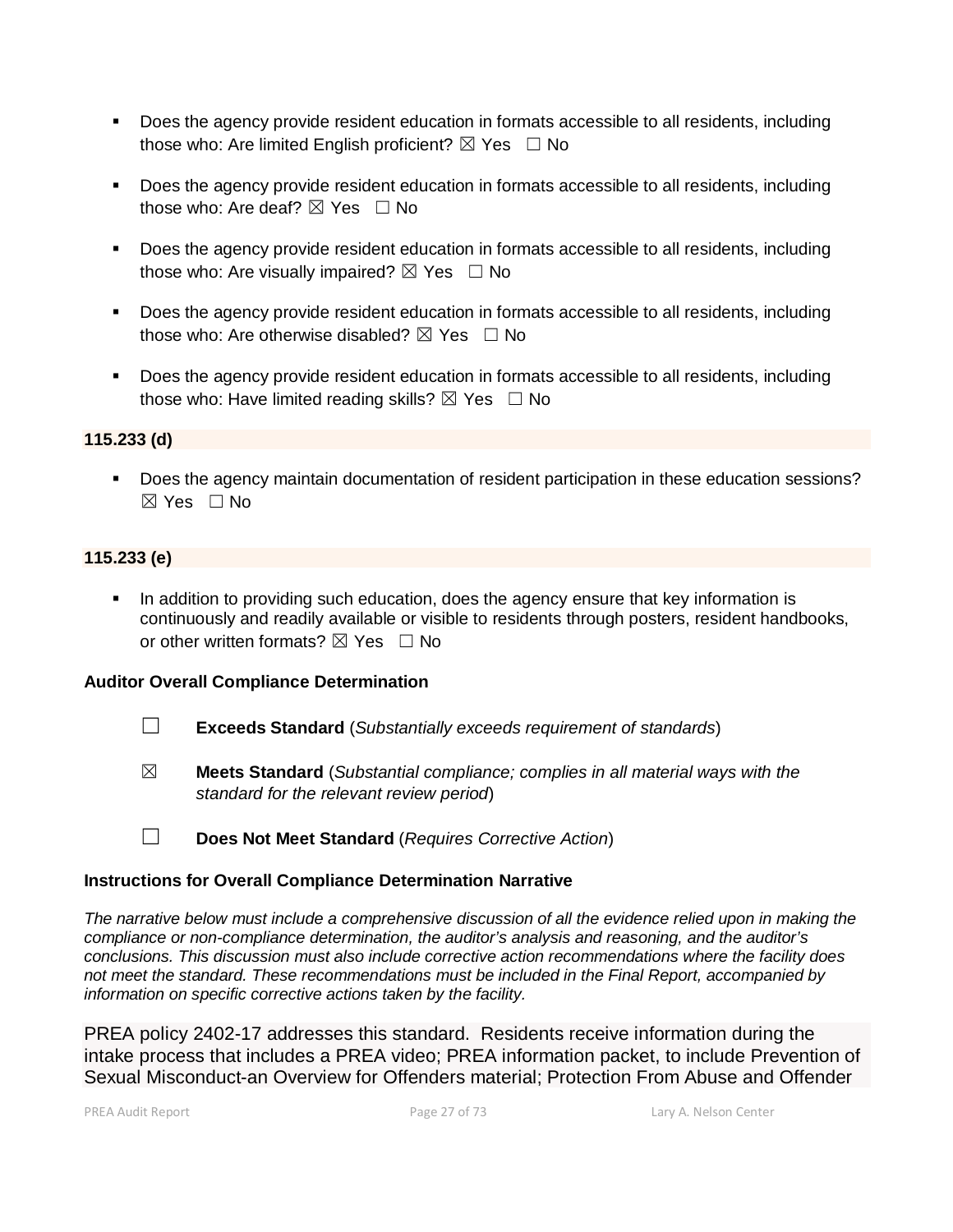Grievance Procedure handout; and a Resident Handbook, printed in English and Spanish. Facility staff members meet periodically with residents concerning the PREA standards, giving the residents an opportunity to ask questions and present any concerns. There are zero tolerance posters throughout the facility and in each housing unit, along with a hotline telephone number to call the Sexual Abuse Assault or Council on Sexual Assault and Domestic Violence to report abuse or sexual harassment. Additionally, the address for the Iowa Ombudsman Office is also posted. Two staff members have also been trained to provide advocacy services. The telephone number for the local victim advocacy center, Riverview Center, is posted next to all resident telephones. Interviews with staff and residents, as well as the review of documentation, support a finding of compliance with the standard.

# **Standard 115.234: Specialized training: Investigations**

# **All Yes/No Questions Must Be Answered by the Auditor to Complete the Report**

# **115.234 (a)**

 In addition to the general training provided to all employees pursuant to §115.231, does the agency ensure that, to the extent the agency itself conducts sexual abuse investigations, its investigators have received training in conducting such investigations in confinement settings? [N/A if the agency does not conduct any form of administrative or criminal sexual abuse investigations. See 115.221(a).]  $\boxtimes$  Yes  $\Box$  No  $\Box$  NA

# **115.234 (b)**

- Does this specialized training include: Techniques for interviewing sexual abuse victims? [N/A if the agency does not conduct any form of administrative or criminal sexual abuse investigations. See 115.221(a).]  $\boxtimes$  Yes  $\Box$  No  $\Box$  NA
- Does this specialized training include: Proper use of Miranda and Garrity warnings? [N/A if the agency does not conduct any form of administrative or criminal sexual abuse investigations. See 115.221(a).] ⊠ Yes □ No □ NA
- Does this specialized training include: Sexual abuse evidence collection in confinement settings? [N/A if the agency does not conduct any form of administrative or criminal sexual abuse investigations. See 115.221(a).]  $\boxtimes$  Yes  $\Box$  No  $\Box$  NA
- Does this specialized training include: The criteria and evidence required to substantiate a case for administrative action or prosecution referral? [N/A if the agency does not conduct any form of administrative or criminal sexual abuse investigations. See 115.221(a).]  $\boxtimes$  Yes  $\square$  No  $\square$  NA

# **115.234 (c)**

 Does the agency maintain documentation that agency investigators have completed the required specialized training in conducting sexual abuse investigations? [N/A if the agency does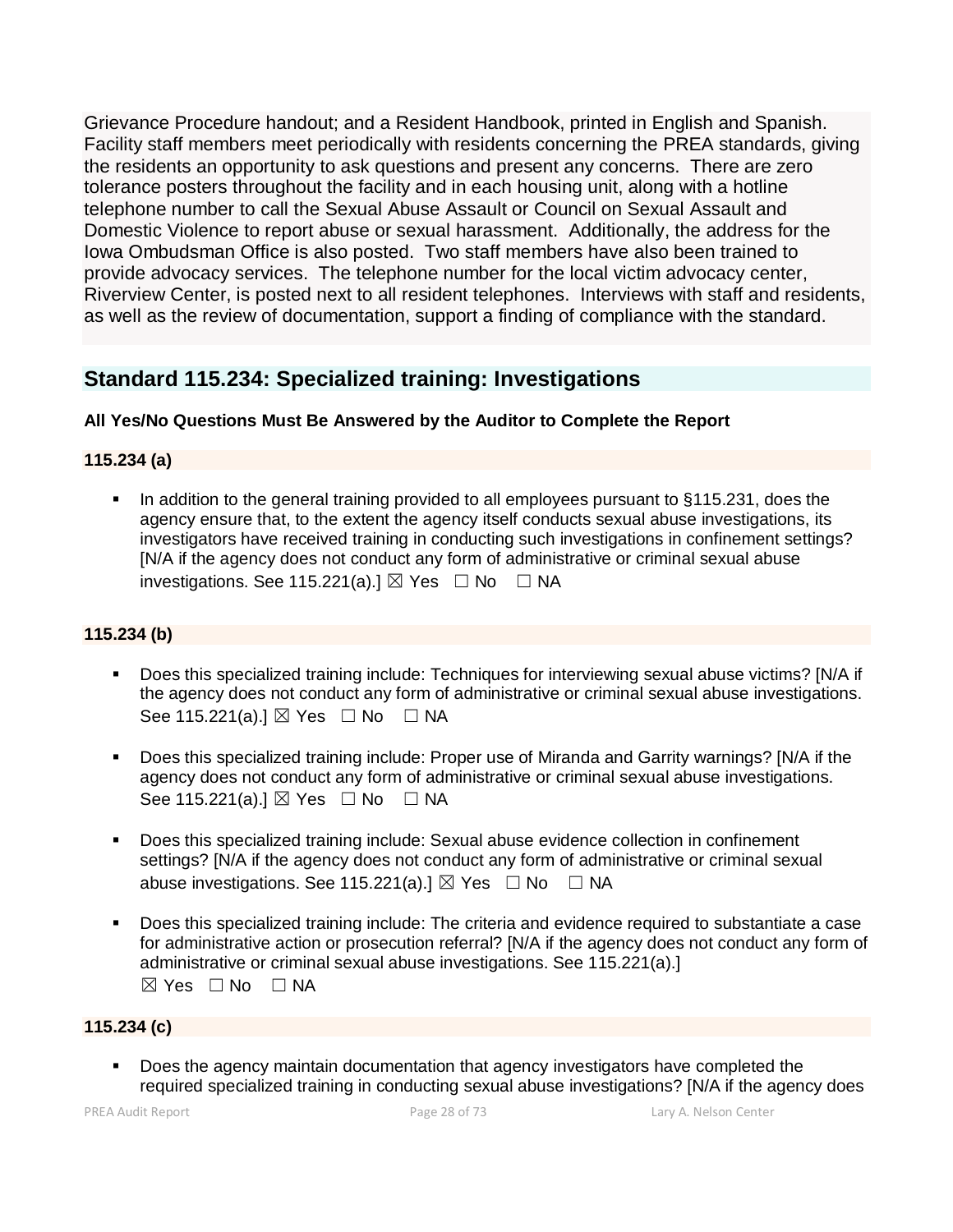not conduct any form of administrative or criminal sexual abuse investigations. See 115.221(a).] ☒ Yes ☐ No ☐ NA

### **115.234 (d)**

**Auditor is not required to audit this provision.** 

#### **Auditor Overall Compliance Determination**

- ☐ **Exceeds Standard** (*Substantially exceeds requirement of standards*)
- ☒ **Meets Standard** (*Substantial compliance; complies in all material ways with the standard for the relevant review period*)
- ☐ **Does Not Meet Standard** (*Requires Corrective Action*)

#### **Instructions for Overall Compliance Determination Narrative**

*The narrative below must include a comprehensive discussion of all the evidence relied upon in making the compliance or non-compliance determination, the auditor's analysis and reasoning, and the auditor's conclusions. This discussion must also include corrective action recommendations where the facility does not meet the standard. These recommendations must be included in the Final Report, accompanied by information on specific corrective actions taken by the facility.*

PREA policy 2402-17 addresses this standard. The Cedar Rapids City Police (CRCP) Department or Iowa Department of Corrections, Division of Investigative Services, conducts criminal investigations. Seven facility investigators received PREA specialized investigative training through the Moss Group Training Program and conduct administrative investigations. Training records were reviewed to confirm the completion of the required training.

# **Standard 115.235: Specialized training: Medical and mental health care**

# **All Yes/No Questions Must Be Answered by the Auditor to Complete the Report**

#### **115.235 (a)**

- Does the agency ensure that all full- and part-time medical and mental health care practitioners who work regularly in its facilities have been trained in: How to detect and assess signs of sexual abuse and sexual harassment?  $\boxtimes$  Yes  $\Box$  No
- Does the agency ensure that all full- and part-time medical and mental health care practitioners who work regularly in its facilities have been trained in: How to preserve physical evidence of sexual abuse?  $\boxtimes$  Yes  $\Box$  No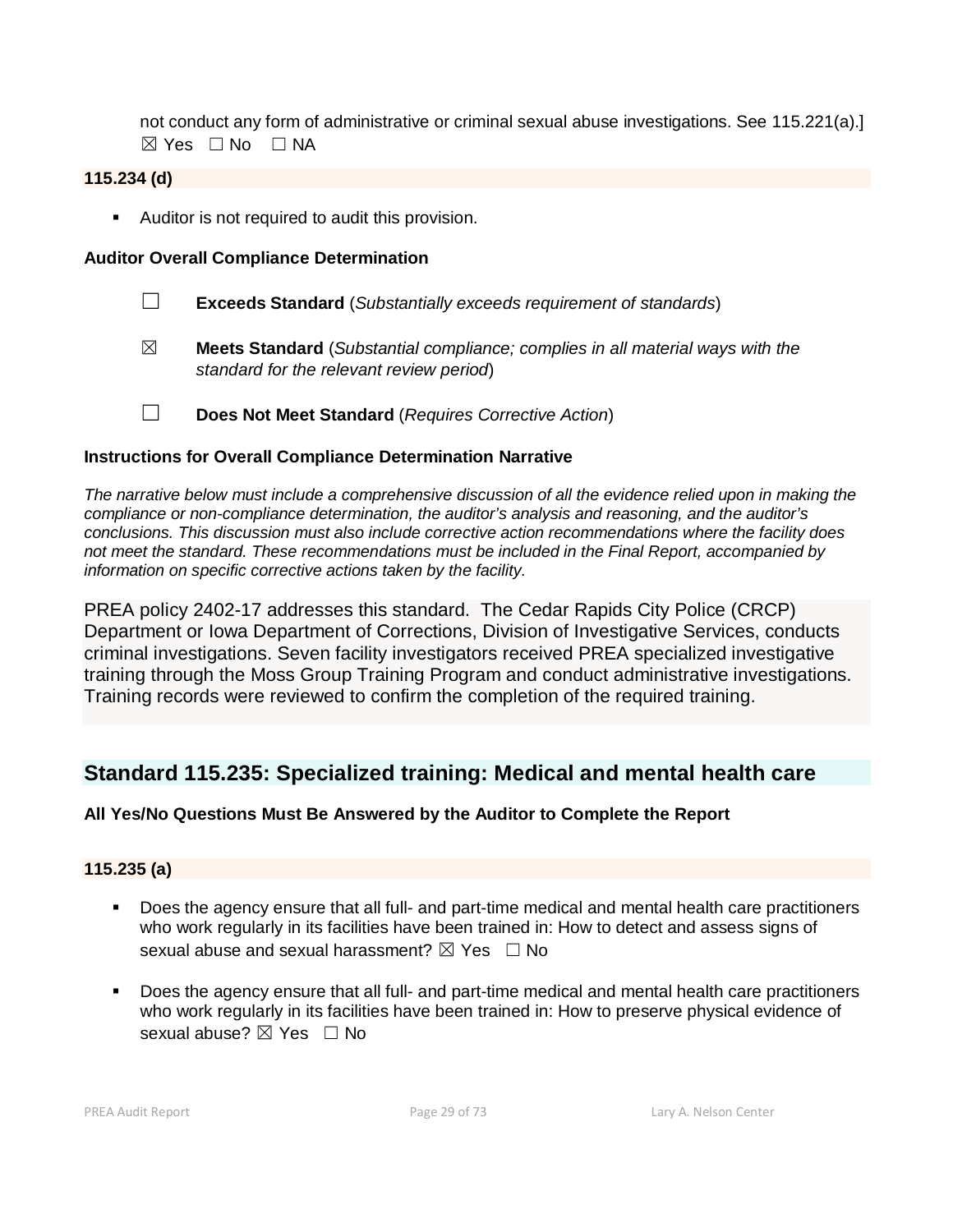- Does the agency ensure that all full- and part-time medical and mental health care practitioners who work regularly in its facilities have been trained in: How to respond effectively and professionally to victims of sexual abuse and sexual harassment?  $\boxtimes$  Yes  $\Box$  No
- Does the agency ensure that all full- and part-time medical and mental health care practitioners who work regularly in its facilities have been trained in: How and to whom to report allegations or suspicions of sexual abuse and sexual harassment?  $\boxtimes$  Yes  $\Box$  No

# **115.235 (b)**

 If medical staff employed by the agency conduct forensic examinations, do such medical staff receive appropriate training to conduct such examinations? N/A if agency medical staff at the facility do not conduct forensic exams.)  $\boxtimes$  Yes  $\Box$  No  $\Box$  NA

# **115.235 (c)**

 Does the agency maintain documentation that medical and mental health practitioners have received the training referenced in this standard either from the agency or elsewhere?  $\boxtimes$  Yes  $\Box$  No

# **115.235 (d)**

- Do medical and mental health care practitioners employed by the agency also receive training mandated for employees by §115.231?  $\boxtimes$  Yes  $\Box$  No
- Do medical and mental health care practitioners contracted by and volunteering for the agency also receive training mandated for contractors and volunteers by §115.232? [N/A for circumstances in which a particular status (employee or contractor/volunteer) does not apply.]  $\boxtimes$  Yes  $\Box$  No  $\Box$  NA

# **Auditor Overall Compliance Determination**

- ☐ **Exceeds Standard** (*Substantially exceeds requirement of standards*)
- ☒ **Meets Standard** (*Substantial compliance; complies in all material ways with the standard for the relevant review period*)
- ☐ **Does Not Meet Standard** (*Requires Corrective Action*)

# **Instructions for Overall Compliance Determination Narrative**

*The narrative below must include a comprehensive discussion of all the evidence relied upon in making the compliance or non-compliance determination, the auditor's analysis and reasoning, and the auditor's conclusions. This discussion must also include corrective action recommendations where the facility does not meet the standard. These recommendations must be included in the Final Report, accompanied by information on specific corrective actions taken by the facility.*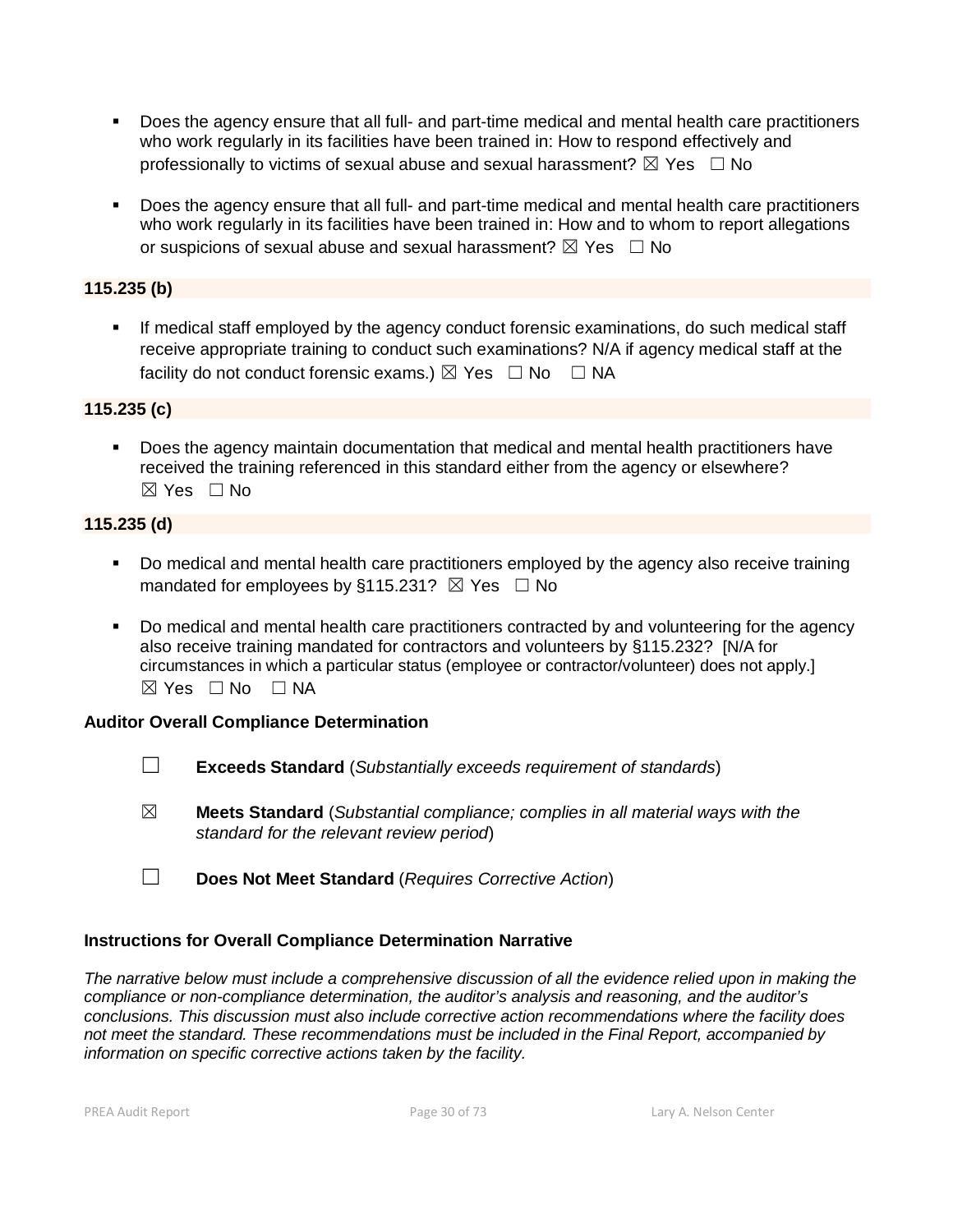PREA policies 2408-17 and PREA 2402-17 address this standard. The facility does not employ medical or mental health staff. The facility has a MOU with the local University of Iowa Hospitals and Clinics, St. Luke's Unity Point Medical Center and the Riverview Center for medical, mental health and advocacy services.

# **SCREENING FOR RISK OF SEXUAL VICTIMIZATION AND ABUSIVENESS**

# **Standard 115.241: Screening for risk of victimization and abusiveness**

# **All Yes/No Questions Must Be Answered by the Auditor to Complete the Report**

# **115.241 (a)**

- Are all residents assessed during an intake screening for their risk of being sexually abused by other residents or sexually abusive toward other residents?  $\boxtimes$  Yes  $\Box$  No
- Are all residents assessed upon transfer to another facility for their risk of being sexually abused by other residents or sexually abusive toward other residents?  $\boxtimes$  Yes  $\Box$  No

# **115.241 (b)**

 Do intake screenings ordinarily take place within 72 hours of arrival at the facility?  $\boxtimes$  Yes  $\Box$  No

# **115.241 (c)**

 Are all PREA screening assessments conducted using an objective screening instrument?  $\boxtimes$  Yes  $\Box$  No

# **115.241 (d)**

- Does the intake screening consider, at a minimum, the following criteria to assess residents for risk of sexual victimization: Whether the resident has a mental, physical, or developmental disability? ⊠ Yes □ No
- **Does the intake screening consider, at a minimum, the following criteria to assess residents for** risk of sexual victimization: The age of the resident?  $\boxtimes$  Yes  $\Box$  No
- Does the intake screening consider, at a minimum, the following criteria to assess residents for risk of sexual victimization: The physical build of the resident?  $\boxtimes$  Yes  $\Box$  No
- Does the intake screening consider, at a minimum, the following criteria to assess residents for risk of sexual victimization: Whether the resident has previously been incarcerated?  $\boxtimes$  Yes  $\Box$  No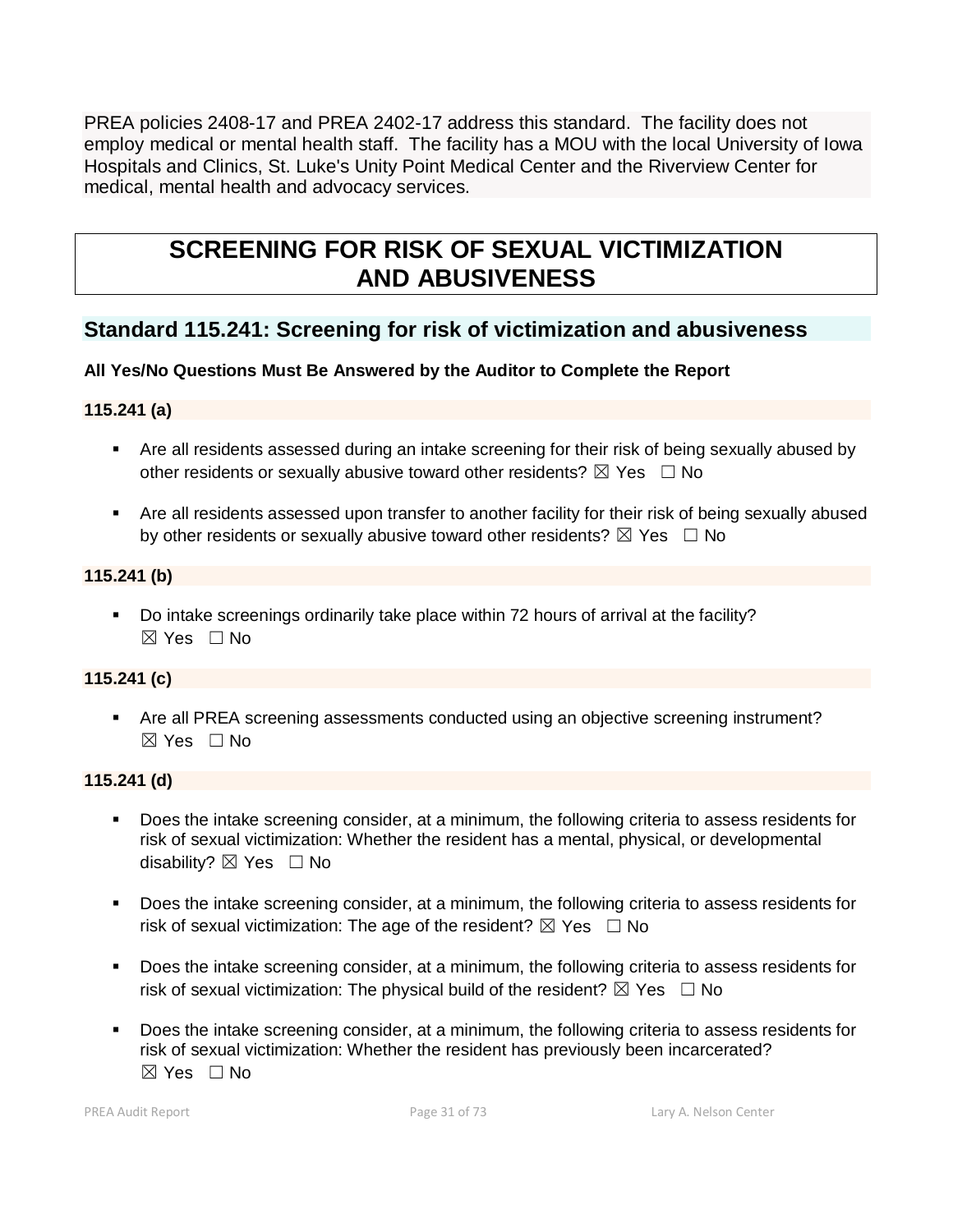- Does the intake screening consider, at a minimum, the following criteria to assess residents for risk of sexual victimization: Whether the resident's criminal history is exclusively nonviolent?  $\boxtimes$  Yes  $\Box$  No
- **Does the intake screening consider, at a minimum, the following criteria to assess residents for** risk of sexual victimization: Whether the resident has prior convictions for sex offenses against an adult or child?  $\boxtimes$  Yes  $\Box$  No
- Does the intake screening consider, at a minimum, the following criteria to assess residents for risk of sexual victimization: Whether the resident is or is perceived to be gay, lesbian, bisexual, transgender, intersex, or gender nonconforming (the facility affirmatively asks the resident about his/her sexual orientation and gender identity AND makes a subjective determination based on the screener's perception whether the resident is gender non-conforming or otherwise may be perceived to be LGBTI)?  $\boxtimes$  Yes  $\Box$  No
- Does the intake screening consider, at a minimum, the following criteria to assess residents for risk of sexual victimization: Whether the resident has previously experienced sexual victimization?  $\boxtimes$  Yes  $\Box$  No
- Does the intake screening consider, at a minimum, the following criteria to assess residents for risk of sexual victimization: The resident's own perception of vulnerability?  $\boxtimes$  Yes  $\Box$  No

# **115.241 (e)**

- In assessing residents for risk of being sexually abusive, does the initial PREA risk screening consider, when known to the agency: prior acts of sexual abuse?  $\boxtimes$  Yes  $\Box$  No
- In assessing residents for risk of being sexually abusive, does the initial PREA risk screening consider, when known to the agency: prior convictions for violent offenses?  $\boxtimes$  Yes  $\Box$  No
- In assessing residents for risk of being sexually abusive, does the initial PREA risk screening consider, when known to the agency: history of prior institutional violence or sexual abuse?  $\boxtimes$  Yes  $\Box$  No

# **115.241 (f)**

 Within a set time period not more than 30 days from the resident's arrival at the facility, does the facility reassess the resident's risk of victimization or abusiveness based upon any additional, relevant information received by the facility since the intake screening?  $\boxtimes$  Yes  $\Box$  No

# **115.241 (g)**

 Does the facility reassess a resident's risk level when warranted due to a: Referral?  $\boxtimes$  Yes  $\Box$  No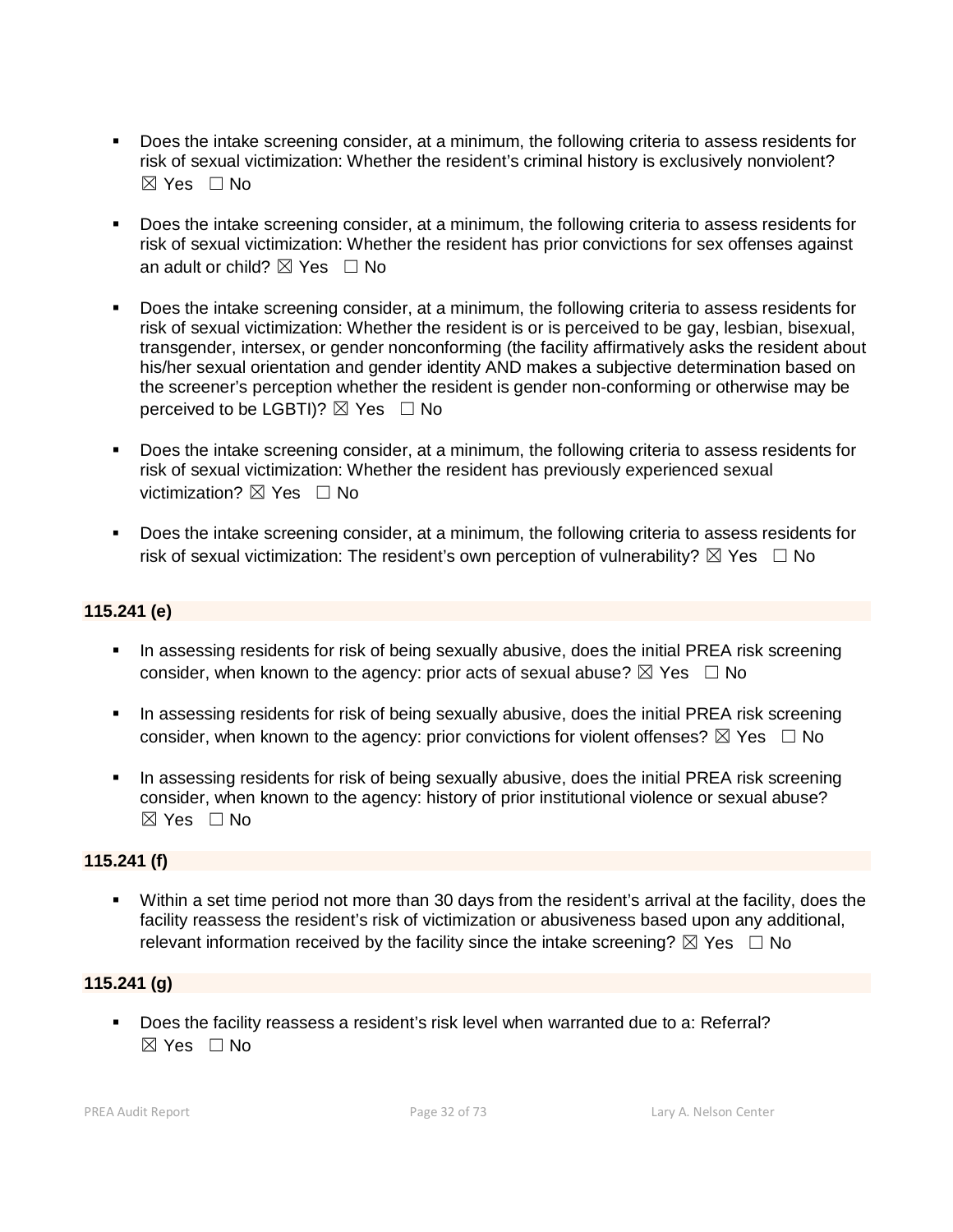- Does the facility reassess a resident's risk level when warranted due to a: Request?  $\boxtimes$  Yes  $\Box$  No
- Does the facility reassess a resident's risk level when warranted due to a: Incident of sexual abuse? ⊠ Yes □ No
- Does the facility reassess a resident's risk level when warranted due to a: Receipt of additional information that bears on the resident's risk of sexual victimization or abusiveness?  $\boxtimes$  Yes  $\Box$  No

# **115.241 (h)**

Is it the case that residents are not ever disciplined for refusing to answer, or for not disclosing complete information in response to, questions asked pursuant to paragraphs (d)(1), (d)(7), (d)(8), or (d)(9) of this section?  $\boxtimes$  Yes  $\Box$  No

# **115.241 (i)**

 Has the agency implemented appropriate controls on the dissemination within the facility of responses to questions asked pursuant to this standard in order to ensure that sensitive information is not exploited to the resident's detriment by staff or other residents?  $\boxtimes$  Yes  $\Box$ No

### **Auditor Overall Compliance Determination**

- ☐ **Exceeds Standard** (*Substantially exceeds requirement of standards*)
- ☒ **Meets Standard** (*Substantial compliance; complies in all material ways with the standard for the relevant review period*)
- ☐ **Does Not Meet Standard** (*Requires Corrective Action*)

#### **Instructions for Overall Compliance Determination Narrative**

*The narrative below must include a comprehensive discussion of all the evidence relied upon in making the compliance or non-compliance determination, the auditor's analysis and reasoning, and the auditor's conclusions. This discussion must also include corrective action recommendations where the facility does not meet the standard. These recommendations must be included in the Final Report, accompanied by information on specific corrective actions taken by the facility.*

PREA Audit Report Page 33 of 73 Lary A. Nelson Center PREA policy 2411-17 and the State of Iowa Sexual Violence Propensity (SVP) Intake Screening Instrument address this standard. Policy requires the use of a screening instrument to determine proper housing, bed assignment, work assignment, education and other program assignments. All residents are assessed at intake, immediately upon arrival at the facility, for their risk of being sexually abused or sexually harassed by other residents or being sexually abusive towards other residents. An intake staff member screens all new arrivals within their first 72 hours at the facility. They are almost always seen the first day of intake. The staff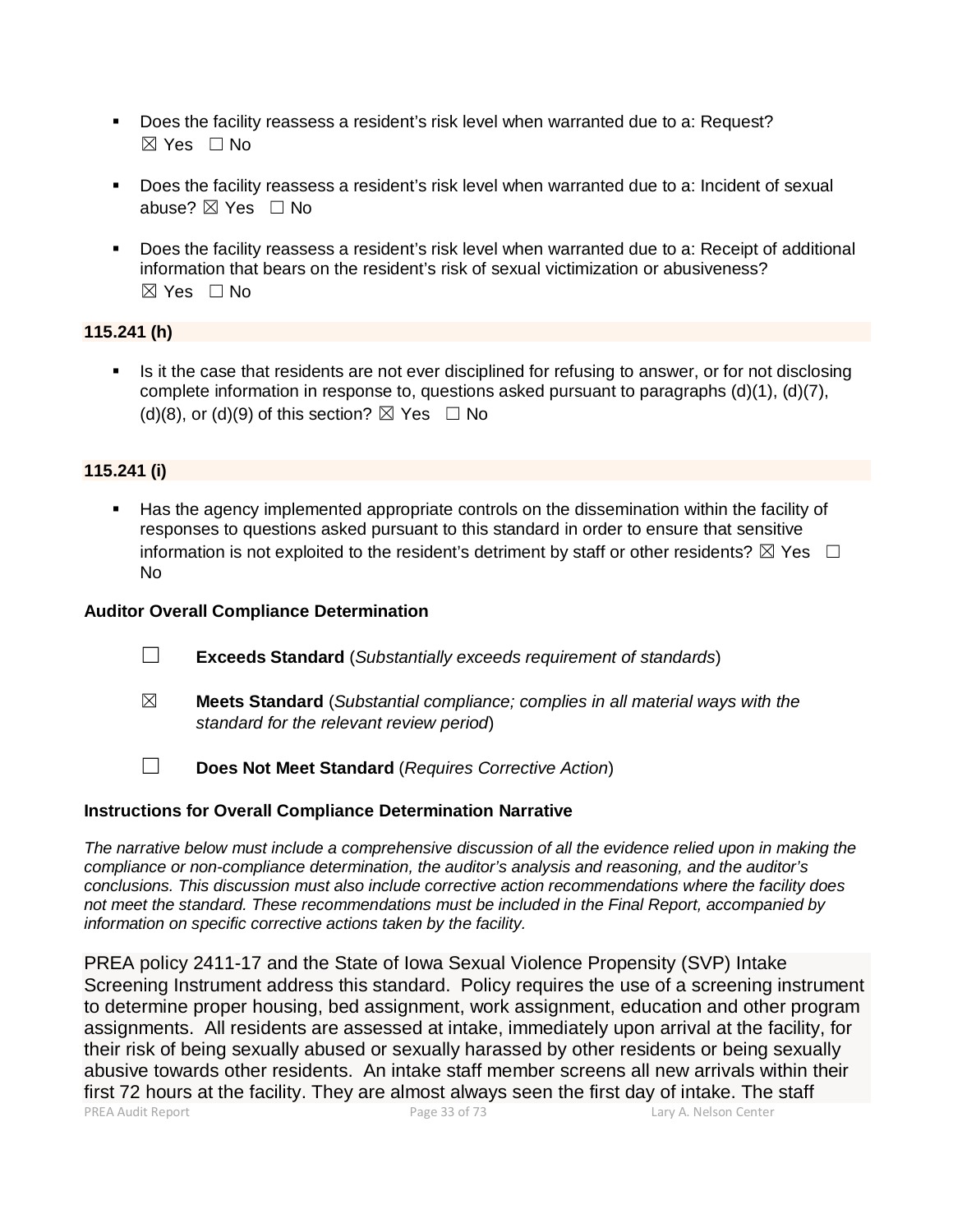members review all relevant information from other facilities and continue to reassess, when additional information is received within 30 days of the resident's arrival. Residents identified as being at a high risk for sexual victimization or at a risk of sexually abusing other residents are referred to the hospital medical and mental health staff for additional assessment. Agency policy prohibits residents from being disciplined for refusing to answer, or for not disclosing complete information in response to questions regarding their mental/physical health, developmental disability, sexual preferences, sexual victimization history and perception of vulnerability, during the screening process. Housing and program assignments are made on a case-by-case basis and residents are not placed in housing units based solely on their sexual identification or status. Interviews with risk management staff and a random review of risk screening assessments support the finding that the facility is in compliance with this standard.

# **Standard 115.242: Use of screening information**

# **All Yes/No Questions Must Be Answered by the Auditor to Complete the Report**

# **115.242 (a)**

- Does the agency use information from the risk screening required by § 115.241, with the goal of keeping separate those residents at high risk of being sexually victimized from those at high risk of being sexually abusive, to inform: Housing Assignments?  $\boxtimes$  Yes  $\Box$  No
- Does the agency use information from the risk screening required by § 115.241, with the goal of keeping separate those residents at high risk of being sexually victimized from those at high risk of being sexually abusive, to inform: Bed assignments?  $\boxtimes$  Yes  $\Box$  No
- Does the agency use information from the risk screening required by  $\S$  115.241, with the goal of keeping separate those residents at high risk of being sexually victimized from those at high risk of being sexually abusive, to inform: Work Assignments?  $\boxtimes$  Yes  $\Box$  No
- Does the agency use information from the risk screening required by § 115.241, with the goal of keeping separate those residents at high risk of being sexually victimized from those at high risk of being sexually abusive, to inform: Education Assignments?  $\boxtimes$  Yes  $\Box$  No
- Does the agency use information from the risk screening required by § 115.241, with the goal of keeping separate those residents at high risk of being sexually victimized from those at high risk of being sexually abusive, to inform: Program Assignments?  $\boxtimes$  Yes  $\Box$  No

# **115.242 (b)**

**Does the agency make individualized determinations about how to ensure the safety of each** resident? ⊠ Yes □ No

# **115.242 (c)**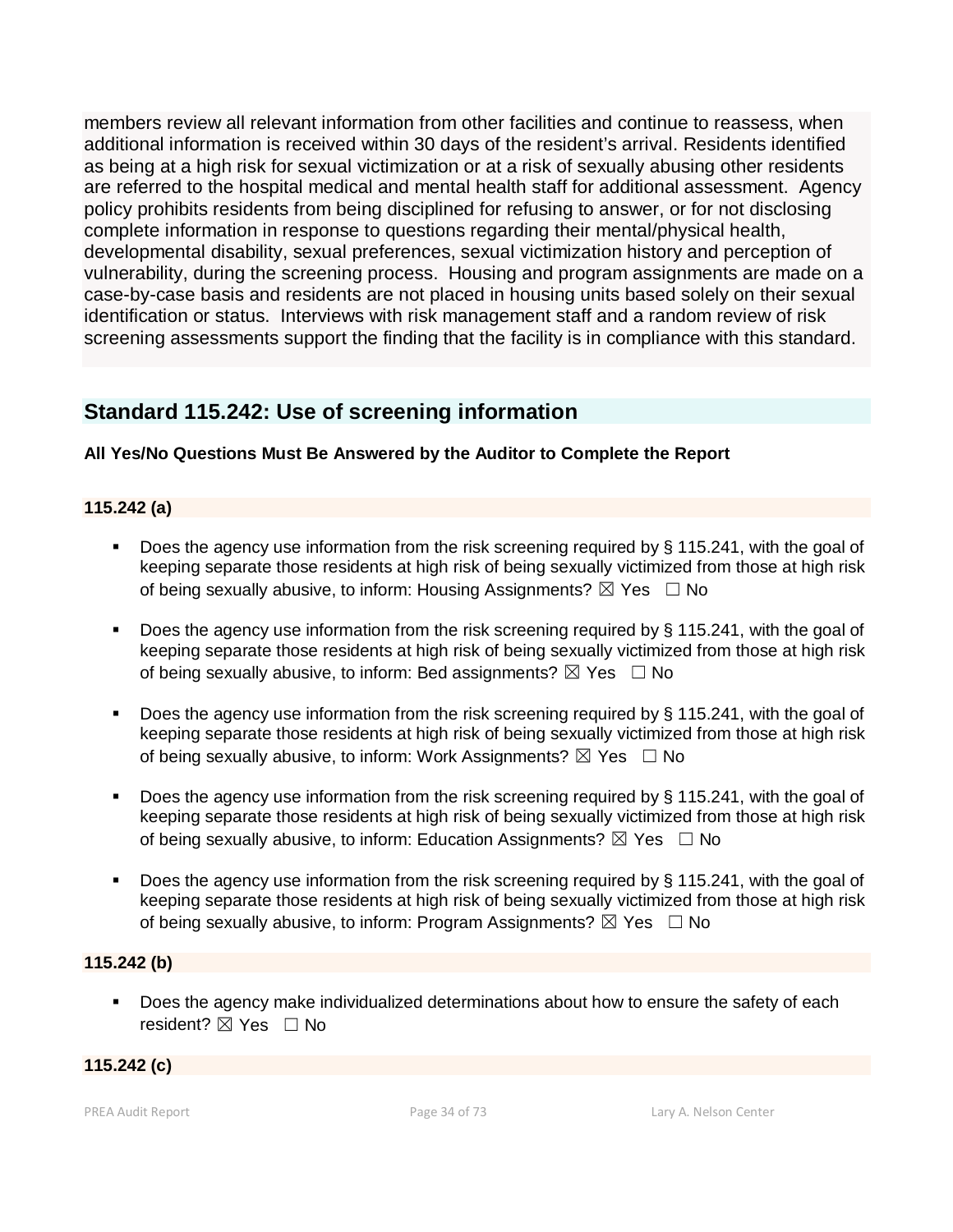- When deciding whether to assign a transgender or intersex resident to a facility for male or female residents, does the agency consider on a case-by-case basis whether a placement would ensure the resident's health and safety, and whether a placement would present management or security problems (NOTE: if an agency by policy or practice assigns residents to a male or female facility on the basis of anatomy alone, that agency is not in compliance with this standard)?  $\boxtimes$  Yes  $\Box$  No
- When making housing or other program assignments for transgender or intersex residents, does the agency consider on a case-by-case basis whether a placement would ensure the resident's health and safety, and whether a placement would present management or security problems? ⊠ Yes □ No

# **115.242 (d)**

 Are each transgender or intersex resident's own views with respect to his or her own safety given serious consideration when making facility and housing placement decisions and programming assignments?  $\boxtimes$  Yes  $\Box$  No

# **115.242 (e)**

 Are transgender and intersex residents given the opportunity to shower separately from other residents? **⊠** Yes □ No

# **115.242 (f)**

- Unless placement is in a dedicated facility, unit, or wing established in connection with a consent decree, legal settlement, or legal judgment for the purpose of protecting lesbian, gay, bisexual, transgender, or intersex residents, does the agency always refrain from placing: lesbian, gay, and bisexual residents in dedicated facilities, units, or wings solely on the basis of such identification or status?  $\nabla$  Yes  $\Box$  No
- Unless placement is in a dedicated facility, unit, or wing established in connection with a consent decree, legal settlement, or legal judgment for the purpose of protecting lesbian, gay, bisexual, transgender, or intersex residents, does the agency always refrain from placing: transgender residents in dedicated facilities, units, or wings solely on the basis of such identification or status?  $\nabla$  Yes  $\Box$  No
- Unless placement is in a dedicated facility, unit, or wing established in connection with a consent decree, legal settlement, or legal judgment for the purpose of protecting lesbian, gay, bisexual, transgender, or intersex residents, does the agency always refrain from placing: intersex residents in dedicated facilities, units, or wings solely on the basis of such identification or status?  $\boxtimes$  Yes  $\Box$  No

# **Auditor Overall Compliance Determination**



☐ **Exceeds Standard** (*Substantially exceeds requirement of standards*)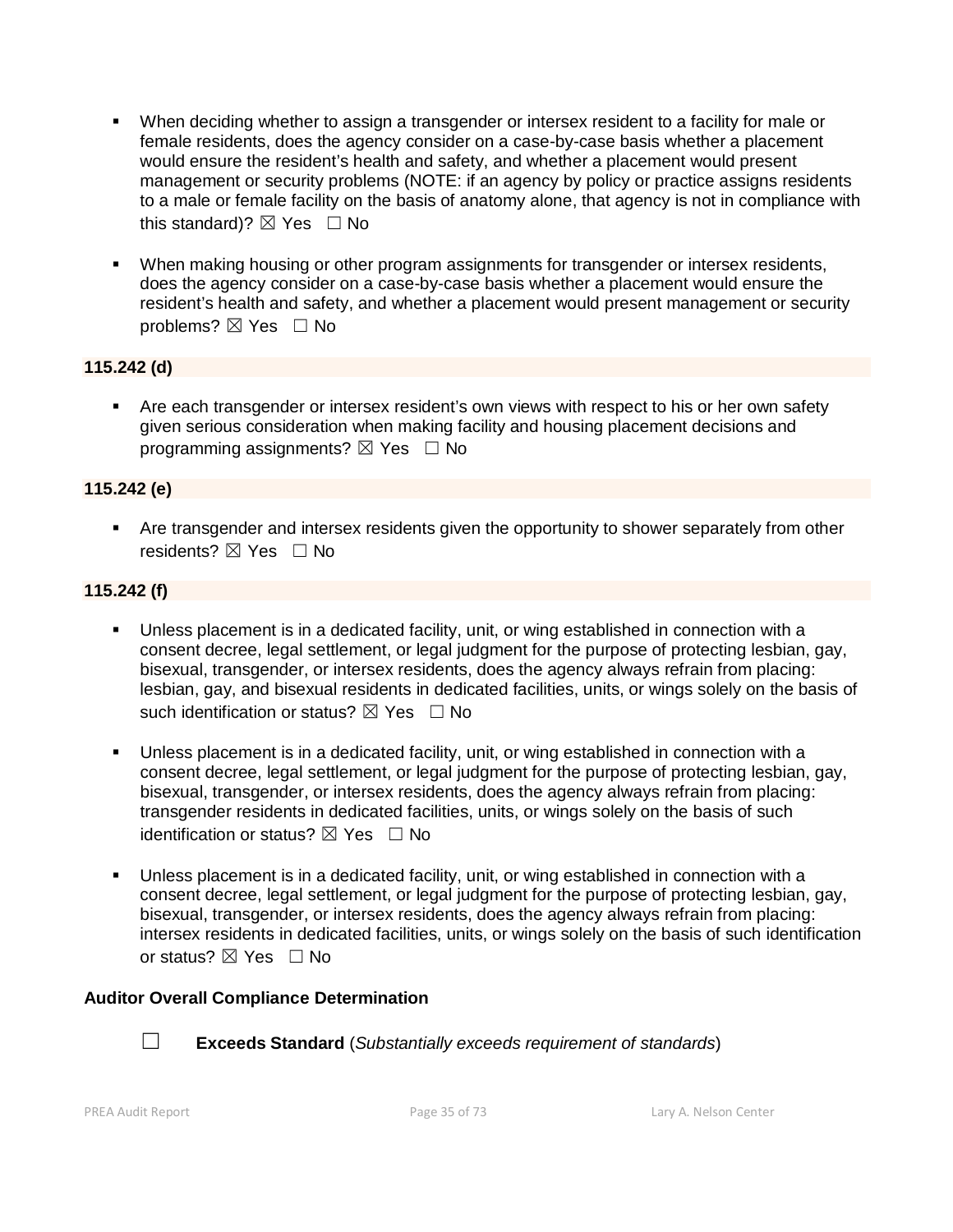- ☒ **Meets Standard** (*Substantial compliance; complies in all material ways with the standard for the relevant review period*)
- ☐ **Does Not Meet Standard** (*Requires Corrective Action*)

# **Instructions for Overall Compliance Determination Narrative**

*The narrative below must include a comprehensive discussion of all the evidence relied upon in making the compliance or non-compliance determination, the auditor's analysis and reasoning, and the auditor's conclusions. This discussion must also include corrective action recommendations where the facility does not meet the standard. These recommendations must be included in the Final Report, accompanied by information on specific corrective actions taken by the facility.*

PREA policy 2411-17 addresses this standard. Policy requires the use of a screening instrument to determine proper housing, bed assignment, work assignment, education and other program assignments with the goal of keeping residents at a high risk of being sexually abused/sexually harassed separate from those residents who are at a high risk of being sexually abusive. Housing and program assignments are made on a case-by-case basis for all residents, with continued follow-up and monitoring when needed. There are weekly staff meetings addressing PREA concerns and issues. From the information provided by the facility, there were no self-identified transgender, intersex, gay or bisexual residents housed at the facility. During the audit, staff indicated transgender and intersex inmates are reassessed biannually and their own views with respect to his/her own safety would be given serious consideration. Additionally, residents are given the opportunity to shower separately from other residents. Interviews, the review of documentation, and auditor observations support the finding that the facility is in compliance with the standard.

# **REPORTING**

# **Standard 115.251: Resident reporting**

# **All Yes/No Questions Must Be Answered by the Auditor to Complete the Report**

# **115.251 (a)**

- Does the agency provide multiple internal ways for residents to privately report: Sexual abuse and sexual harassment?  $\boxtimes$  Yes  $\Box$  No
- **Does the agency provide multiple internal ways for residents to privately report: Retaliation by** other residents or staff for reporting sexual abuse and sexual harassment?  $\boxtimes$  Yes  $\Box$  No
- Does the agency provide multiple internal ways for residents to privately report: Staff neglect or violation of responsibilities that may have contributed to such incidents?  $\boxtimes$  Yes  $\Box$  No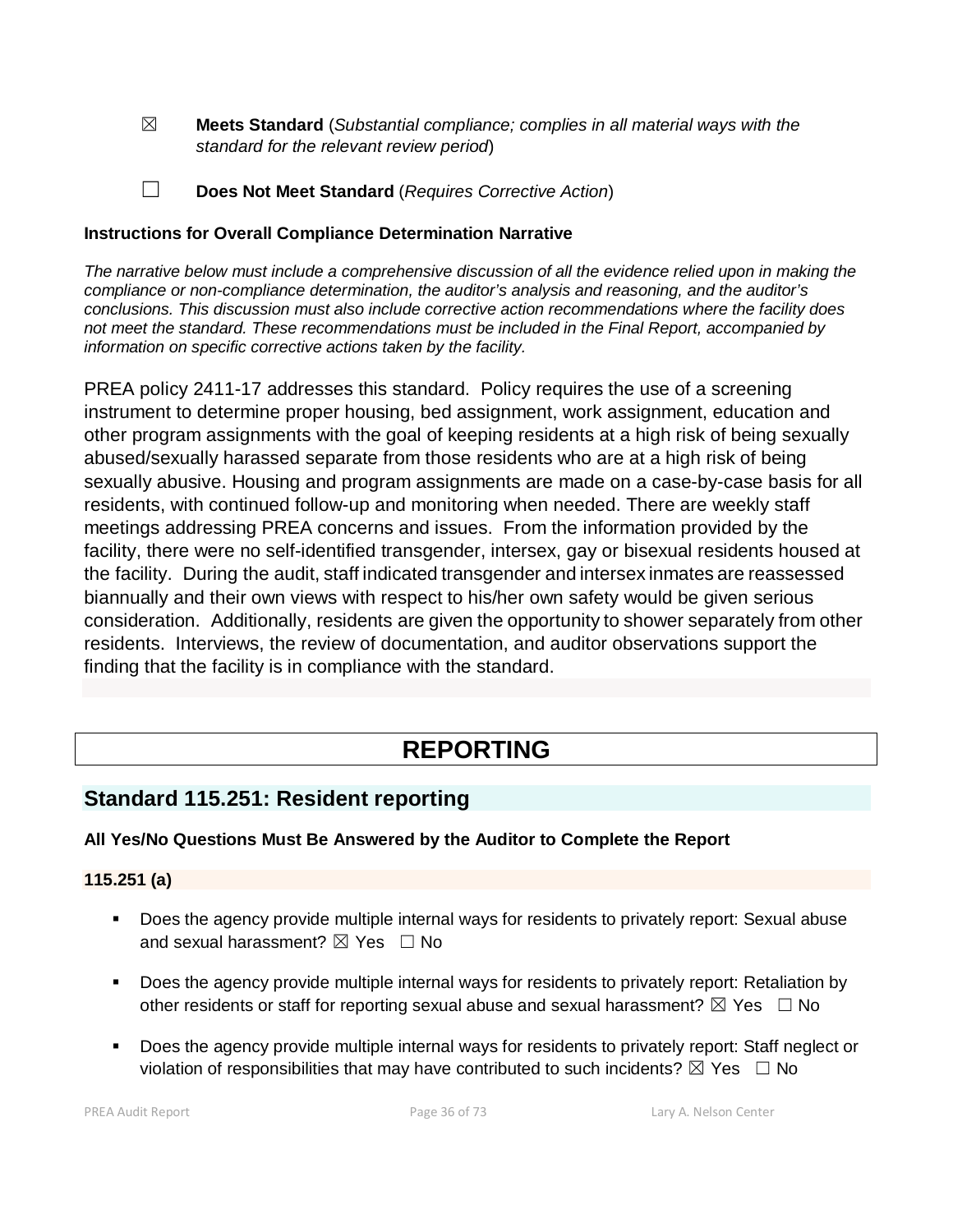#### **115.251 (b)**

- Does the agency also provide at least one way for residents to report sexual abuse or sexual harassment to a public or private entity or office that is not part of the agency?  $\boxtimes$  Yes  $\Box$  No
- Is that private entity or office able to receive and immediately forward resident reports of sexual abuse and sexual harassment to agency officials?  $\boxtimes$  Yes  $\Box$  No
- Does that private entity or office allow the resident to remain anonymous upon request?  $\boxtimes$  Yes  $\Box$  No

#### **115.251 (c)**

- Do staff members accept reports of sexual abuse and sexual harassment made verbally, in writing, anonymously, and from third parties?  $\boxtimes$  Yes  $\Box$  No
- Do staff members promptly document any verbal reports of sexual abuse and sexual harassment? **⊠** Yes □ No

#### **115.251 (d)**

 Does the agency provide a method for staff to privately report sexual abuse and sexual harassment of residents?  $\boxtimes$  Yes  $\Box$  No

#### **Auditor Overall Compliance Determination**

- ☐ **Exceeds Standard** (*Substantially exceeds requirement of standards*)
- ☒ **Meets Standard** (*Substantial compliance; complies in all material ways with the standard for the relevant review period*)
- ☐ **Does Not Meet Standard** (*Requires Corrective Action*)

### **Instructions for Overall Compliance Determination Narrative**

*The narrative below must include a comprehensive discussion of all the evidence relied upon in making the compliance or non-compliance determination, the auditor's analysis and reasoning, and the auditor's conclusions. This discussion must also include corrective action recommendations where the facility does not meet the standard. These recommendations must be included in the Final Report, accompanied by information on specific corrective actions taken by the facility.*

PREA policy 2404-17, the Grievance Policy and Resident Handbook (English and Spanish) address this standard. A review of documentation and staff/resident interviews confirmed there are multiple ways (including verbally, in writing, anonymously, privately, hotline telephone calls and from a third party) for residents to report sexual abuse/sexual harassment. Staff members document all allegations. There are posters and other documents which explain reporting methods on display throughout the facility. The facility does have a MOU with the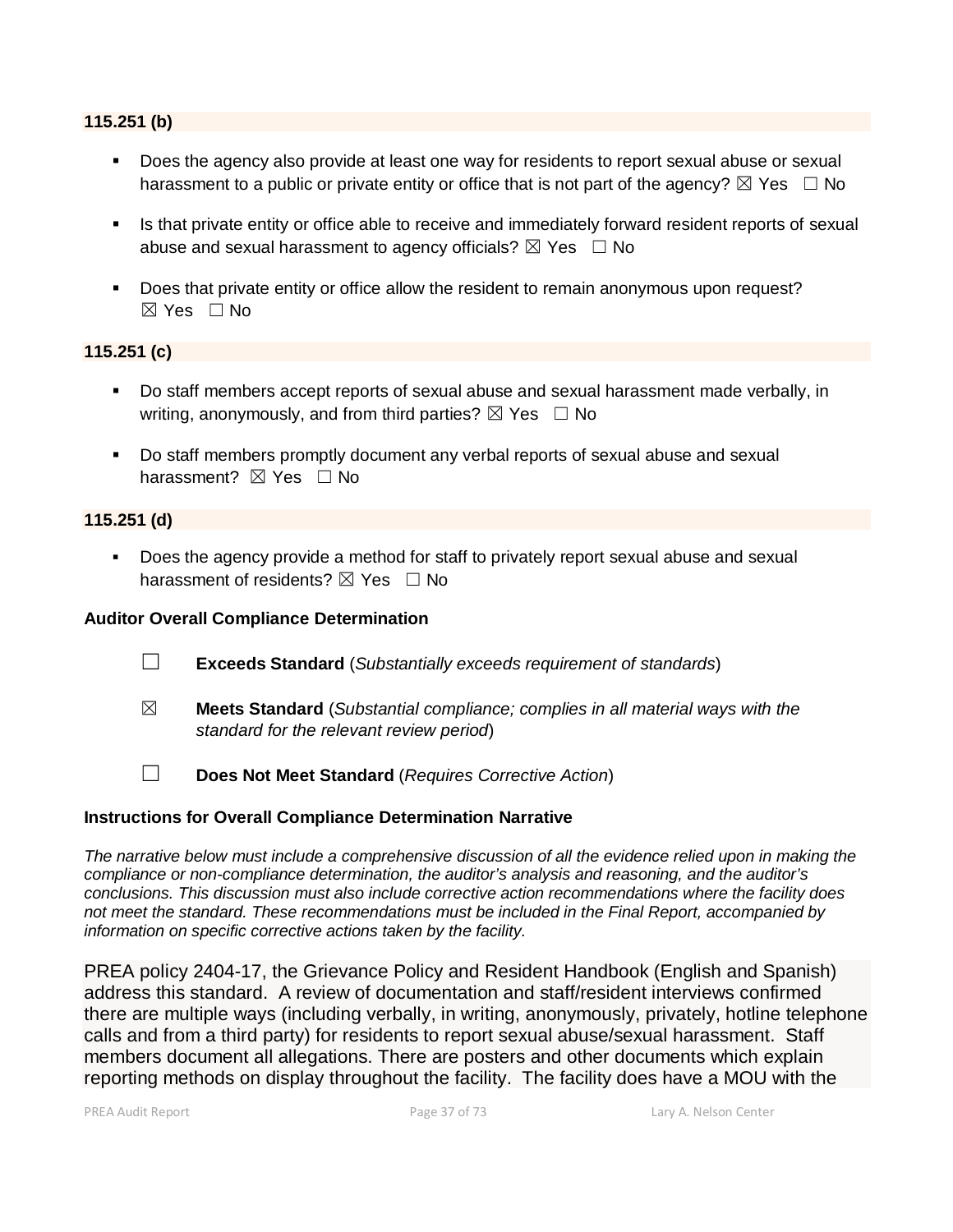local advocacy center, Riverview Center, to provide all services relevant to this standard. The facility has two trained staff advocates to address resident concerns.

# **Standard 115.252: Exhaustion of administrative remedies**

## **All Yes/No Questions Must Be Answered by the Auditor to Complete the Report**

## **115.252 (a)**

 Is the agency exempt from this standard? NOTE: The agency is exempt ONLY if it does not have administrative procedures to address resident grievances regarding sexual abuse. This does not mean the agency is exempt simply because a resident does not have to or is not ordinarily expected to submit a grievance to report sexual abuse. This means that as a matter of explicit policy, the agency does not have an administrative remedies process to address sexual abuse. ⊠ Yes □ No □ NA

## **115.252 (b)**

- Does the agency permit residents to submit a grievance regarding an allegation of sexual abuse without any type of time limits? (The agency may apply otherwise-applicable time limits to any portion of a grievance that does not allege an incident of sexual abuse.) (N/A if agency is exempt from this standard.)  $\boxtimes$  Yes  $\Box$  No  $\Box$  NA
- Does the agency always refrain from requiring a resident to use any informal grievance process, or to otherwise attempt to resolve with staff, an alleged incident of sexual abuse? (N/A if agency is exempt from this standard.)  $\boxtimes$  Yes  $\Box$  No  $\Box$  NA

# **115.252 (c)**

- Does the agency ensure that: A resident who alleges sexual abuse may submit a grievance without submitting it to a staff member who is the subject of the complaint? (N/A if agency is exempt from this standard.)  $\boxtimes$  Yes  $\Box$  No  $\Box$  NA
- Does the agency ensure that: Such grievance is not referred to a staff member who is the subject of the complaint? (N/A if agency is exempt from this standard.)  $\boxtimes$  Yes  $\Box$  No  $\Box$  NA

### **115.252 (d)**

- Does the agency issue a final agency decision on the merits of any portion of a grievance alleging sexual abuse within 90 days of the initial filing of the grievance? (Computation of the 90-day time period does not include time consumed by residents in preparing any administrative appeal.) (N/A if agency is exempt from this standard.)  $\boxtimes$  Yes  $\Box$  No  $\Box$  NA
- If the agency determines that the 90-day timeframe is insufficient to make an appropriate decision and claims an extension of time [the maximum allowable extension of time to respond is 70 days per 115.252(d)(3)] , does the agency notify the resident in writing of any such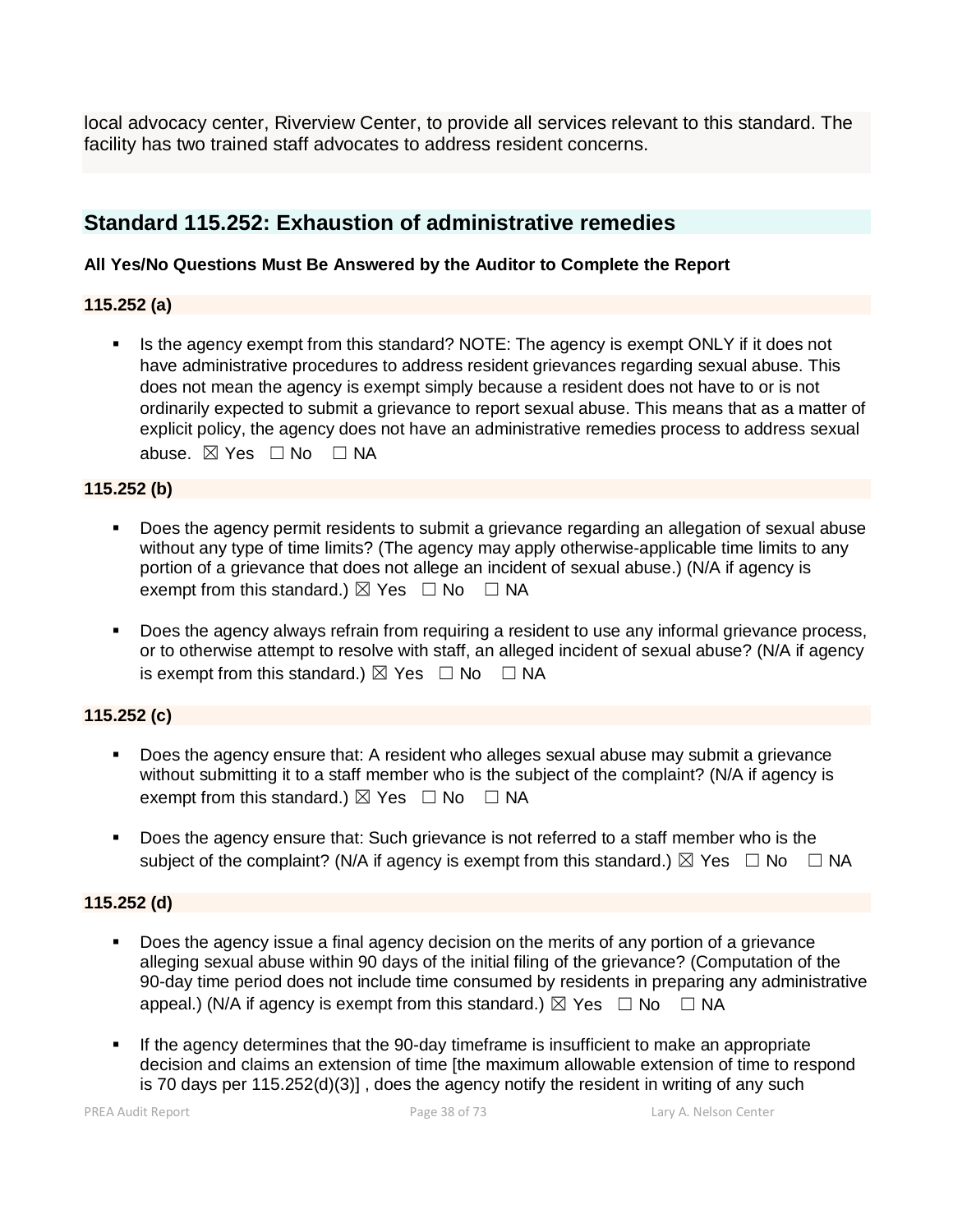extension and provide a date by which a decision will be made? (N/A if agency is exempt from this standard.)  $\boxtimes$  Yes  $\Box$  No  $\Box$  NA

 At any level of the administrative process, including the final level, if the resident does not receive a response within the time allotted for reply, including any properly noticed extension, may a resident consider the absence of a response to be a denial at that level? (N/A if agency is exempt from this standard.)  $\boxtimes$  Yes  $\Box$  No  $\Box$  NA

## **115.252 (e)**

- Are third parties, including fellow residents, staff members, family members, attorneys, and outside advocates, permitted to assist residents in filing requests for administrative remedies relating to allegations of sexual abuse? (N/A if agency is exempt from this standard.)  $\boxtimes$  Yes  $\Box$  No  $\Box$  NA
- Are those third parties also permitted to file such requests on behalf of residents? (If a thirdparty files such a request on behalf of a resident, the facility may require as a condition of processing the request that the alleged victim agree to have the request filed on his or her behalf, and may also require the alleged victim to personally pursue any subsequent steps in the administrative remedy process.) (N/A if agency is exempt from this standard.)  $\boxtimes$  Yes  $\Box$  No  $\Box$  NA
- If the resident declines to have the request processed on his or her behalf, does the agency document the resident's decision? (N/A if agency is exempt from this standard.)  $\boxtimes$  Yes  $\Box$  No  $\Box$  NA

# **115.252 (f)**

- Has the agency established procedures for the filing of an emergency grievance alleging that a resident is subject to a substantial risk of imminent sexual abuse? (N/A if agency is exempt from this standard.)  $\boxtimes$  Yes  $\Box$  No  $\Box$  NA
- After receiving an emergency grievance alleging a resident is subject to a substantial risk of imminent sexual abuse, does the agency immediately forward the grievance (or any portion thereof that alleges the substantial risk of imminent sexual abuse) to a level of review at which immediate corrective action may be taken? (N/A if agency is exempt from this standard.).  $⊠ Yes ⊡ No ⊡ NA$
- After receiving an emergency grievance described above, does the agency provide an initial response within 48 hours? (N/A if agency is exempt from this standard.)  $\boxtimes$  Yes  $\Box$  No  $\Box$  NA
- After receiving an emergency grievance described above, does the agency issue a final agency decision within 5 calendar days? (N/A if agency is exempt from this standard.)  $\boxtimes$  Yes  $\Box$  No  $\Box$  NA
- **Does the initial response and final agency decision document the agency's determination** whether the resident is in substantial risk of imminent sexual abuse? (N/A if agency is exempt

from this standard.)  $\boxtimes$  Yes  $\Box$  No  $\Box$  NA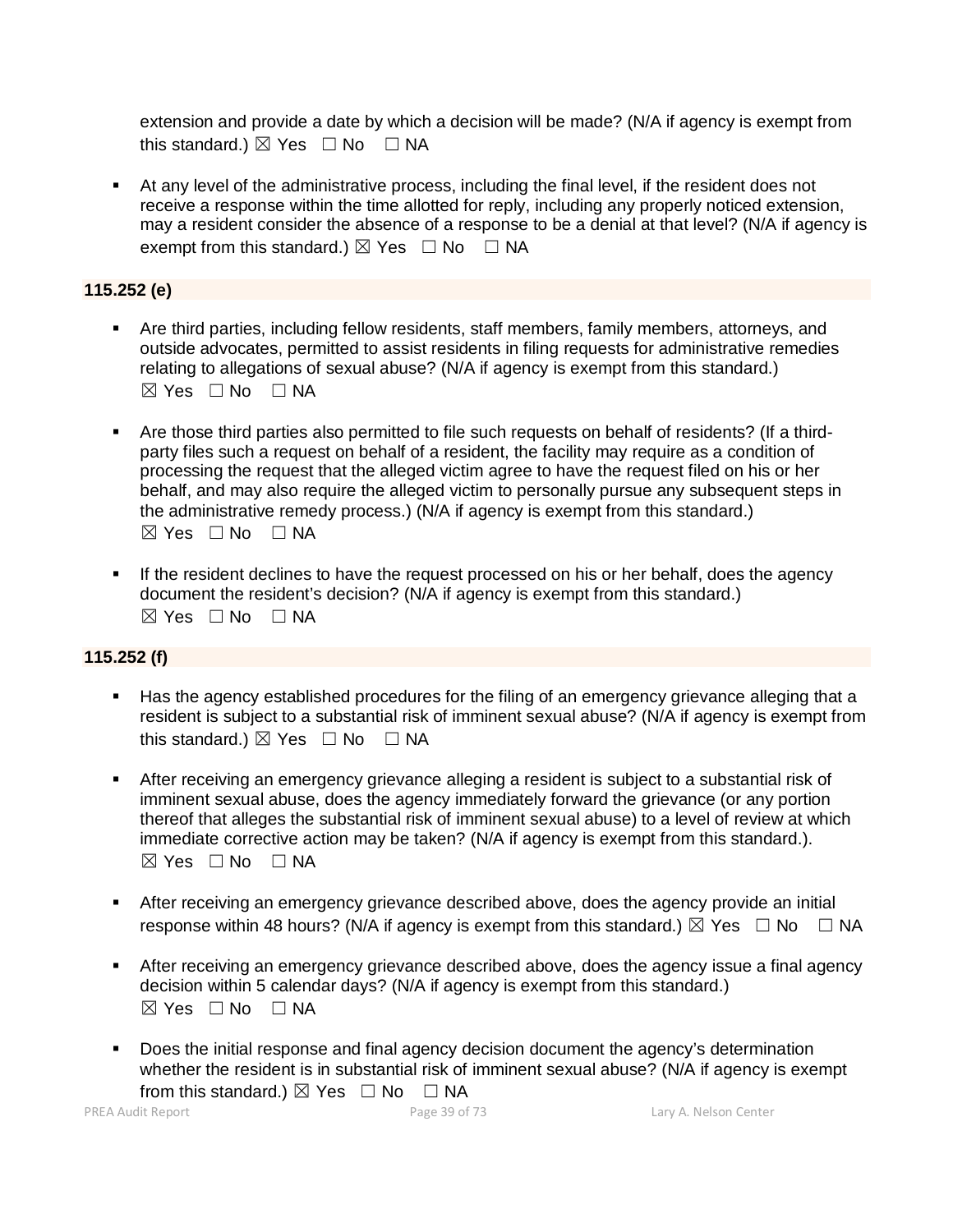- Does the initial response document the agency's action(s) taken in response to the emergency grievance? (N/A if agency is exempt from this standard.)  $\boxtimes$  Yes  $\Box$  No  $\Box$  NA
- Does the agency's final decision document the agency's action(s) taken in response to the emergency grievance? (N/A if agency is exempt from this standard.)  $\boxtimes$  Yes  $\Box$  No  $\Box$  NA

## **115.252 (g)**

 If the agency disciplines a resident for filing a grievance related to alleged sexual abuse, does it do so ONLY where the agency demonstrates that the resident filed the grievance in bad faith? (N/A if agency is exempt from this standard.)  $\boxtimes$  Yes  $\Box$  No  $\Box$  NA

## **Auditor Overall Compliance Determination**

- ☐ **Exceeds Standard** (*Substantially exceeds requirement of standards*)
- ☒ **Meets Standard** (*Substantial compliance; complies in all material ways with the standard for the relevant review period*)
- ☐ **Does Not Meet Standard** (*Requires Corrective Action*)

## **Instructions for Overall Compliance Determination Narrative**

*The narrative below must include a comprehensive discussion of all the evidence relied upon in making the compliance or non-compliance determination, the auditor's analysis and reasoning, and the auditor's conclusions. This discussion must also include corrective action recommendations where the facility does not meet the standard. These recommendations must be included in the Final Report, accompanied by information on specific corrective actions taken by the facility.*

PREA policy 2404-17 and the Grievance Policy address this standard. Residents may file a grievance; however, all allegations of sexual abuse/sexual harassment, when received by staff, will immediately be referred for investigation. Residents are not required to use an informal grievance process and procedures also allow a resident to submit a grievance alleging sexual abuse without submitting it to the staff member who is the subject of the complaint. Additionally, policy also prohibits the investigation of the allegation by either staff alleged to be involved in the incident or any staff who may be under their supervision. Policy states that there is no time frame for filing a grievance relating to sexual abuse or sexual harassment. Allegations of physical abuse by staff shall be referred to the Sixth Judicial District, Department of Correctional Services, in accordance with procedures established for such referrals. The policy addresses the filing of emergency grievance requests. If a resident files the emergency grievance with the facility and believes he is under a substantial risk of imminent sexual abuse, an expedited response is required to be provided within 48 hours. Best efforts are made to provide the Sixth Judicial District, Department of Correctional Services, expedited appeal responses within five calendar days.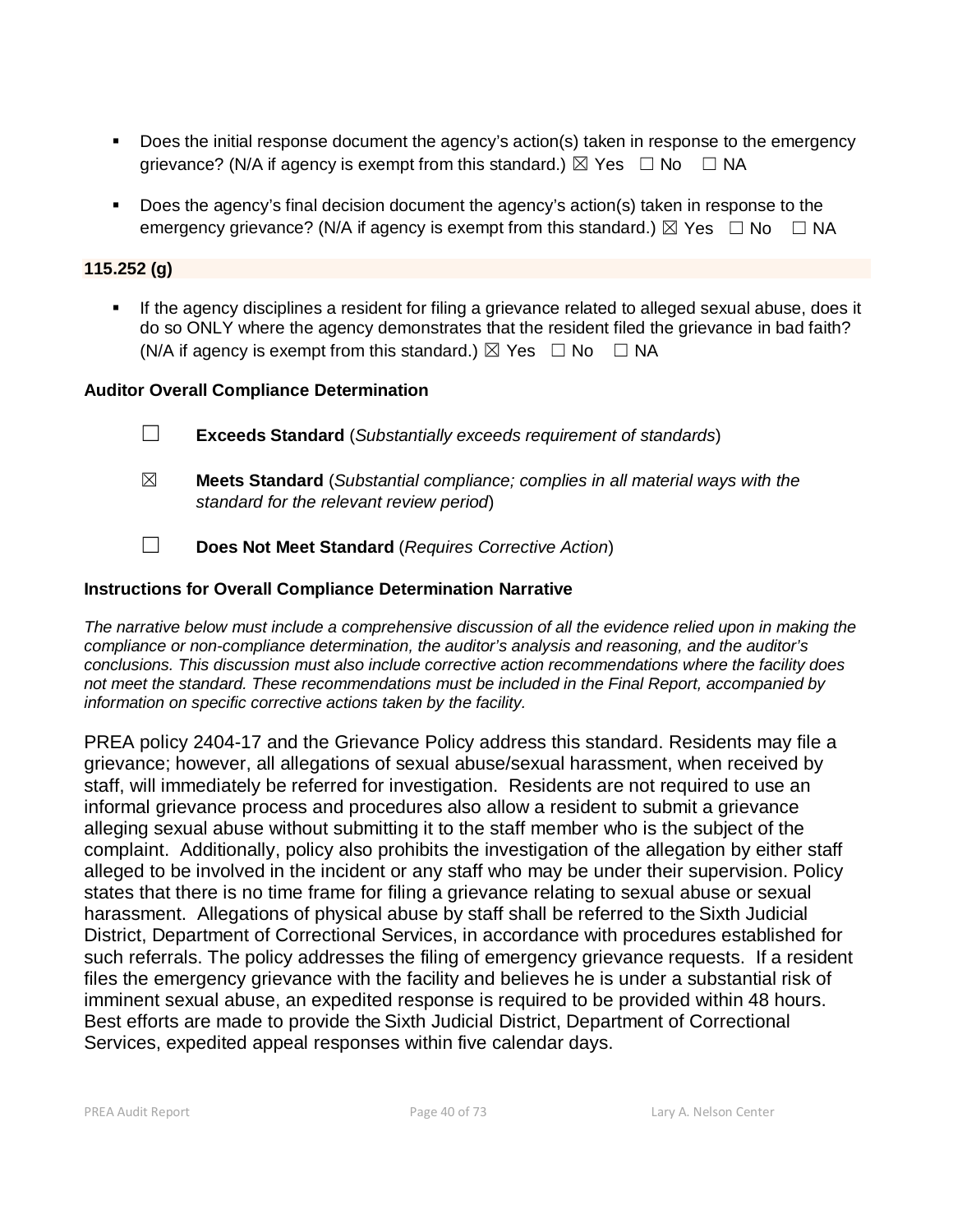If a resident reasonably believes the issue is sensitive and the resident's safety or well-being would be placed in danger, the resident may submit the remedy directly to the Sixth Judicial District, Department of Correctional Services. There is no prohibition that limits third parties, including fellow residents, staff members, family members, attorneys and outside victim advocates in assisting residents in filing requests for grievances relating to allegations of sexual abuse or filing such requests on behalf of residents. There were no grievances filed involving PREA related issues during the past 12 months. There were no grievances alleging sexual abuse that involved an extension due to the final decision not being reached within 90 days. Additionally, there were no grievances alleging sexual abuse filed by residents in which the resident declined third-party assistance. Residents are held accountable for manipulative behavior and false allegations. Disciplinary action would generally be taken if a grievance was filed in bad faith.

# **Standard 115.253: Resident access to outside confidential support services**

# **All Yes/No Questions Must Be Answered by the Auditor to Complete the Report**

# **115.253 (a)**

- Does the facility provide residents with access to outside victim advocates for emotional support services related to sexual abuse by giving residents mailing addresses and telephone numbers, including toll-free hotline numbers where available, of local, State, or national victim advocacy or rape crisis organizations?  $\boxtimes$  Yes  $\Box$  No
- **Does the facility enable reasonable communication between residents and these organizations** and agencies, in as confidential a manner as possible?  $\boxtimes$  Yes  $\Box$  No

# **115.253 (b)**

Does the facility inform residents, prior to giving them access, of the extent to which such communications will be monitored and the extent to which reports of abuse will be forwarded to authorities in accordance with mandatory reporting laws?  $\boxtimes$  Yes  $\Box$  No

# **115.253 (c)**

- Does the agency maintain or attempt to enter into memoranda of understanding or other agreements with community service providers that are able to provide residents with confidential emotional support services related to sexual abuse?  $\boxtimes$  Yes  $\Box$  No
- **Does the agency maintain copies of agreements or documentation showing attempts to enter** into such agreements?  $\boxtimes$  Yes  $\Box$  No

# **Auditor Overall Compliance Determination**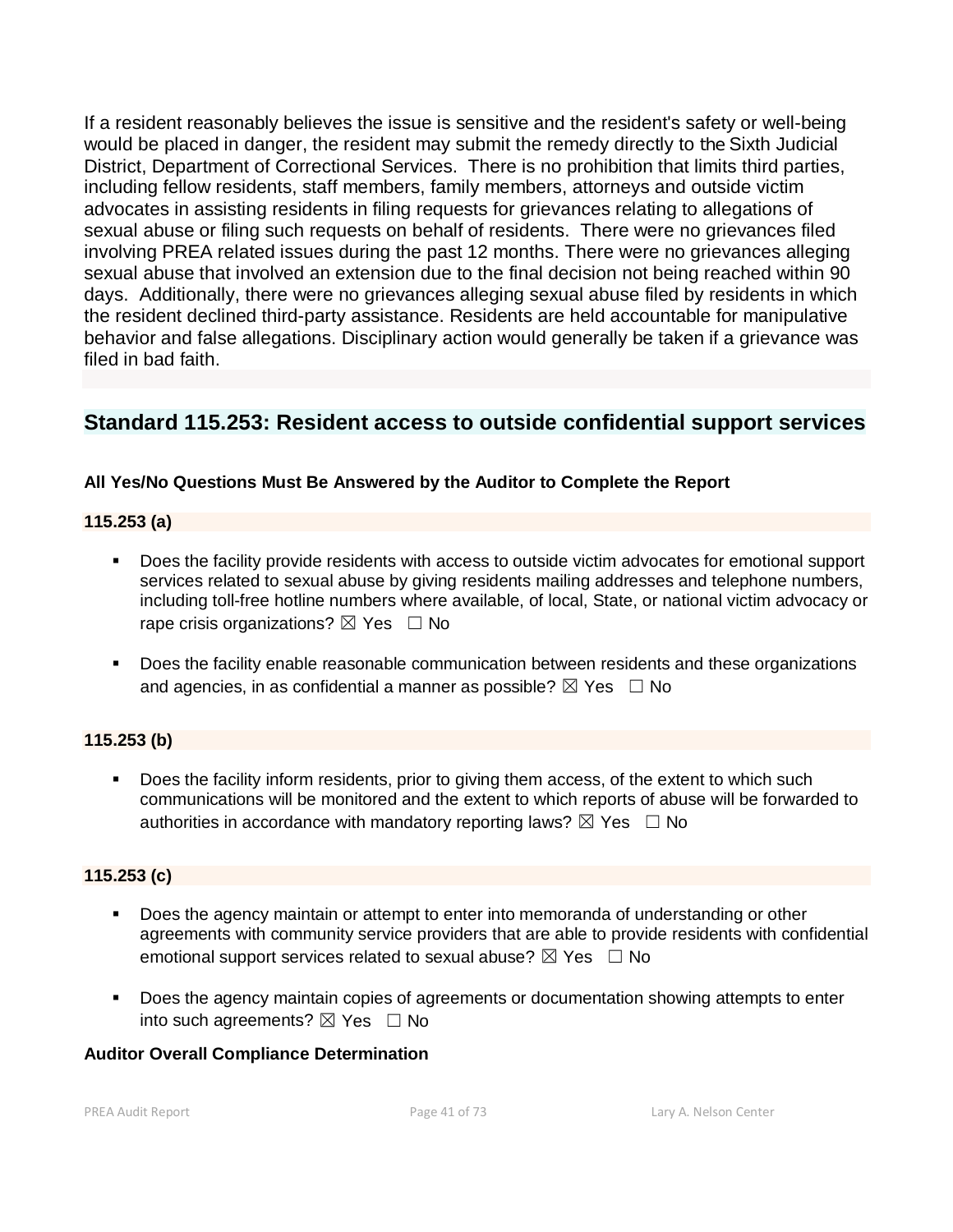- ☐ **Exceeds Standard** (*Substantially exceeds requirement of standards*)
- ☒ **Meets Standard** (*Substantial compliance; complies in all material ways with the standard for the relevant review period*)
- ☐ **Does Not Meet Standard** (*Requires Corrective Action*)

#### **Instructions for Overall Compliance Determination Narrative**

*The narrative below must include a comprehensive discussion of all the evidence relied upon in making the compliance or non-compliance determination, the auditor's analysis and reasoning, and the auditor's conclusions. This discussion must also include corrective action recommendations where the facility does not meet the standard. These recommendations must be included in the Final Report, accompanied by information on specific corrective actions taken by the facility.*

PREA policy 2404-17 and the Resident Handbook address this standard. The facility does have a MOU with the local advocacy center, the Riverview Center, to provide all services relevant to this standard. The facility has contact information for the advocacy center and two staff members have been trained as advocates to address resident issues. The Riverview Center telephone number is posted at all resident telephones. This auditor made contact with a representative from the Riverview Center, who confirmed the facility had a good PREA culture and they have an excellent relationship with the facility.

# **Standard 115.254: Third-party reporting**

### **All Yes/No Questions Must Be Answered by the Auditor to Complete the Report**

### **115.254 (a)**

- Has the agency established a method to receive third-party reports of sexual abuse and sexual harassment? **⊠** Yes □ No
- Has the agency distributed publicly information on how to report sexual abuse and sexual harassment on behalf of a resident?  $\boxtimes$  Yes  $\Box$  No

### **Auditor Overall Compliance Determination**

- ☐ **Exceeds Standard** (*Substantially exceeds requirement of standards*)
- ☒ **Meets Standard** (*Substantial compliance; complies in all material ways with the standard for the relevant review period*)

☐ **Does Not Meet Standard** (*Requires Corrective Action*)

#### **Instructions for Overall Compliance Determination Narrative**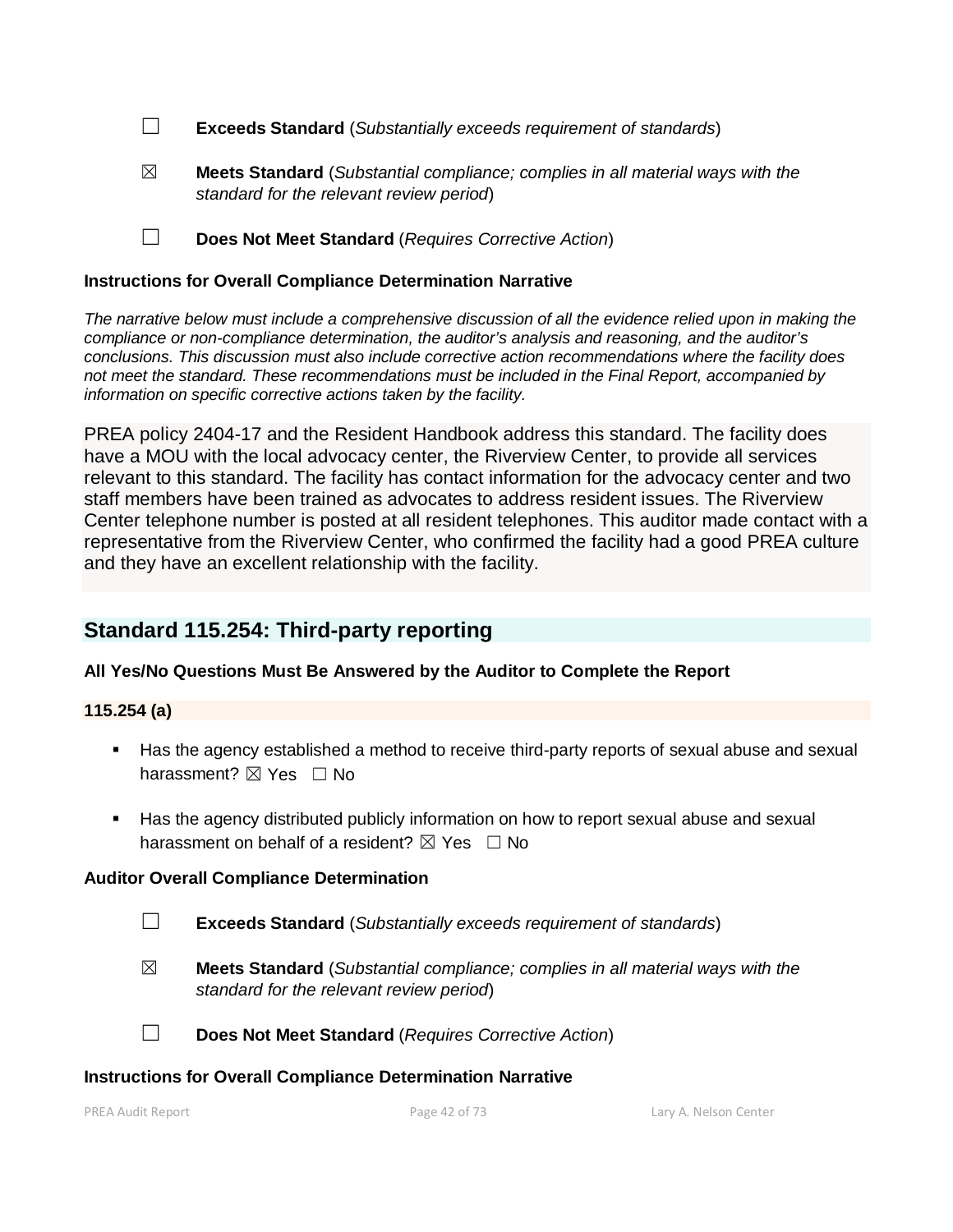*The narrative below must include a comprehensive discussion of all the evidence relied upon in making the compliance or non-compliance determination, the auditor's analysis and reasoning, and the auditor's conclusions. This discussion must also include corrective action recommendations where the facility does not meet the standard. These recommendations must be included in the Final Report, accompanied by information on specific corrective actions taken by the facility.*

PREA policy 2404-17, the facility website, the Resident Handbook, posters and posted contact information for the local advocacy center address this standard. The Resident Handbook, various information handouts, PREA packet and facility posters assist third party reporters to report allegations. The posted telephone number of the local advocacy service center allows residents to contact Riverview Center at any time. Posted PREA hotline numbers in visitation areas, in addition to staff and resident interviews, confirm the facility's compliance with this standard.

# **OFFICIAL RESPONSE FOLLOWING A RESIDENT REPORT**

# **Standard 115.261: Staff and agency reporting duties**

# **All Yes/No Questions Must Be Answered by the Auditor to Complete the Report**

### **115.261 (a)**

- Does the agency require all staff to report immediately and according to agency policy any knowledge, suspicion, or information regarding an incident of sexual abuse or sexual harassment that occurred in a facility, whether or not it is part of the agency?  $\boxtimes$  Yes  $\Box$  No
- Does the agency require all staff to report immediately and according to agency policy any knowledge, suspicion, or information regarding retaliation against residents or staff who reported an incident of sexual abuse or sexual harassment?  $\boxtimes$  Yes  $\Box$  No
- Does the agency require all staff to report immediately and according to agency policy any knowledge, suspicion, or information regarding any staff neglect or violation of responsibilities that may have contributed to an incident of sexual abuse or sexual harassment or retaliation? ☒ Yes ☐ No

#### **115.261 (b)**

 Apart from reporting to designated supervisors or officials, do staff always refrain from revealing any information related to a sexual abuse report to anyone other than to the extent necessary, as specified in agency policy, to make treatment, investigation, and other security and management decisions?  $\boxtimes$  Yes  $\Box$  No

### **115.261 (c)**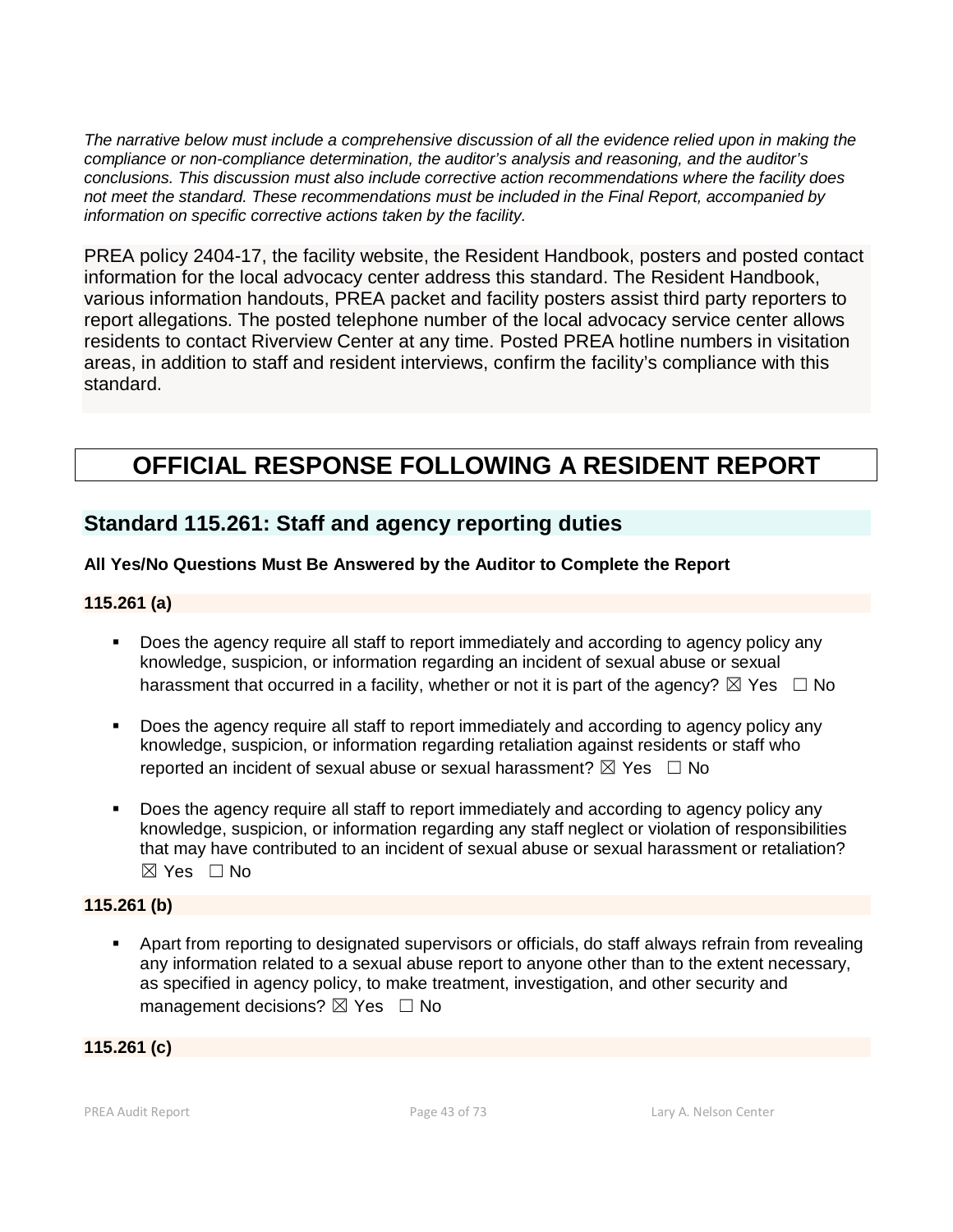- Unless otherwise precluded by Federal, State, or local law, are medical and mental health practitioners required to report sexual abuse pursuant to paragraph (a) of this section? ☒ Yes ☐ No
- Are medical and mental health practitioners required to inform residents of the practitioner's duty to report, and the limitations of confidentiality, at the initiation of services?  $\boxtimes$  Yes  $\Box$  No

# **115.261 (d)**

 If the alleged victim is under the age of 18 or considered a vulnerable adult under a State or local vulnerable persons statute, does the agency report the allegation to the designated State or local services agency under applicable mandatory reporting laws?  $\boxtimes$  Yes  $\Box$  No

#### **115.261 (e)**

 Does the facility report all allegations of sexual abuse and sexual harassment, including thirdparty and anonymous reports, to the facility's designated investigators?  $\boxtimes$  Yes  $\Box$  No

#### **Auditor Overall Compliance Determination**

- ☐ **Exceeds Standard** (*Substantially exceeds requirement of standards*)
- ☒ **Meets Standard** (*Substantial compliance; complies in all material ways with the standard for the relevant review period*)
- ☐ **Does Not Meet Standard** (*Requires Corrective Action*)

### **Instructions for Overall Compliance Determination Narrative**

*The narrative below must include a comprehensive discussion of all the evidence relied upon in making the compliance or non-compliance determination, the auditor's analysis and reasoning, and the auditor's conclusions. This discussion must also include corrective action recommendations where the facility does not meet the standard. These recommendations must be included in the Final Report, accompanied by information on specific corrective actions taken by the facility.*

PREA policy 2405-17 addresses this standard. Staff, contractors and volunteers must report and respond to allegations of sexually abusive behavior, regardless of the source of the report. Staff members interviewed were aware of their duty to immediately report all allegations of sexual abuse, sexual harassment and retaliation relevant to PREA standards. The reporting is ordinarily made to the PREA Coordinator, but could be made privately or to a third party. Policy requires the information concerning the identity of the alleged resident victim and the specific facts of the case to be shared with staff on a need-to-know basis, because of their involvement with the victim's welfare and/or the investigation of the incident. A review of established policy and staff interviews support the finding that the facility is in compliance with this standard. The Lary A. Nelson Center does not house residents under the age of 18.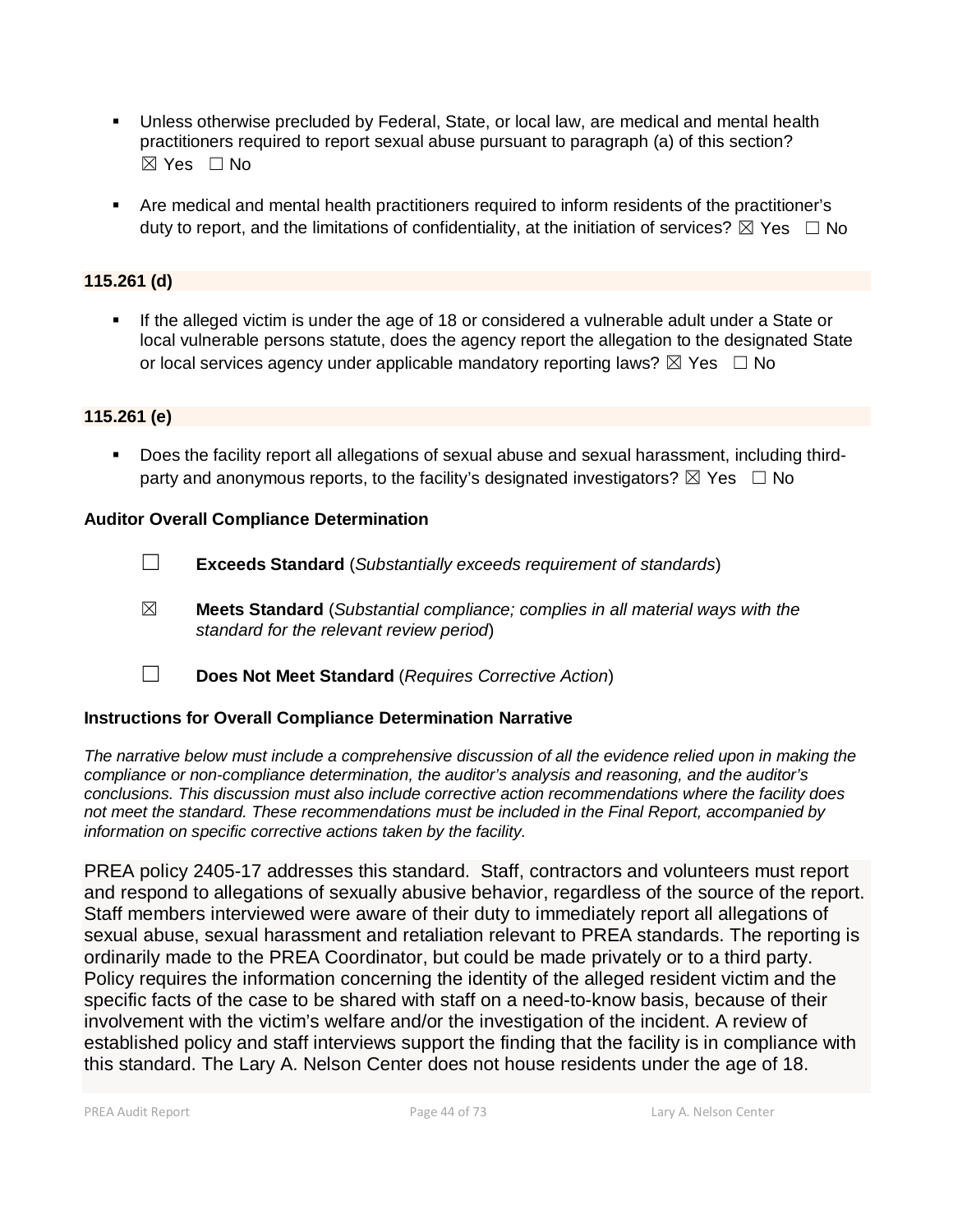# **Standard 115.262: Agency protection duties**

# **All Yes/No Questions Must Be Answered by the Auditor to Complete the Report**

## **115.262 (a)**

 When the agency learns that a resident is subject to a substantial risk of imminent sexual abuse, does it take immediate action to protect the resident?  $\boxtimes$  Yes  $\Box$  No

### **Auditor Overall Compliance Determination**

- ☐ **Exceeds Standard** (*Substantially exceeds requirement of standards*)
- ☒ **Meets Standard** (*Substantial compliance; complies in all material ways with the standard for the relevant review period*)
- ☐ **Does Not Meet Standard** (*Requires Corrective Action*)

## **Instructions for Overall Compliance Determination Narrative**

*The narrative below must include a comprehensive discussion of all the evidence relied upon in making the compliance or non-compliance determination, the auditor's analysis and reasoning, and the auditor's conclusions. This discussion must also include corrective action recommendations where the facility does not meet the standard. These recommendations must be included in the Final Report, accompanied by information on specific corrective actions taken by the facility.*

Policy 2405-17 addresses this standard. Staff members interviewed were aware of their duties and responsibilities, when having knowledge of a resident being sexually abused or sexually harassed. All staff indicated they would act immediately to protect the resident, including separating the victim/predator, securing the scene to protect possible evidence, preventing the destruction of potential evidence and contacting the Shift Supervisor. In the past 12 months, there were no instances in which the facility staff determined that a resident was subject to a substantial risk of imminent sexual abuse.

# **Standard 115.263: Reporting to other confinement facilities**

### **All Yes/No Questions Must Be Answered by the Auditor to Complete the Report**

### **115.263 (a)**

 Upon receiving an allegation that a resident was sexually abused while confined at another facility, does the head of the facility that received the allegation notify the head of the facility or appropriate office of the agency where the alleged abuse occurred?  $\boxtimes$  Yes  $\Box$  No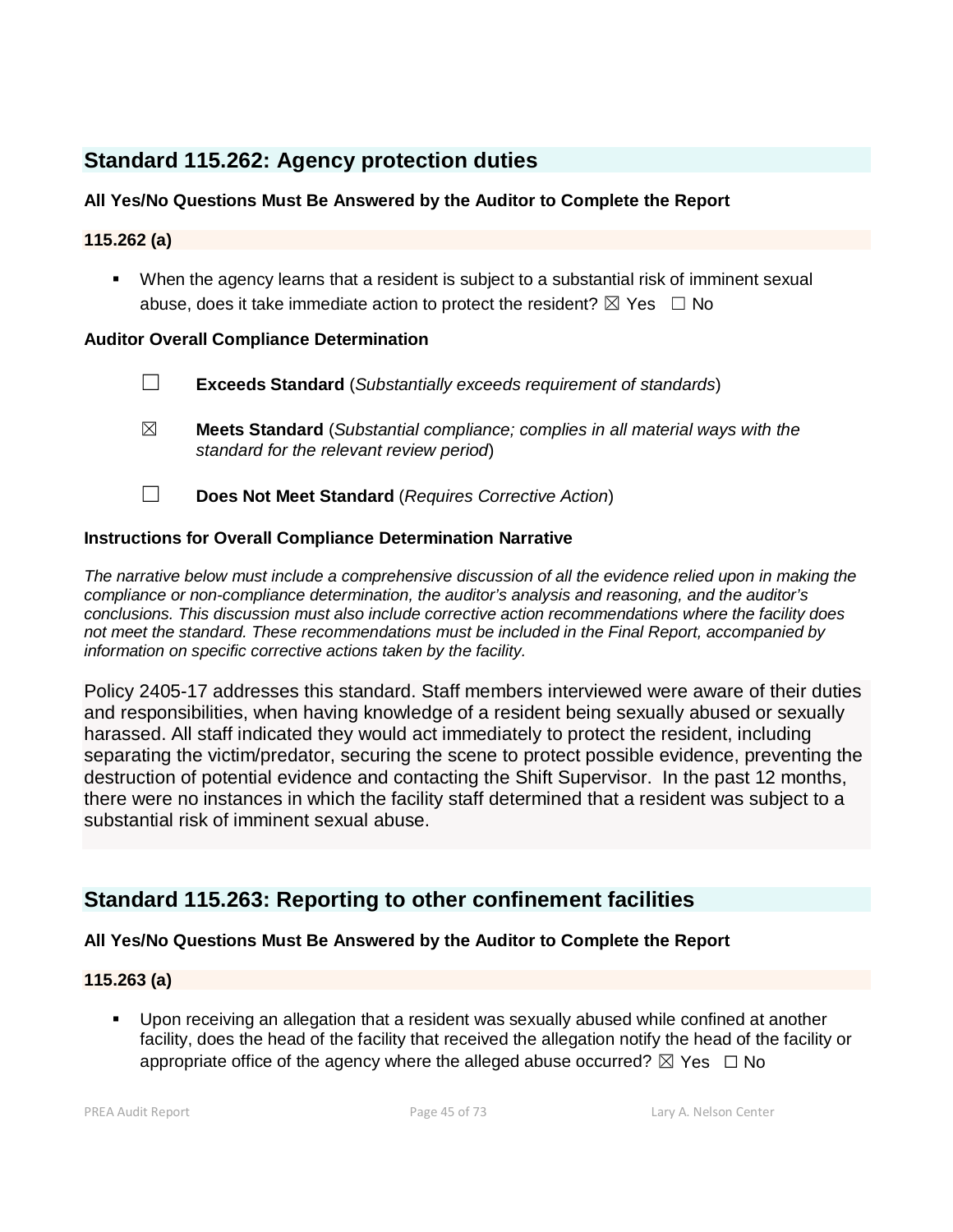#### **115.263 (b)**

If Is such notification provided as soon as possible, but no later than 72 hours after receiving the allegation?  $\boxtimes$  Yes  $\Box$  No

#### **115.263 (c)**

Does the agency document that it has provided such notification?  $\boxtimes$  Yes  $\Box$  No

#### **115.263 (d)**

**Does the facility head or agency office that receives such notification ensure that the allegation** is investigated in accordance with these standards?  $\boxtimes$  Yes  $\Box$  No

#### **Auditor Overall Compliance Determination**

- ☐ **Exceeds Standard** (*Substantially exceeds requirement of standards*)
- ☒ **Meets Standard** (*Substantial compliance; complies in all material ways with the standard for the relevant review period*)
- ☐ **Does Not Meet Standard** (*Requires Corrective Action*)

#### **Instructions for Overall Compliance Determination Narrative**

*The narrative below must include a comprehensive discussion of all the evidence relied upon in making the compliance or non-compliance determination, the auditor's analysis and reasoning, and the auditor's conclusions. This discussion must also include corrective action recommendations where the facility does not meet the standard. These recommendations must be included in the Final Report, accompanied by information on specific corrective actions taken by the facility.*

PREA policy 2405-17 addresses this standard. Policy requires the reporting of any PREA related allegation by a resident that occurred at another facility. There were no allegations received during the auditing period that sexual abuse had occurred at another facility. Policy requires the District Director where the resident is currently being housed to notify the District Director where the resident was previously housed within 72 hours after receiving an allegation. The policy requires an investigation be immediately initiated. Compliance with this standard was verified by reviewing policy and interviewing the District Director, PREA Coordinator and Residential Manager.

# **Standard 115.264: Staff first responder duties**

#### **All Yes/No Questions Must Be Answered by the Auditor to Complete the Report**

#### **115.264 (a)**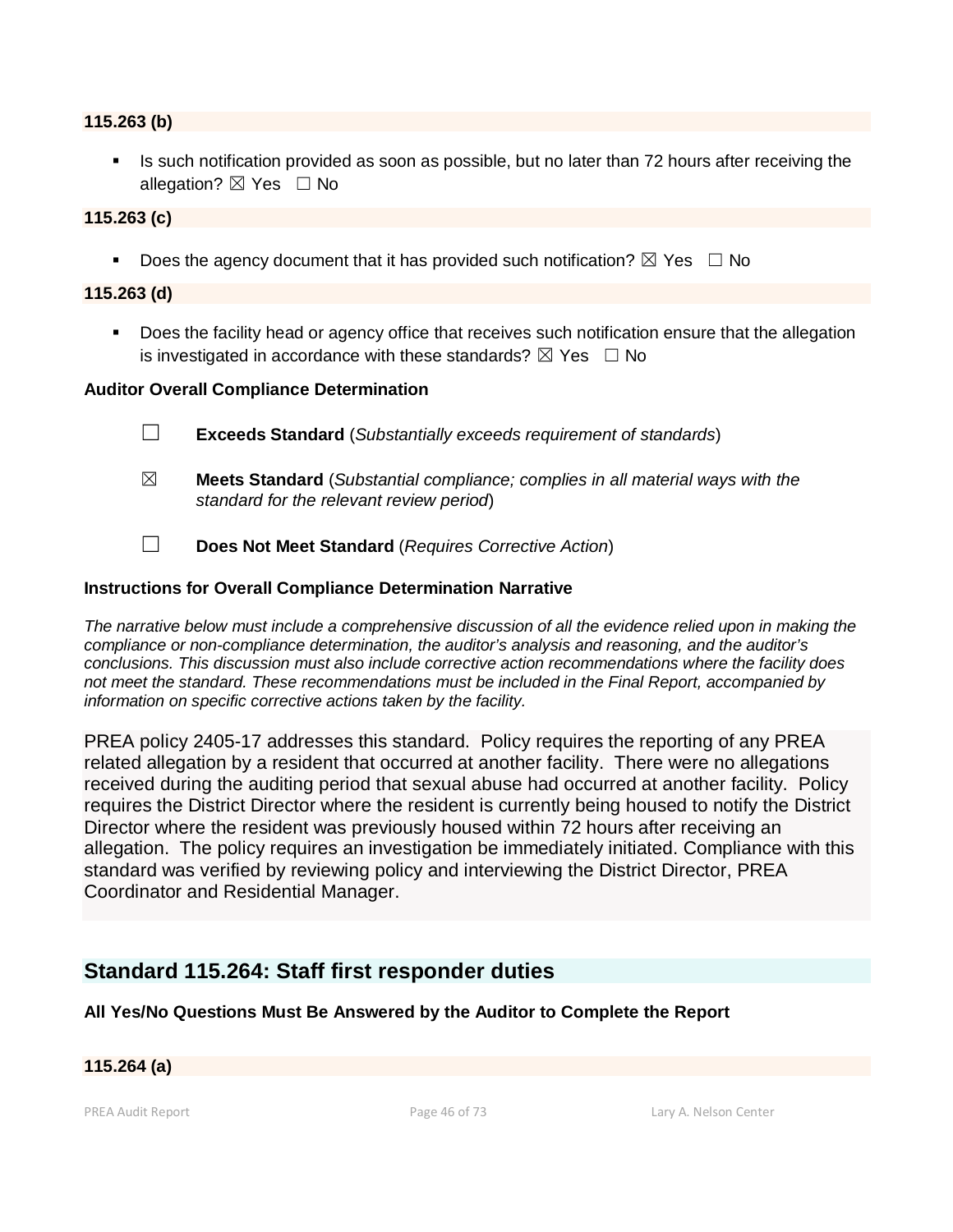- Upon learning of an allegation that a resident was sexually abused, is the first security staff member to respond to the report required to: Separate the alleged victim and abuser? ☒ Yes ☐ No
- Upon learning of an allegation that a resident was sexually abused, is the first security staff member to respond to the report required to: Preserve and protect any crime scene until appropriate steps can be taken to collect any evidence?  $\boxtimes$  Yes  $\Box$  No
- Upon learning of an allegation that a resident was sexually abused, is the first security staff member to respond to the report required to: Request that the alleged victim not take any actions that could destroy physical evidence, including, as appropriate, washing, brushing teeth, changing clothes, urinating, defecating, smoking, drinking, or eating, if the abuse occurred within a time period that still allows for the collection of physical evidence?  $\boxtimes$  Yes  $\Box$  No
- Upon learning of an allegation that a resident was sexually abused, is the first security staff member to respond to the report required to: Ensure that the alleged abuser does not take any actions that could destroy physical evidence, including, as appropriate, washing, brushing teeth, changing clothes, urinating, defecating, smoking, drinking, or eating, if the abuse occurred within a time period that still allows for the collection of physical evidence?  $\boxtimes$  Yes  $\Box$  No

### **115.264 (b)**

 If the first staff responder is not a security staff member, is the responder required to request that the alleged victim not take any actions that could destroy physical evidence, and then notify security staff?  $\boxtimes$  Yes  $\Box$  No

### **Auditor Overall Compliance Determination**

- ☐ **Exceeds Standard** (*Substantially exceeds requirement of standards*)
- ☒ **Meets Standard** (*Substantial compliance; complies in all material ways with the standard for the relevant review period*)
- 
- ☐ **Does Not Meet Standard** (*Requires Corrective Action*)

### **Instructions for Overall Compliance Determination Narrative**

*The narrative below must include a comprehensive discussion of all the evidence relied upon in making the compliance or non-compliance determination, the auditor's analysis and reasoning, and the auditor's conclusions. This discussion must also include corrective action recommendations where the facility does not meet the standard. These recommendations must be included in the Final Report, accompanied by information on specific corrective actions taken by the facility.*

PREA policy 2405-17 addresses this standard. All staff members interviewed were extremely knowledgeable concerning their first responder duties and responsibilities upon learning of an allegation of sexual abuse/sexual harassment. Staff indicated they would separate the inmates, secure the scene, prevent the destruction of any evidence, and contact the Shift Supervisor. All requirements of 115.64a would be met by following these steps. The facility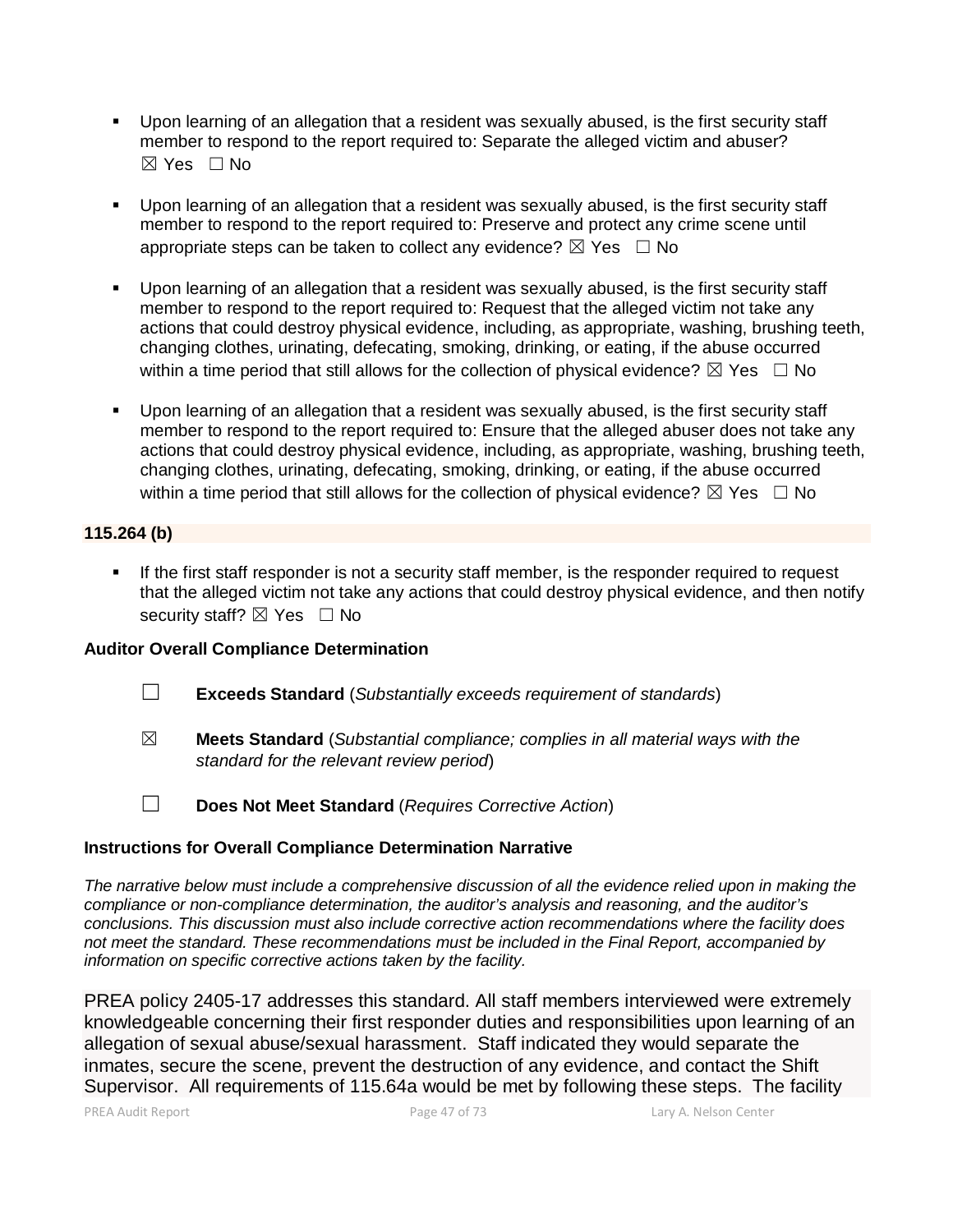staff would continue to protect the inmate. The PREA Coordinator would notify medical, mental health and the administrative/executive staff. In the past 12 months, there were no allegations that a resident was sexually abused and a first responder was required to separate the victim and the abuser.

# **Standard 115.265: Coordinated response**

## **All Yes/No Questions Must Be Answered by the Auditor to Complete the Report**

## **115.265 (a)**

 Has the facility developed a written institutional plan to coordinate actions among staff first responders, medical and mental health practitioners, investigators, and facility leadership taken in response to an incident of sexual abuse?  $\boxtimes$  Yes  $\Box$  No

## **Auditor Overall Compliance Determination**

- ☐ **Exceeds Standard** (*Substantially exceeds requirement of standards*)
- ☒ **Meets Standard** (*Substantial compliance; complies in all material ways with the standard for the relevant review period*)
- ☐ **Does Not Meet Standard** (*Requires Corrective Action*)

### **Instructions for Overall Compliance Determination Narrative**

*The narrative below must include a comprehensive discussion of all the evidence relied upon in making the compliance or non-compliance determination, the auditor's analysis and reasoning, and the auditor's conclusions. This discussion must also include corrective action recommendations where the facility does not meet the standard. These recommendations must be included in the Final Report, accompanied by information on specific corrective actions taken by the facility.*

Policy 2405-17, the Coordination Plan and the PREA Flow Chart address this standard. The documentation was reviewed by the auditor. The policy and plan describe the coordination between the first responders, investigators, facility administration, advocacy center and medical facilities in response to sexual abuse/sexual harassment incidents.

# **Standard 115.266: Preservation of ability to protect residents from contact with abusers**

### **All Yes/No Questions Must Be Answered by the Auditor to Complete the Report**

# **115.266 (a)**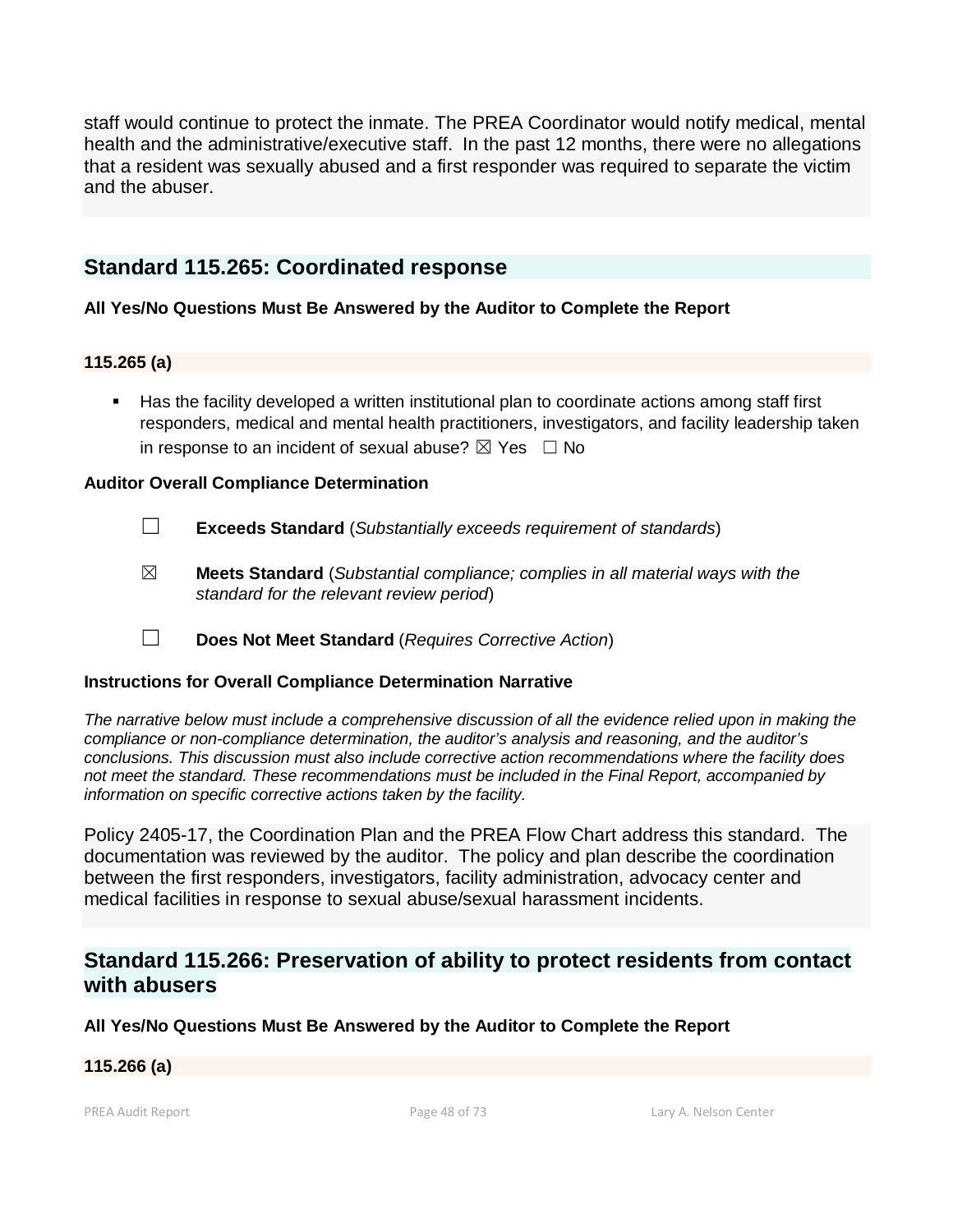Are both the agency and any other governmental entities responsible for collective bargaining on the agency's behalf prohibited from entering into or renewing any collective bargaining agreement or other agreement that limits the agency's ability to remove alleged staff sexual abusers from contact with any residents pending the outcome of an investigation or of a determination of whether and to what extent discipline is warranted?  $\boxtimes$  Yes  $\Box$  No

#### **115.266 (b)**

**Auditor is not required to audit this provision.** 

### **Auditor Overall Compliance Determination**

- ☐ **Exceeds Standard** (*Substantially exceeds requirement of standards*)
- ☒ **Meets Standard** (*Substantial compliance; complies in all material ways with the standard for the relevant review period*)
- ☐ **Does Not Meet Standard** (*Requires Corrective Action*)

#### **Instructions for Overall Compliance Determination Narrative**

*The narrative below must include a comprehensive discussion of all the evidence relied upon in making the compliance or non-compliance determination, the auditor's analysis and reasoning, and the auditor's conclusions. This discussion must also include corrective action recommendations where the facility does not meet the standard. These recommendations must be included in the Final Report, accompanied by information on specific corrective actions taken by the facility.*

PREA policy 2405-17 and The Collective Bargaining Agreement between the State of Iowa and American Federation of State, County and Municipal Employees (AFSCME), Council 61 AFL-CIO address this standard. Employees are subject to discipline, including removal, if they engage in any sexual abuse/sexual harassment with a resident. The agreement was examined by the auditor.

# **Standard 115.267: Agency protection against retaliation**

### **All Yes/No Questions Must Be Answered by the Auditor to Complete the Report**

### **115.267 (a)**

- Has the agency established a policy to protect all residents and staff who report sexual abuse or sexual harassment or cooperate with sexual abuse or sexual harassment investigations from retaliation by other residents or staff?  $\boxtimes$  Yes  $\Box$  No
- Has the agency designated which staff members or departments are charged with monitoring retaliation?  $\nabla$  Yes  $\Box$  No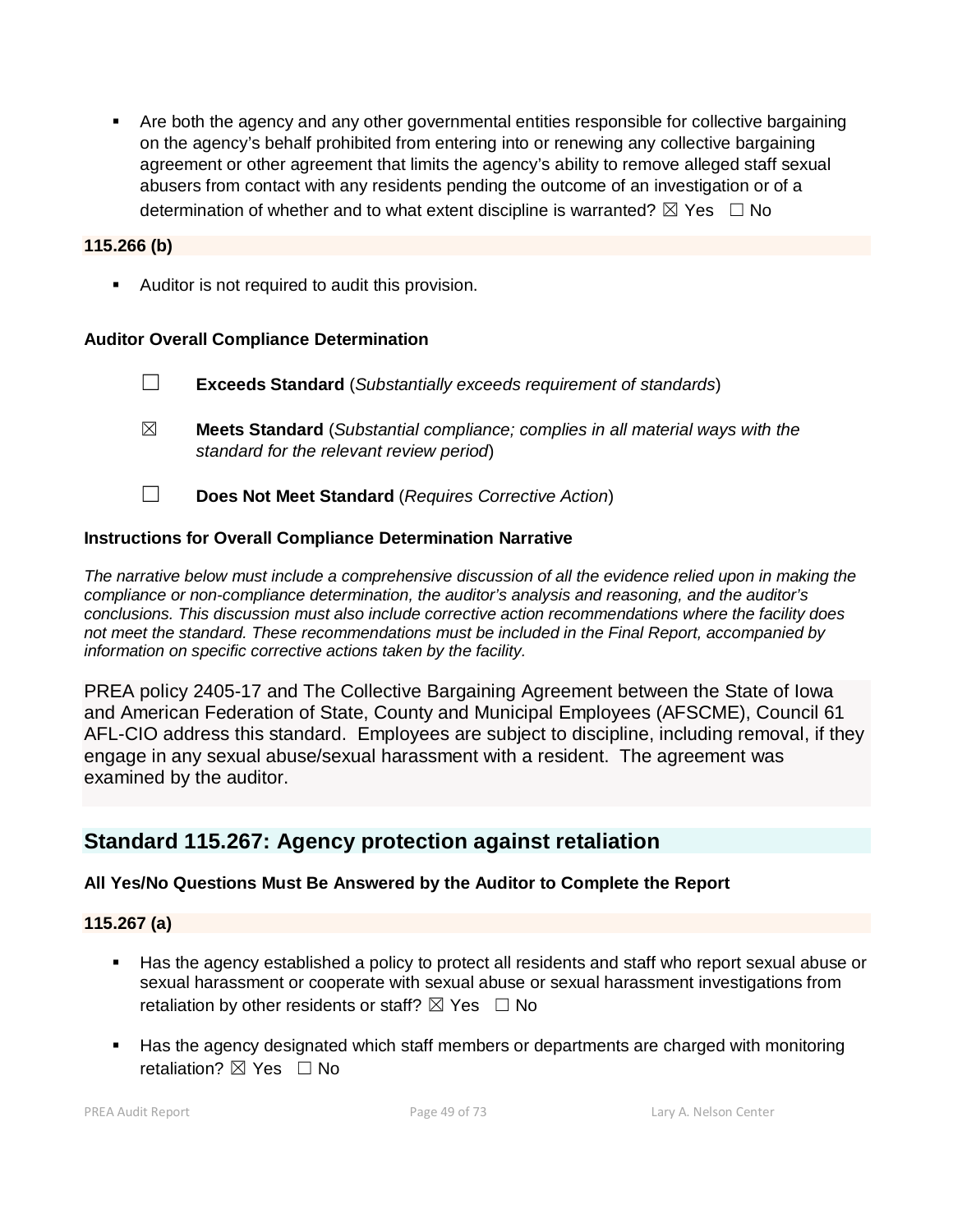#### **115.267 (b)**

 Does the agency employ multiple protection measures, such as housing changes or transfers for resident victims or abusers, removal of alleged staff or resident abusers from contact with victims, and emotional support services for residents or staff who fear retaliation for reporting sexual abuse or sexual harassment or for cooperating with investigations?  $\boxtimes$  Yes  $\Box$  No

## **115.267 (c)**

- Except in instances where the agency determines that a report of sexual abuse is unfounded, for at least 90 days following a report of sexual abuse, does the agency: Monitor the conduct and treatment of residents or staff who reported the sexual abuse to see if there are changes that may suggest possible retaliation by residents or staff?  $\boxtimes$  Yes  $\Box$  No
- Except in instances where the agency determines that a report of sexual abuse is unfounded, for at least 90 days following a report of sexual abuse, does the agency: Monitor the conduct and treatment of residents who were reported to have suffered sexual abuse to see if there are changes that may suggest possible retaliation by residents or staff?  $\boxtimes$  Yes  $\Box$  No
- Except in instances where the agency determines that a report of sexual abuse is unfounded, for at least 90 days following a report of sexual abuse, does the agency: Act promptly to remedy any such retaliation?  $\boxtimes$  Yes  $\Box$  No
- Except in instances where the agency determines that a report of sexual abuse is unfounded, for at least 90 days following a report of sexual abuse, does the agency: Monitor any resident disciplinary reports?  $\boxtimes$  Yes  $\Box$  No
- Except in instances where the agency determines that a report of sexual abuse is unfounded, for at least 90 days following a report of sexual abuse, does the agency: Monitor resident housing changes?  $\boxtimes$  Yes  $\Box$  No
- Except in instances where the agency determines that a report of sexual abuse is unfounded, for at least 90 days following a report of sexual abuse, does the agency: Monitor resident program changes?  $\boxtimes$  Yes  $\Box$  No
- Except in instances where the agency determines that a report of sexual abuse is unfounded, for at least 90 days following a report of sexual abuse, does the agency: Monitor negative performance reviews of staff?  $\boxtimes$  Yes  $\Box$  No
- Except in instances where the agency determines that a report of sexual abuse is unfounded, for at least 90 days following a report of sexual abuse, does the agency: Monitor reassignments of staff? ⊠ Yes □ No
- Does the agency continue such monitoring beyond 90 days if the initial monitoring indicates a continuing need?  $\boxtimes$  Yes  $\Box$  No

**115.267 (d)**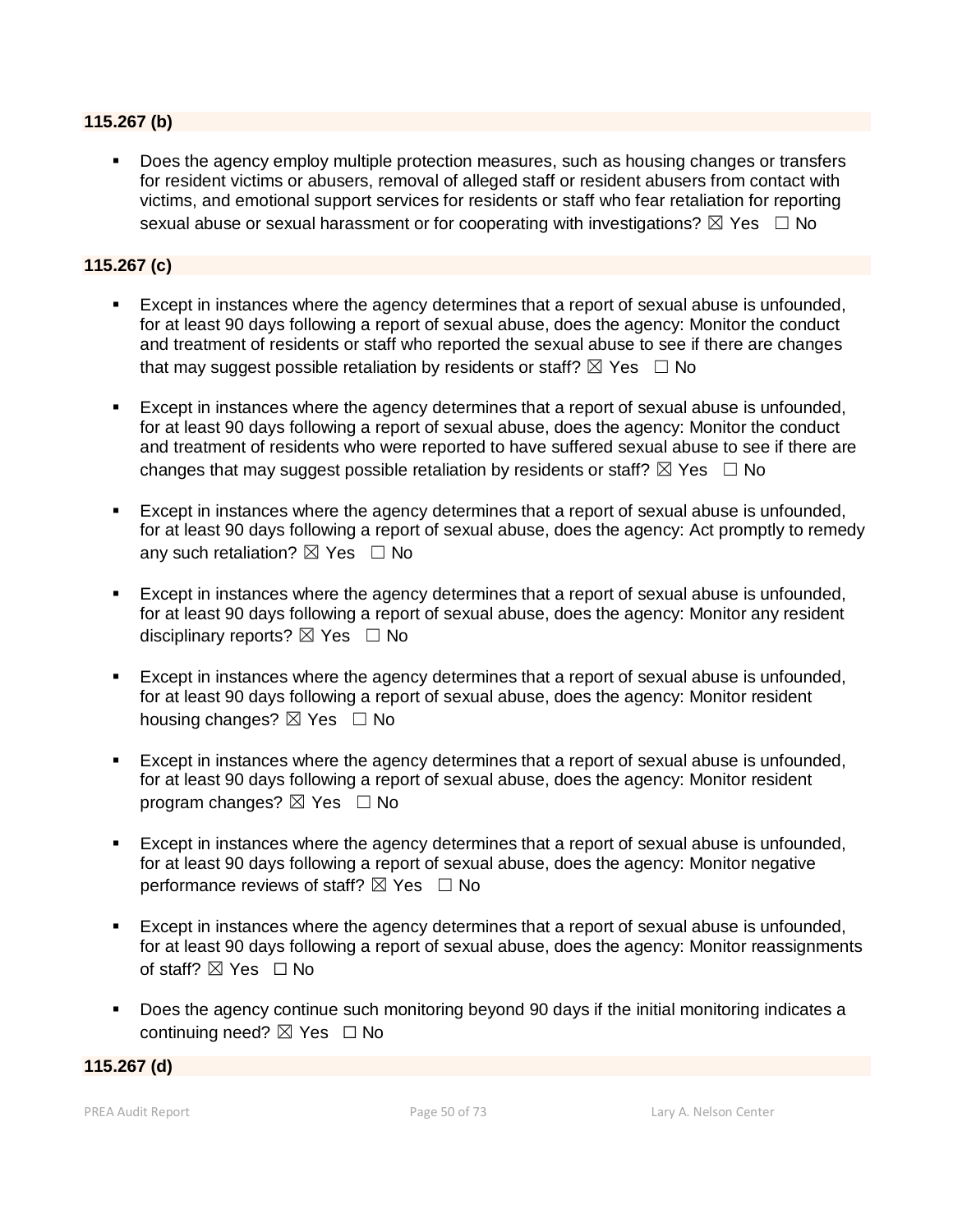In the case of residents, does such monitoring also include periodic status checks?  $\boxtimes$  Yes  $\Box$  No

## **115.267 (e)**

 If any other individual who cooperates with an investigation expresses a fear of retaliation, does the agency take appropriate measures to protect that individual against retaliation?  $\boxtimes$  Yes  $\Box$  No

## **115.267 (f)**

**Auditor is not required to audit this provision.** 

### **Auditor Overall Compliance Determination**

- ☐ **Exceeds Standard** (*Substantially exceeds requirement of standards*)
- ☒ **Meets Standard** (*Substantial compliance; complies in all material ways with the standard for the relevant review period*)
- ☐ **Does Not Meet Standard** (*Requires Corrective Action*)

### **Instructions for Overall Compliance Determination Narrative**

*The narrative below must include a comprehensive discussion of all the evidence relied upon in making the compliance or non-compliance determination, the auditor's analysis and reasoning, and the auditor's conclusions. This discussion must also include corrective action recommendations where the facility does not meet the standard. These recommendations must be included in the Final Report, accompanied by information on specific corrective actions taken by the facility.*

PREA policy 2405-17 addresses this standard. The policy prohibits any type of retaliation against any staff person or resident who reports sexual abuse or sexual harassment or cooperates in related investigations. The Residential Manager is charged with monitoring retaliation. During the interview, he indicated that he follows up on all 30, 60 and 90-day reviews to ensure policy is being enforced and conducts periodic status checks on the frequency of incident reports, housing reassignments and negative performance reviews/staff job reassignments in accordance with all steps required in 115.67c. In the event of possible retaliation, the Residential Manager indicated he would monitor the situation indefinitely. There have been no incidents of retaliation in the past 12 months. Compliance with this standard was determined by a review of policy/documentation and staff interviews.

# **INVESTIGATIONS**

# **Standard 115.271: Criminal and administrative agency investigations**

PREA Audit Report Page 51 of 73 Lary A. Nelson Center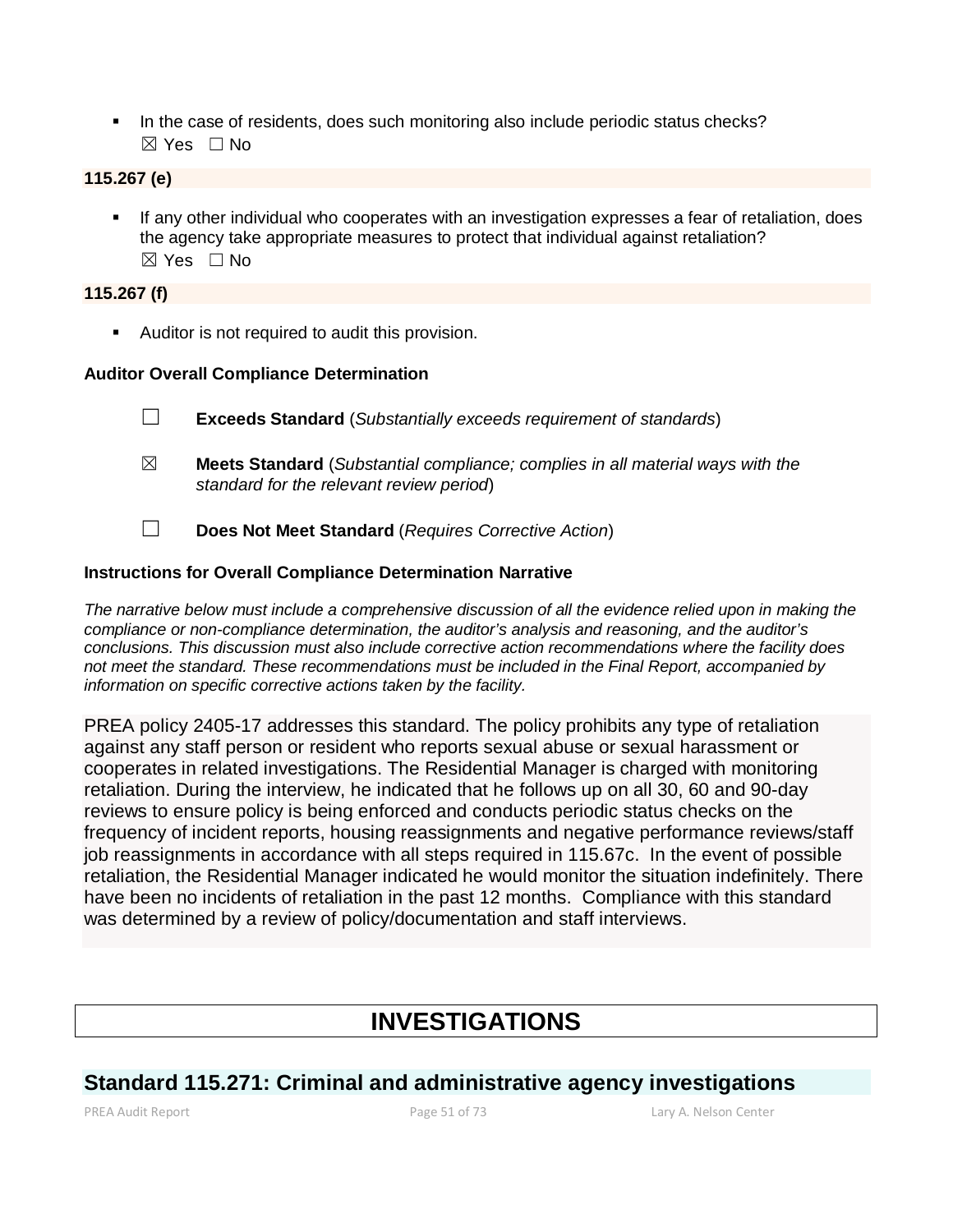# **All Yes/No Questions Must Be Answered by the Auditor to Complete the Report**

# **115.271 (a)**

- When the agency conducts its own investigations into allegations of sexual abuse and sexual harassment, does it do so promptly, thoroughly, and objectively? [N/A if the agency/facility is not responsible for conducting any form of criminal OR administrative sexual abuse investigations. See 115.221(a).] ⊠ Yes □ No □ NA
- Does the agency conduct such investigations for all allegations, including third party and anonymous reports? [N/A if the agency/facility is not responsible for conducting any form of criminal OR administrative sexual abuse investigations. See 115.221(a).] ☒ Yes ☐ No ☐ NA

### **115.271 (b)**

 Where sexual abuse is alleged, does the agency use investigators who have received specialized training in sexual abuse investigations as required by 115.234?  $\boxtimes$  Yes  $\Box$  No

### **115.271 (c)**

- Do investigators gather and preserve direct and circumstantial evidence, including any available physical and DNA evidence and any available electronic monitoring data?  $\boxtimes$  Yes  $\Box$  No
- Do investigators interview alleged victims, suspected perpetrators, and witnesses?  $\boxtimes$  Yes  $\Box$  No
- Do investigators review prior reports and complaints of sexual abuse involving the suspected perpetrator? ⊠ Yes □ No

## **115.271 (d)**

 When the quality of evidence appears to support criminal prosecution, does the agency conduct compelled interviews only after consulting with prosecutors as to whether compelled interviews may be an obstacle for subsequent criminal prosecution?  $\boxtimes$  Yes  $\Box$  No

### **115.271 (e)**

- Do agency investigators assess the credibility of an alleged victim, suspect, or witness on an individual basis and not on the basis of that individual's status as resident or staff?  $\boxtimes$  Yes  $\Box$  No
- Does the agency investigate allegations of sexual abuse without requiring a resident who alleges sexual abuse to submit to a polygraph examination or other truth-telling device as a condition for proceeding?  $\boxtimes$  Yes  $\Box$  No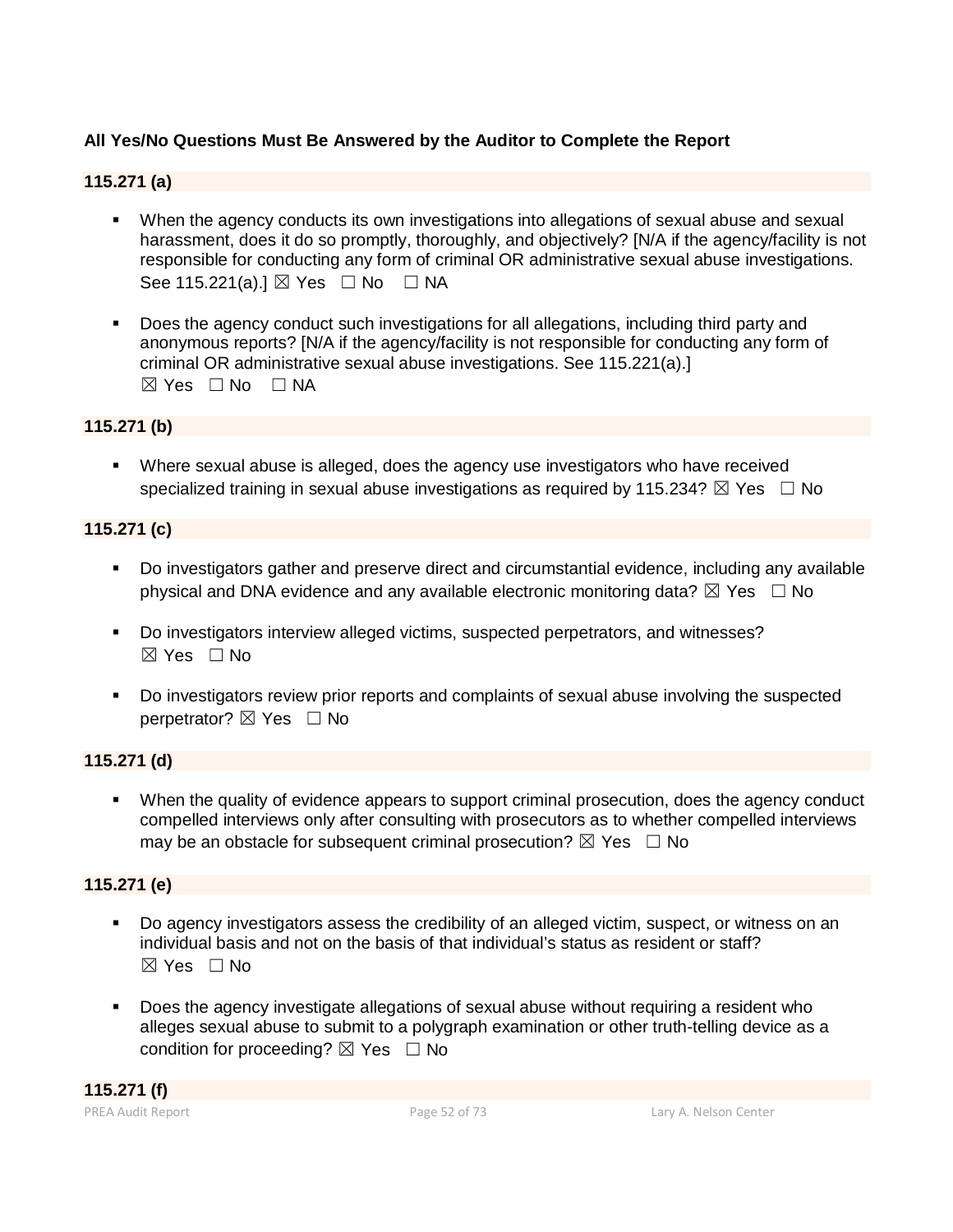- Do administrative investigations include an effort to determine whether staff actions or failures to act contributed to the abuse?  $\boxtimes$  Yes  $\Box$  No
- Are administrative investigations documented in written reports that include a description of the physical evidence and testimonial evidence, the reasoning behind credibility assessments, and investigative facts and findings?  $\boxtimes$  Yes  $\Box$  No

# **115.271 (g)**

 Are criminal investigations documented in a written report that contains a thorough description of the physical, testimonial, and documentary evidence and attaches copies of all documentary evidence where feasible?  $\boxtimes$  Yes  $\Box$  No

### **115.271 (h)**

 Are all substantiated allegations of conduct that appears to be criminal referred for prosecution?  $\boxtimes$  Yes  $\Box$  No

#### **115.271 (i)**

 Does the agency retain all written reports referenced in 115.271(f) and (g) for as long as the alleged abuser is incarcerated or employed by the agency, plus five years?  $\boxtimes$  Yes  $\Box$  No

## **115.271 (j)**

 Does the agency ensure that the departure of an alleged abuser or victim from the employment or control of the agency does not provide a basis for terminating an investigation?  $\boxtimes$  Yes  $\Box$  No

### **115.271 (k)**

**Auditor is not required to audit this provision.** 

#### **115.271 (l)**

 When an outside entity investigates sexual abuse, does the facility cooperate with outside investigators and endeavor to remain informed about the progress of the investigation? [N/A if an outside agency does not conduct administrative or criminal sexual abuse investigations. See 115.221(a).] ⊠ Yes □ No □ NA

#### **Auditor Overall Compliance Determination**



☐ **Exceeds Standard** (*Substantially exceeds requirement of standards*)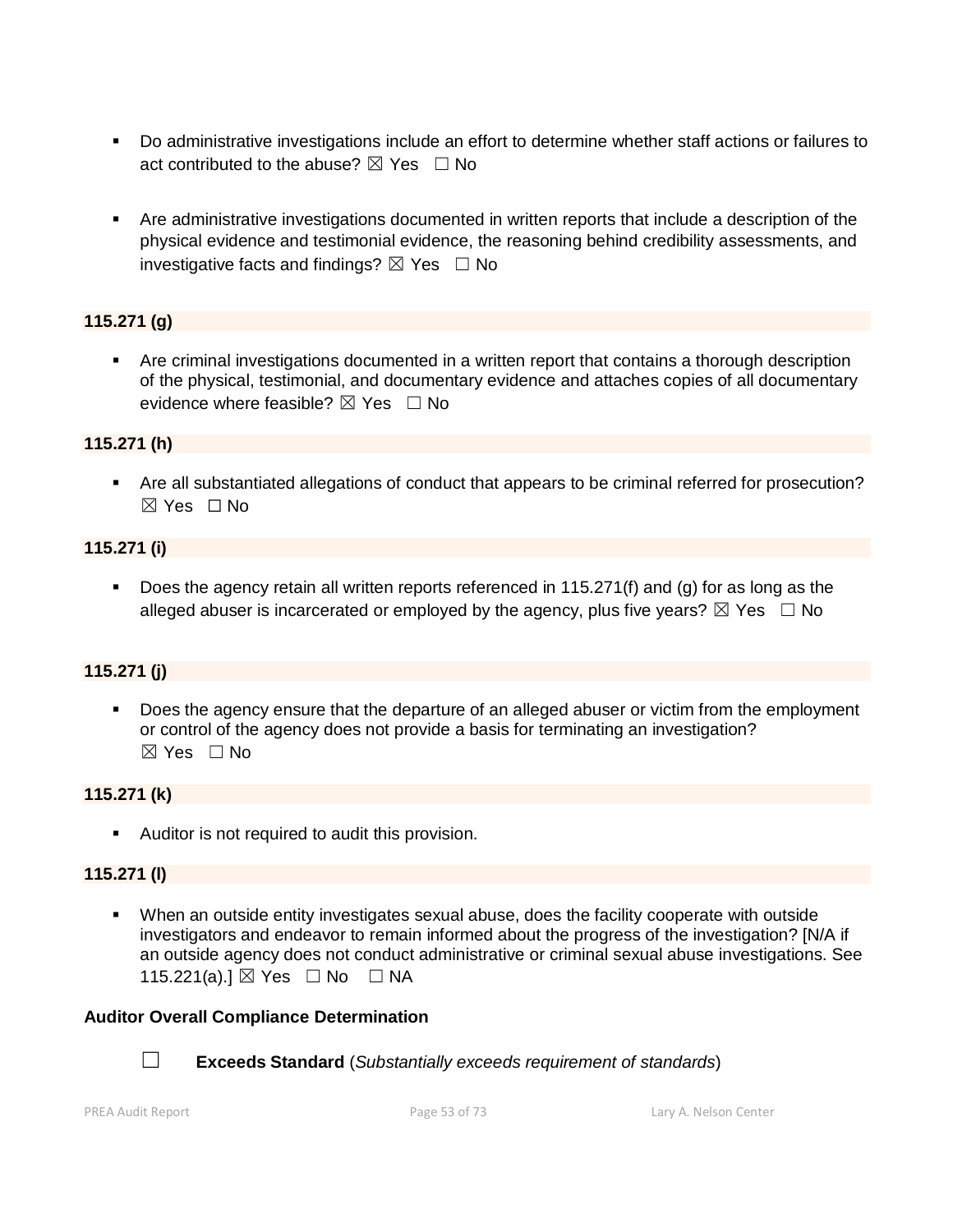- ☒ **Meets Standard** (*Substantial compliance; complies in all material ways with the standard for the relevant review period*)
- ☐ **Does Not Meet Standard** (*Requires Corrective Action*)

#### **Instructions for Overall Compliance Determination Narrative**

*The narrative below must include a comprehensive discussion of all the evidence relied upon in making the compliance or non-compliance determination, the auditor's analysis and reasoning, and the auditor's conclusions. This discussion must also include corrective action recommendations where the facility does not meet the standard. These recommendations must be included in the Final Report, accompanied by information on specific corrective actions taken by the facility.*

PREA policy 2406-17 addresses this standard. The seven trained investigative staff members conduct administrative investigations within the facility and refer criminal investigations to the CRCP or IDOC, Division of Investigation Services. These entities cooperate with the County Prosecutor to determine if prosecution will be pursued. There were no criminal prosecutions during this audit period. Per the District Director, the facility cooperates fully with any outside agency who initiates an investigation.

# **Standard 115.272: Evidentiary standard for administrative investigations**

## **All Yes/No Questions Must Be Answered by the Auditor to Complete the Report**

### **115.272 (a)**

 Is it true that the agency does not impose a standard higher than a preponderance of the evidence in determining whether allegations of sexual abuse or sexual harassment are substantiated? **⊠** Yes □ No

#### **Auditor Overall Compliance Determination**

- ☐ **Exceeds Standard** (*Substantially exceeds requirement of standards*)
- ☒ **Meets Standard** (*Substantial compliance; complies in all material ways with the standard for the relevant review period*)
- ☐ **Does Not Meet Standard** (*Requires Corrective Action*)

#### **Instructions for Overall Compliance Determination Narrative**

*The narrative below must include a comprehensive discussion of all the evidence relied upon in making the compliance or non-compliance determination, the auditor's analysis and reasoning, and the auditor's conclusions. This discussion must also include corrective action recommendations where the facility does*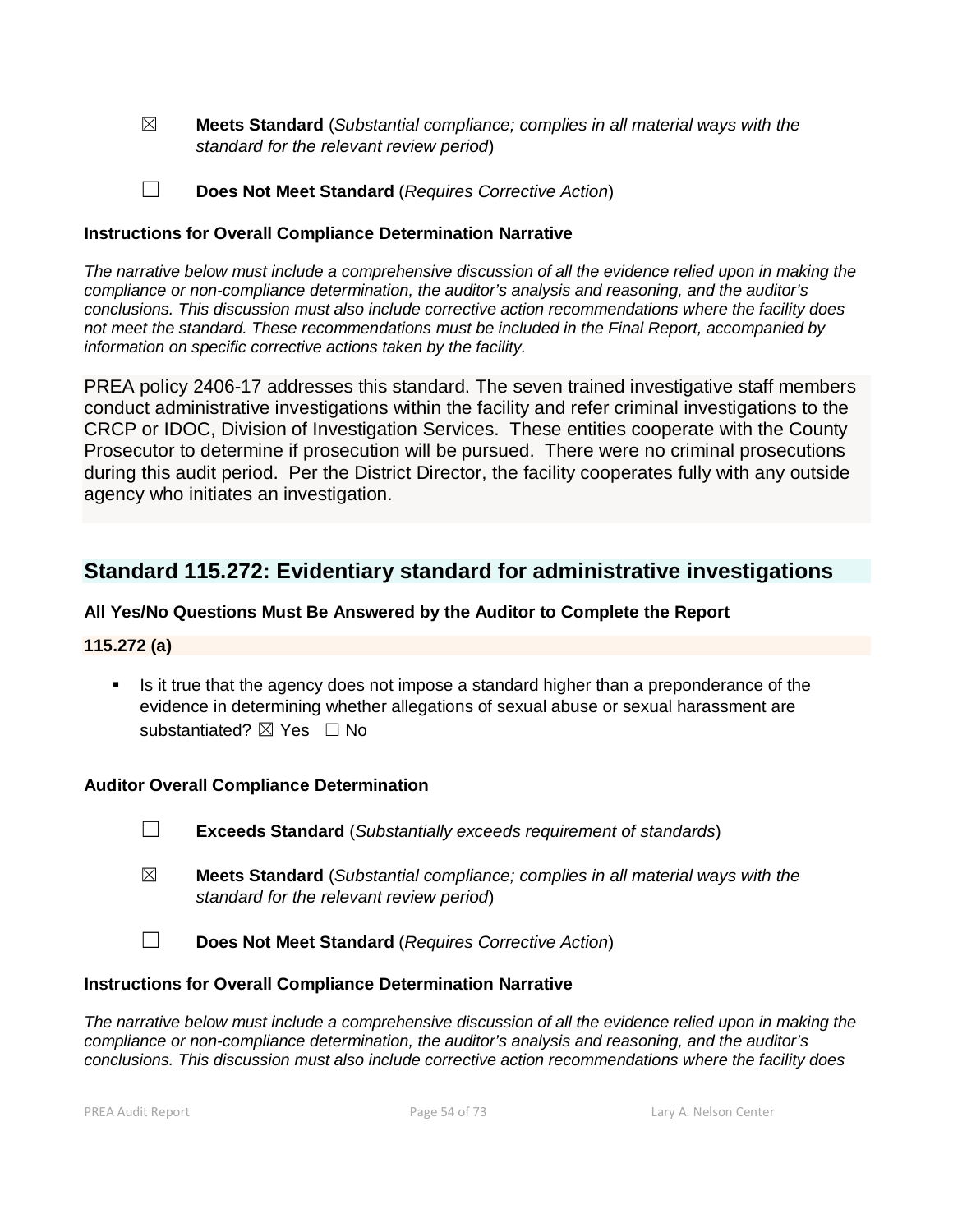*not meet the standard. These recommendations must be included in the Final Report, accompanied by information on specific corrective actions taken by the facility.*

Policy 2406-17 addresses this standard. The evidence standard is a preponderance of the evidence in determining whether allegations of sexual abuse/sexual harassment are substantiated. When interviewed, the investigator was aware of the evidence standard. The evidence standard was utilized in the cases reviewed by the auditor.

# **Standard 115.273: Reporting to residents**

## **All Yes/No Questions Must Be Answered by the Auditor to Complete the Report**

### **115.273 (a)**

 Following an investigation into a resident's allegation that he or she suffered sexual abuse in an agency facility, does the agency inform the resident as to whether the allegation has been determined to be substantiated, unsubstantiated, or unfounded?  $\boxtimes$  Yes  $\Box$  No

## **115.273 (b)**

 If the agency did not conduct the investigation into a resident's allegation of sexual abuse in an agency facility, does the agency request the relevant information from the investigative agency in order to inform the resident? (N/A if the agency/facility is responsible for conducting administrative and criminal investigations.)  $\boxtimes$  Yes  $\Box$  No  $\Box$  NA

# **115.273 (c)**

- Following a resident's allegation that a staff member has committed sexual abuse against the resident, unless the agency has determined that the allegation is unfounded, or unless the resident has been released from custody, does the agency subsequently inform the resident whenever: The staff member is no longer posted within the resident's unit?  $\boxtimes$  Yes  $\Box$  No
- Following a resident's allegation that a staff member has committed sexual abuse against the resident, unless the agency has determined that the allegation is unfounded, or unless the resident has been released from custody, does the agency subsequently inform the resident whenever: The staff member is no longer employed at the facility?  $\boxtimes$  Yes  $\Box$  No
- Following a resident's allegation that a staff member has committed sexual abuse against the resident, unless the agency has determined that the allegation is unfounded, or unless the resident has been released from custody, does the agency subsequently inform the resident whenever: The agency learns that the staff member has been indicted on a charge related to sexual abuse in the facility?  $\boxtimes$  Yes  $\Box$  No
- Following a resident's allegation that a staff member has committed sexual abuse against the resident, unless the agency has determined that the allegation is unfounded, or unless the resident has been released from custody, does the agency subsequently inform the resident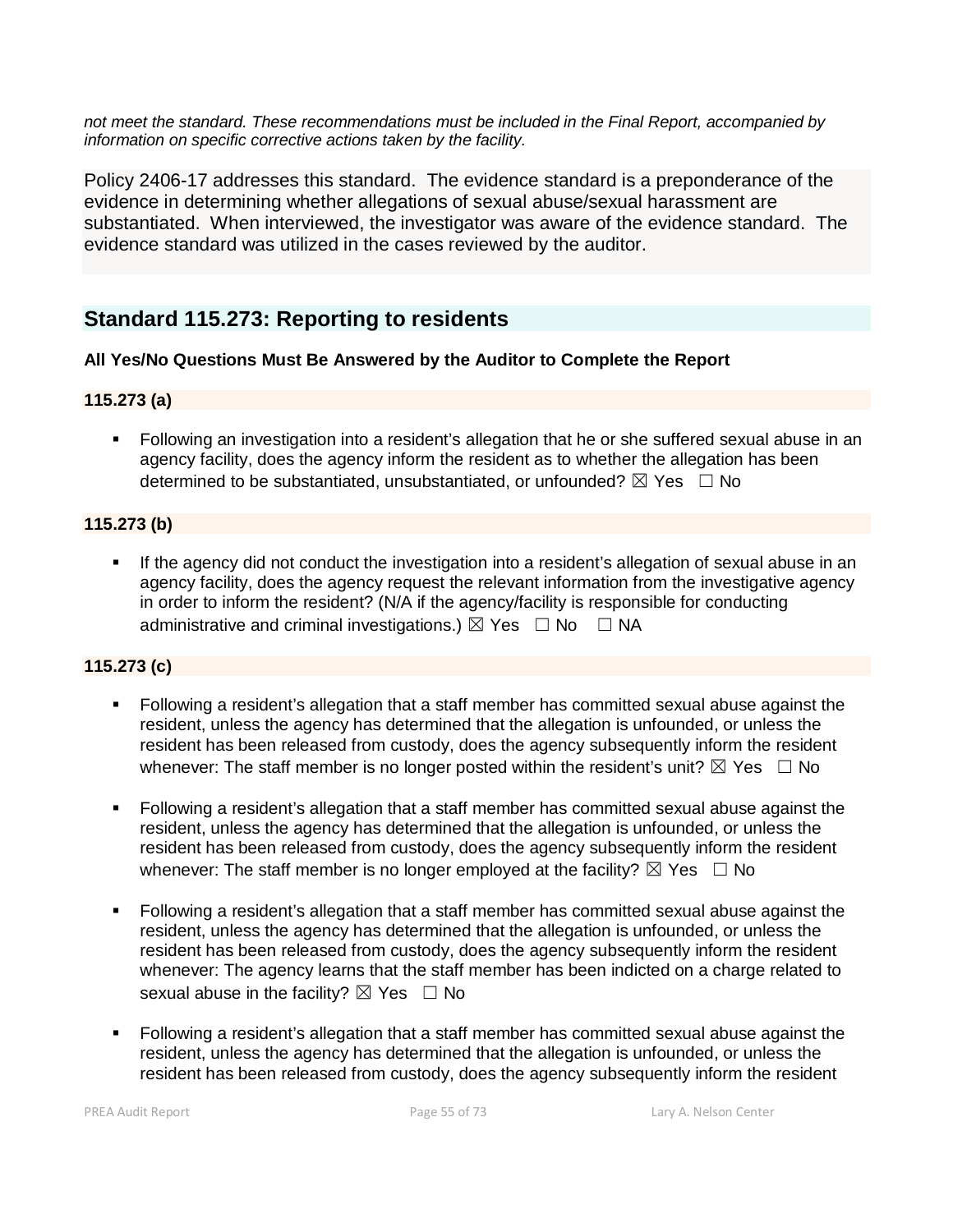whenever: The agency learns that the staff member has been convicted on a charge related to sexual abuse within the facility?  $\boxtimes$  Yes  $\Box$  No

#### **115.273 (d)**

- Following a resident's allegation that he or she has been sexually abused by another resident, does the agency subsequently inform the alleged victim whenever: The agency learns that the alleged abuser has been indicted on a charge related to sexual abuse within the facility?  $\boxtimes$  Yes  $\Box$  No
- Following a resident's allegation that he or she has been sexually abused by another resident, does the agency subsequently inform the alleged victim whenever: The agency learns that the alleged abuser has been convicted on a charge related to sexual abuse within the facility?  $\boxtimes$  Yes  $\Box$  No

#### **115.273 (e)**

Does the agency document all such notifications or attempted notifications?  $\boxtimes$  Yes  $\Box$  No

#### **115.273 (f)**

Auditor is not required to audit this provision.

#### **Auditor Overall Compliance Determination**

- ☐ **Exceeds Standard** (*Substantially exceeds requirement of standards*)
- ☒ **Meets Standard** (*Substantial compliance; complies in all material ways with the standard for the relevant review period*)
- ☐ **Does Not Meet Standard** (*Requires Corrective Action*)

#### **Instructions for Overall Compliance Determination Narrative**

*The narrative below must include a comprehensive discussion of all the evidence relied upon in making the compliance or non-compliance determination, the auditor's analysis and reasoning, and the auditor's conclusions. This discussion must also include corrective action recommendations where the facility does not meet the standard. These recommendations must be included in the Final Report, accompanied by information on specific corrective actions taken by the facility.*

PREA policy 2406-17 addresses this standard. The facility only conducts administrative investigations. There were two allegations of sexual abuse/sexual harassment and an investigation was initiated in each case. Both investigations were completed prior to the onsite audit. In each case, all residents were notified verbally but not in writing. The process was changed and residents currently residing at the facility were notified of the investigation findings in writing. Going forward, residents will be notified both verbally and in writing. The newly designed document was reviewed by the auditor and is maintained in the investigative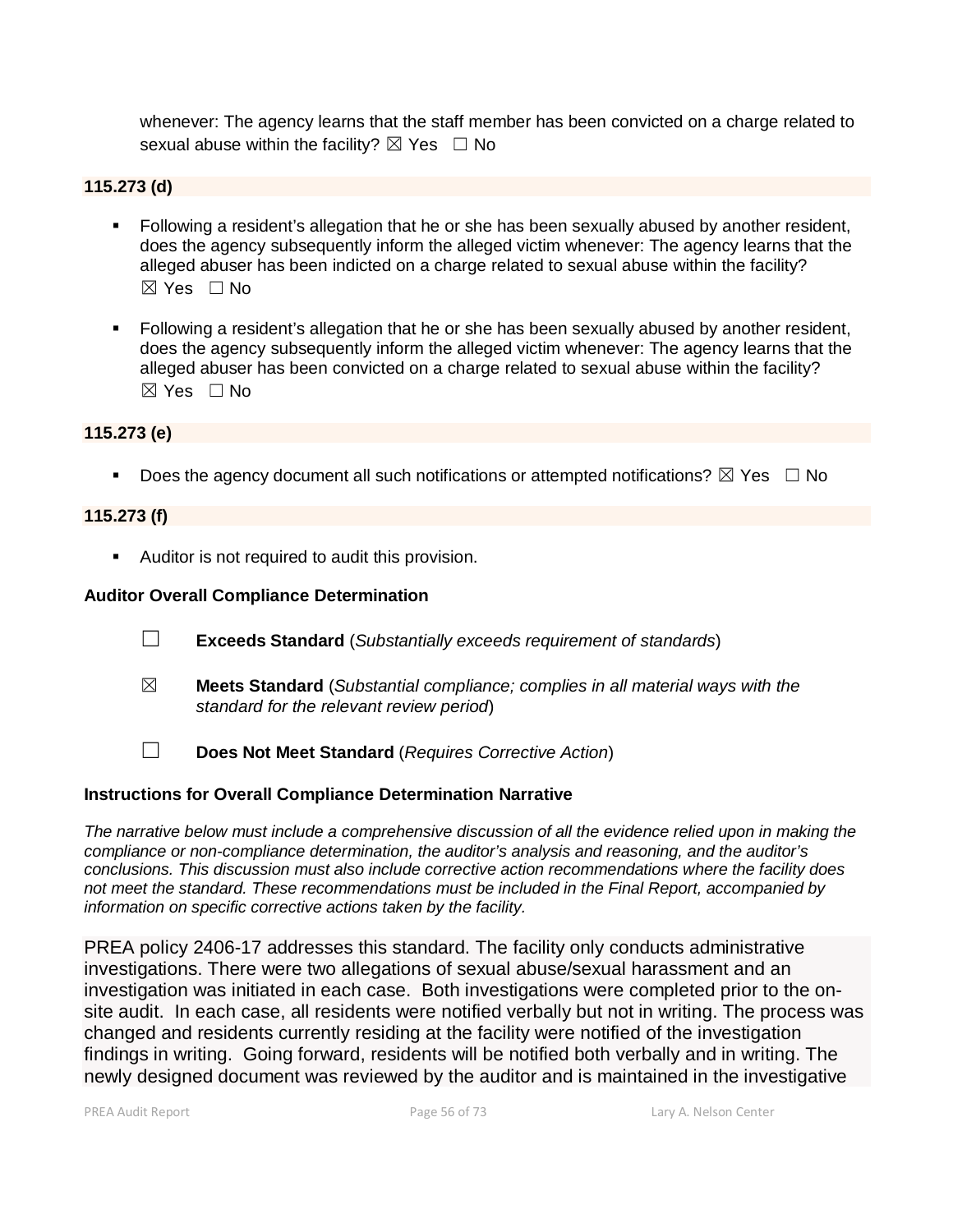file. Compliance with this standard was determined by a review of policy, an examination of the files and staff interviews.

# **DISCIPLINE**

# **Standard 115.276: Disciplinary sanctions for staff**

### **All Yes/No Questions Must Be Answered by the Auditor to Complete the Report**

## **115.276 (a)**

 Are staff subject to disciplinary sanctions up to and including termination for violating agency sexual abuse or sexual harassment policies?  $\boxtimes$  Yes  $\Box$  No

### **115.276 (b)**

Is termination the presumptive disciplinary sanction for staff who have engaged in sexual abuse? ☒ Yes ☐ No

### **115.276 (c)**

 Are disciplinary sanctions for violations of agency policies relating to sexual abuse or sexual harassment (other than actually engaging in sexual abuse) commensurate with the nature and circumstances of the acts committed, the staff member's disciplinary history, and the sanctions imposed for comparable offenses by other staff with similar histories?  $\boxtimes$  Yes  $\Box$  No

### **115.276 (d)**

- Are all terminations for violations of agency sexual abuse or sexual harassment policies, or resignations by staff who would have been terminated if not for their resignation, reported to: Law enforcement agencies unless the activity was clearly not criminal?  $\boxtimes$  Yes  $\Box$  No
- Are all terminations for violations of agency sexual abuse or sexual harassment policies, or resignations by staff who would have been terminated if not for their resignation, reported to: Relevant licensing bodies?  $\boxtimes$  Yes  $\Box$  No

#### **Auditor Overall Compliance Determination**

- ☐ **Exceeds Standard** (*Substantially exceeds requirement of standards*)
- ☒ **Meets Standard** (*Substantial compliance; complies in all material ways with the standard for the relevant review period*)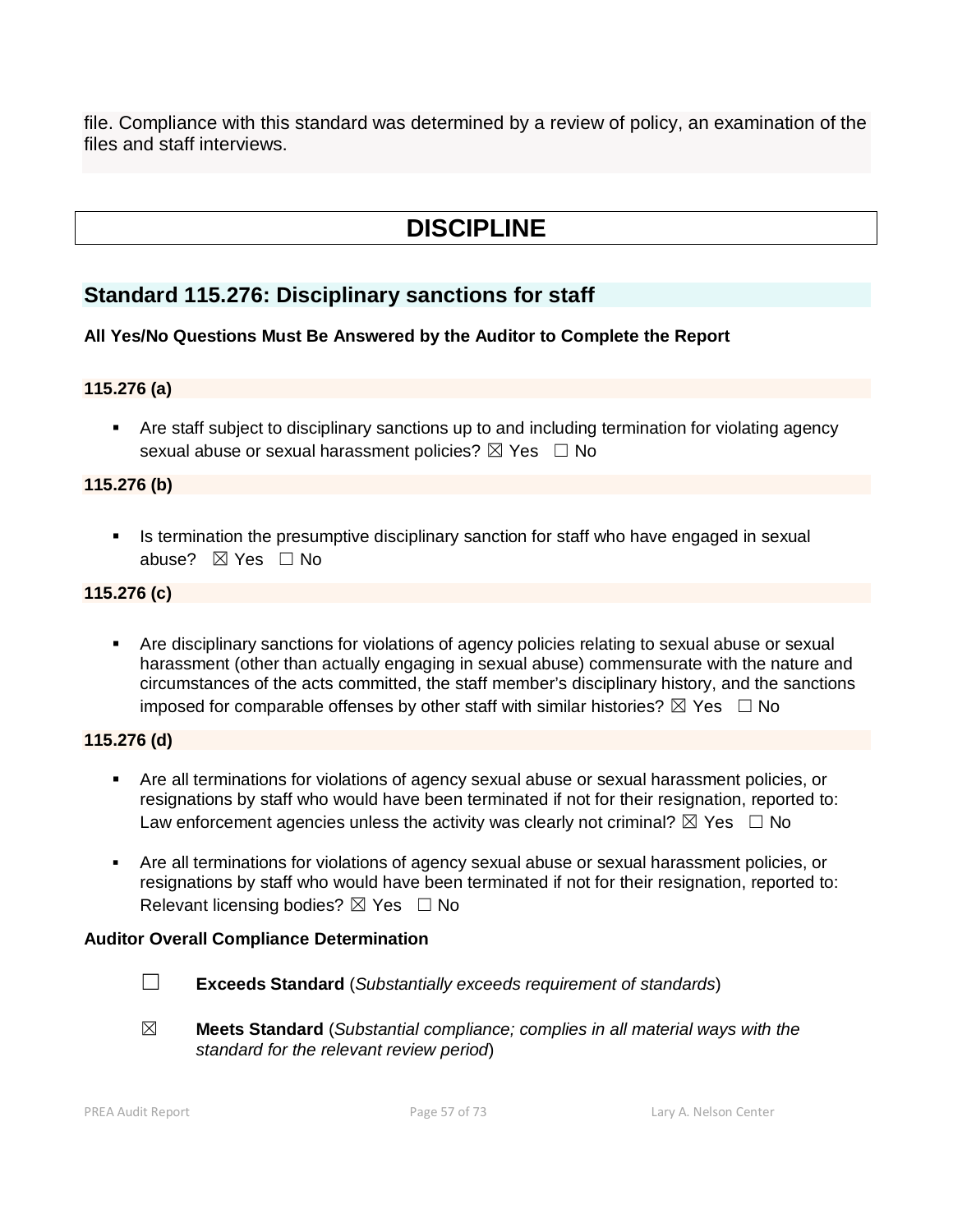☐ **Does Not Meet Standard** (*Requires Corrective Action*)

#### **Instructions for Overall Compliance Determination Narrative**

*The narrative below must include a comprehensive discussion of all the evidence relied upon in making the compliance or non-compliance determination, the auditor's analysis and reasoning, and the auditor's conclusions. This discussion must also include corrective action recommendations where the facility does not meet the standard. These recommendations must be included in the Final Report, accompanied by information on specific corrective actions taken by the facility.*

Policy 2407-17 addresses this standard. Employees are subject to disciplinary sanctions for violating agency sexual abuse or sexual harassment policies. There have been no reported cases of residents engaging in sexual activity with staff in the past 12 months and no staff members were disciplined or terminated for violation of agency policy. The Collective Bargaining Agreement between the State of Iowa and American Federation of State, County, and Municipal Employees, Council 61 AFL-CIO, allows for disciplinary sanctions against staff, including termination, for the sexual abuse or sexual harassment of a resident. All terminations for violations of agency sexual abuse or sexual harassment policies, or resignations by staff that would have been terminated if not for their resignation, may be reported to criminal investigators. Compliance with this standard was determined by a review of policy/documentation and staff interviews.

# **Standard 115.277: Corrective action for contractors and volunteers**

### **All Yes/No Questions Must Be Answered by the Auditor to Complete the Report**

#### **115.277 (a)**

- Is any contractor or volunteer who engages in sexual abuse prohibited from contact with residents? **⊠** Yes □ No
- If any contractor or volunteer who engages in sexual abuse reported to: Law enforcement agencies unless the activity was clearly not criminal?  $\boxtimes$  Yes  $\Box$  No
- Is any contractor or volunteer who engages in sexual abuse reported to: Relevant licensing bodies? ☒ Yes ☐ No

#### **115.277 (b)**

 In the case of any other violation of agency sexual abuse or sexual harassment policies by a contractor or volunteer, does the facility take appropriate remedial measures, and consider whether to prohibit further contact with residents?  $\boxtimes$  Yes  $\Box$  No

#### **Auditor Overall Compliance Determination**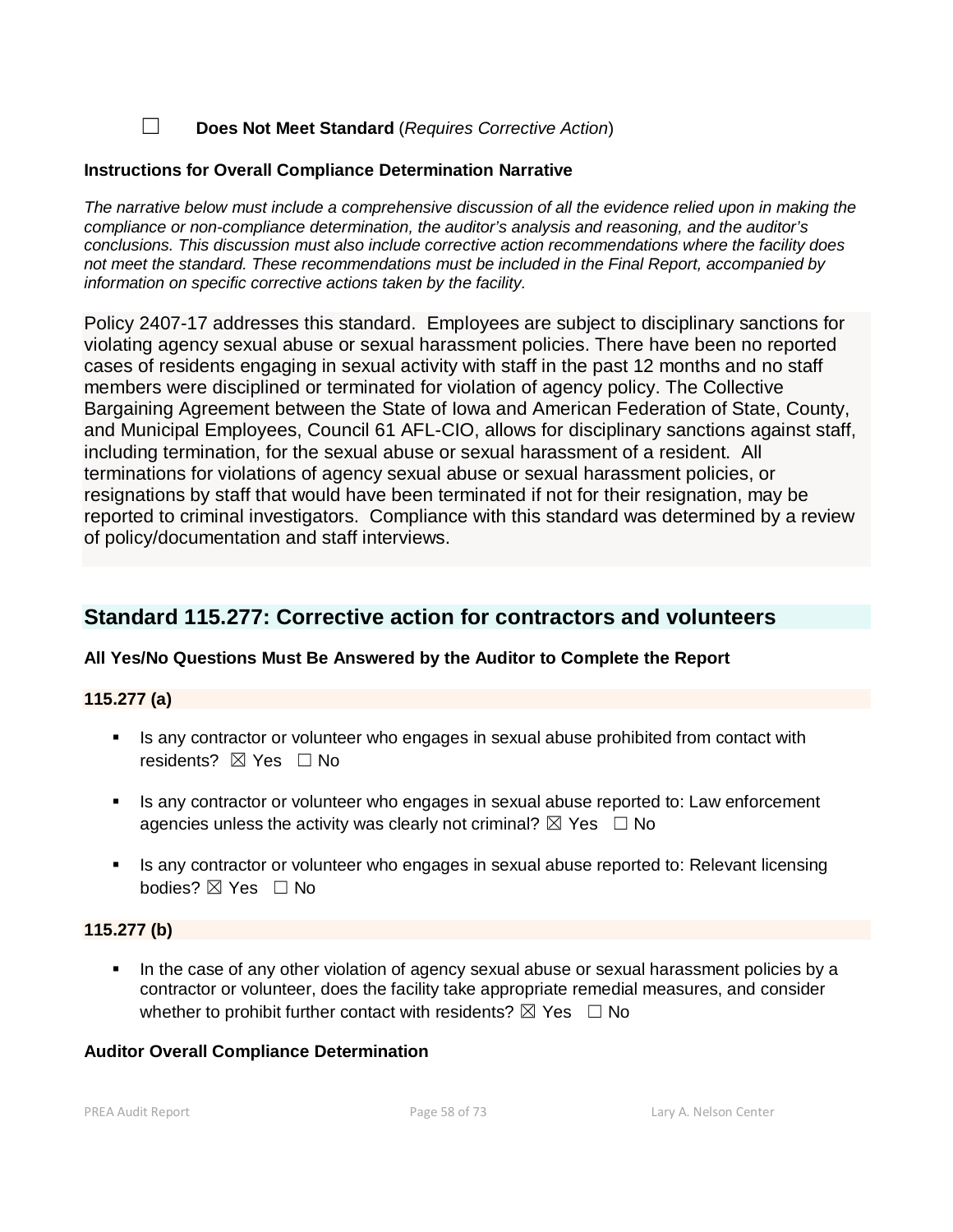- ☐ **Exceeds Standard** (*Substantially exceeds requirement of standards*)
- ☒ **Meets Standard** (*Substantial compliance; complies in all material ways with the standard for the relevant review period*)
- ☐ **Does Not Meet Standard** (*Requires Corrective Action*)

#### **Instructions for Overall Compliance Determination Narrative**

*The narrative below must include a comprehensive discussion of all the evidence relied upon in making the compliance or non-compliance determination, the auditor's analysis and reasoning, and the auditor's conclusions. This discussion must also include corrective action recommendations where the facility does not meet the standard. These recommendations must be included in the Final Report, accompanied by information on specific corrective actions taken by the facility.*

PREA policy 2407-17 addresses this standard. Any contractor or volunteer who engages in sexual abuse/sexual harassment would be prohibited from contact with residents and would be reported to the appropriate investigator and law enforcement or relevant professional/licensing/certifying bodies, unless the activity was clearly not criminal in nature. In cases that were not criminal in nature, the facility would take appropriate remedial measures and consider whether to prohibit further contact with residents. During the previous year, there were no incidents where a contractor or volunteer was accused or found guilty of sexual abuse or sexual harassment. Compliance with this standard was determined by a review of policy, volunteer/contractor training files, volunteer/contractor interviews and staff interviews. In the past 12 months, there have not been any contractors or volunteers accused of sexual abuse/sexual harassment of a resident.

# **Standard 115.278: Interventions and disciplinary sanctions for residents**

### **All Yes/No Questions Must Be Answered by the Auditor to Complete the Report**

### **115.278 (a)**

 Following an administrative finding that a resident engaged in resident-on-resident sexual abuse, or following a criminal finding of guilt for resident-on-resident sexual abuse, are residents subject to disciplinary sanctions pursuant to a formal disciplinary process?  $\square \boxtimes$  Yes  $\square$  No

### **115.278 (b)**

 Are sanctions commensurate with the nature and circumstances of the abuse committed, the resident's disciplinary history, and the sanctions imposed for comparable offenses by other residents with similar histories?  $\boxtimes$  Yes  $\Box$  No

#### **115.278 (c)**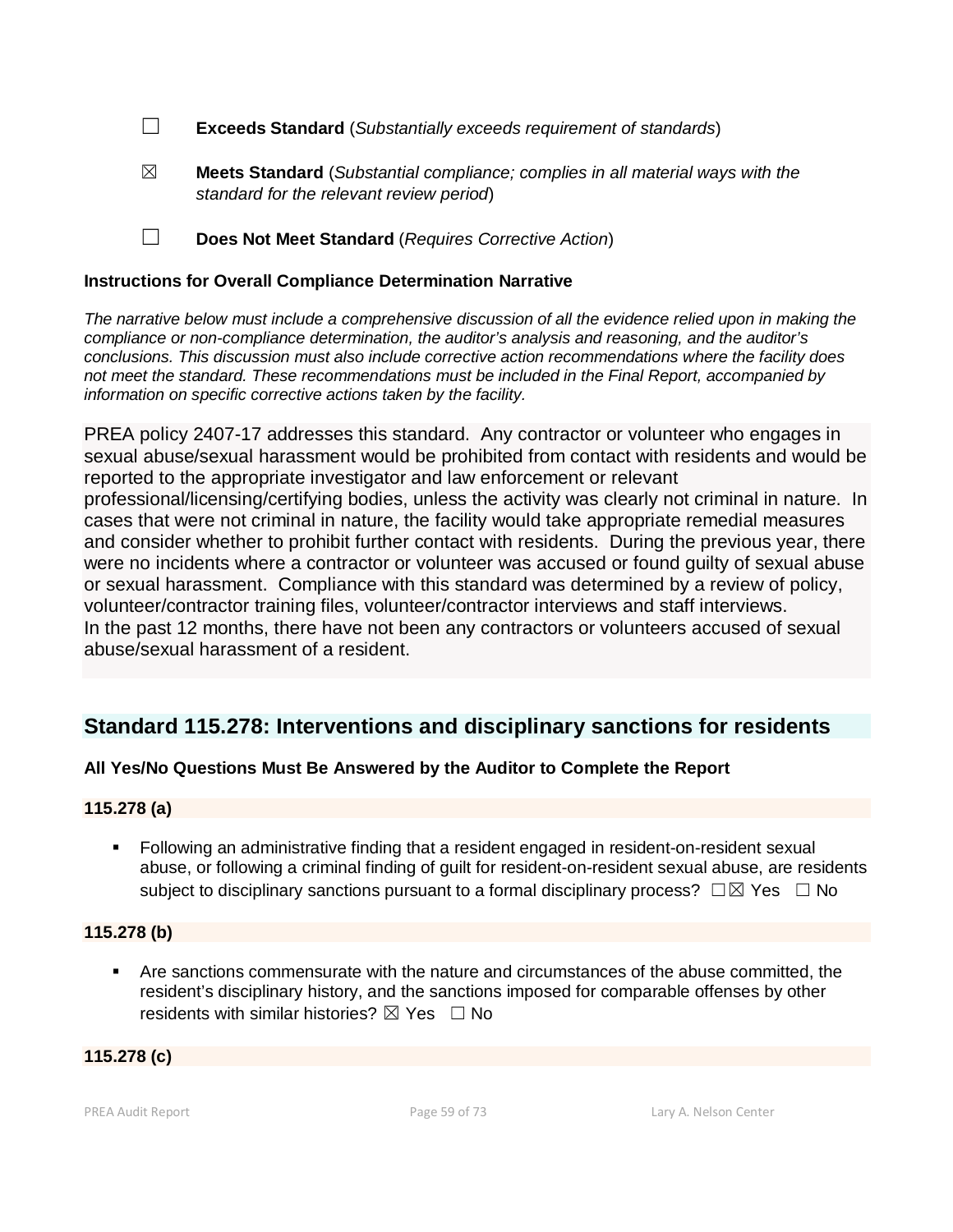When determining what types of sanction, if any, should be imposed, does the disciplinary process consider whether a resident's mental disabilities or mental illness contributed to his or her behavior? ⊠ Yes □ No

## **115.278 (d)**

 If the facility offers therapy, counseling, or other interventions designed to address and correct underlying reasons or motivations for the abuse, does the facility consider whether to require the offending resident to participate in such interventions as a condition of access to programming and other benefits?  $\boxtimes$  Yes  $\Box$  No

### **115.278 (e)**

 Does the agency discipline a resident for sexual contact with staff only upon a finding that the staff member did not consent to such contact?  $\boxtimes$  Yes  $\Box$  No

#### **115.278 (f)**

 For the purpose of disciplinary action does a report of sexual abuse made in good faith based upon a reasonable belief that the alleged conduct occurred NOT constitute falsely reporting an incident or lying, even if an investigation does not establish evidence sufficient to substantiate the allegation?  $\boxtimes$  Yes  $\Box$  No

#### **115.278 (g)**

 Does the agency always refrain from considering non-coercive sexual activity between residents to be sexual abuse? (N/A if the agency does not prohibit all sexual activity between residents.)  $\boxtimes$  Yes  $\square$  No  $\square$  NA

#### **Auditor Overall Compliance Determination**

- ☐ **Exceeds Standard** (*Substantially exceeds requirement of standards*)
- ☒ **Meets Standard** (*Substantial compliance; complies in all material ways with the standard for the relevant review period*)
- ☐ **Does Not Meet Standard** (*Requires Corrective Action*)

### **Instructions for Overall Compliance Determination Narrative**

*The narrative below must include a comprehensive discussion of all the evidence relied upon in making the compliance or non-compliance determination, the auditor's analysis and reasoning, and the auditor's conclusions. This discussion must also include corrective action recommendations where the facility does not meet the standard. These recommendations must be included in the Final Report, accompanied by information on specific corrective actions taken by the facility.*

PREA policy 2407-17 addresses this standard. Policy defines sexual assault of any person, involving non-consensual touching by force or threat of force, as the greatest severity level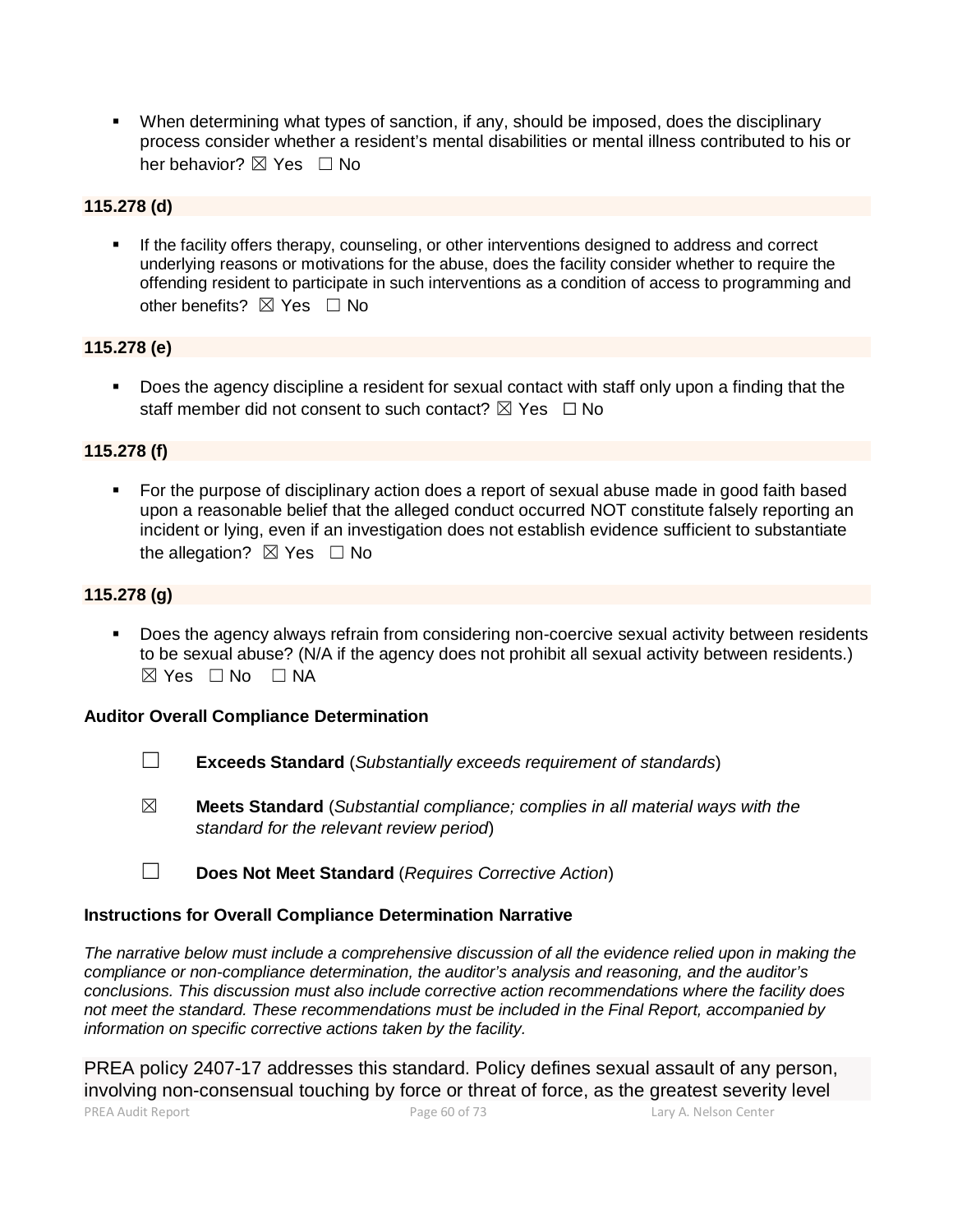prohibited act. The policy identifies residents engaging in sexual acts and making sexual proposals or threats to another as a high severity level prohibited act. Consensual sex or sexual harassment of any nature is prohibited and will result in discipline. Consensual sex between residents does not constitute sexual abuse. Sanctions are commensurate with the nature and circumstances of the abuse committed, along with the resident's disciplinary history and the sanctions imposed for comparable offenses by other residents with similar histories. Residents are subject to disciplinary sanctions pursuant to the formal disciplinary process defined in the policy. The facility does not discipline residents who make an allegation in good faith, even if an investigation does not establish evidence sufficient to substantiate the allegation. Interviews with the investigator confirmed compliance with this standard. The disciplinary process considers whether a resident's mental disabilities or mental illness contributed to the behavior when determining what type of sanction, if any, should be imposed. If mental disabilities or mental illness is a factor, the facility considers the offer of therapy, counseling, or other interventions designed to address and correct underlying reasons or motivations for the abuse. Compliance with this standard was determined by a review of policy/documentation, a review of the resident discipline process and staff interviews.

# **MEDICAL AND MENTAL CARE**

# **Standard 115.282: Access to emergency medical and mental health services**

# **All Yes/No Questions Must Be Answered by the Auditor to Complete the Report**

### **115.282 (a)**

 Do resident victims of sexual abuse receive timely, unimpeded access to emergency medical treatment and crisis intervention services, the nature and scope of which are determined by medical and mental health practitioners according to their professional judgment?  $\boxtimes$  Yes  $\Box$  No

### **115.282 (b)**

- If no qualified medical or mental health practitioners are on duty at the time a report of recent sexual abuse is made, do security staff first responders take preliminary steps to protect the victim pursuant to § 115.262?  $\boxtimes$  Yes  $\Box$  No
- Do security staff first responders immediately notify the appropriate medical and mental health practitioners? ⊠ Yes □ No

**115.282 (c)**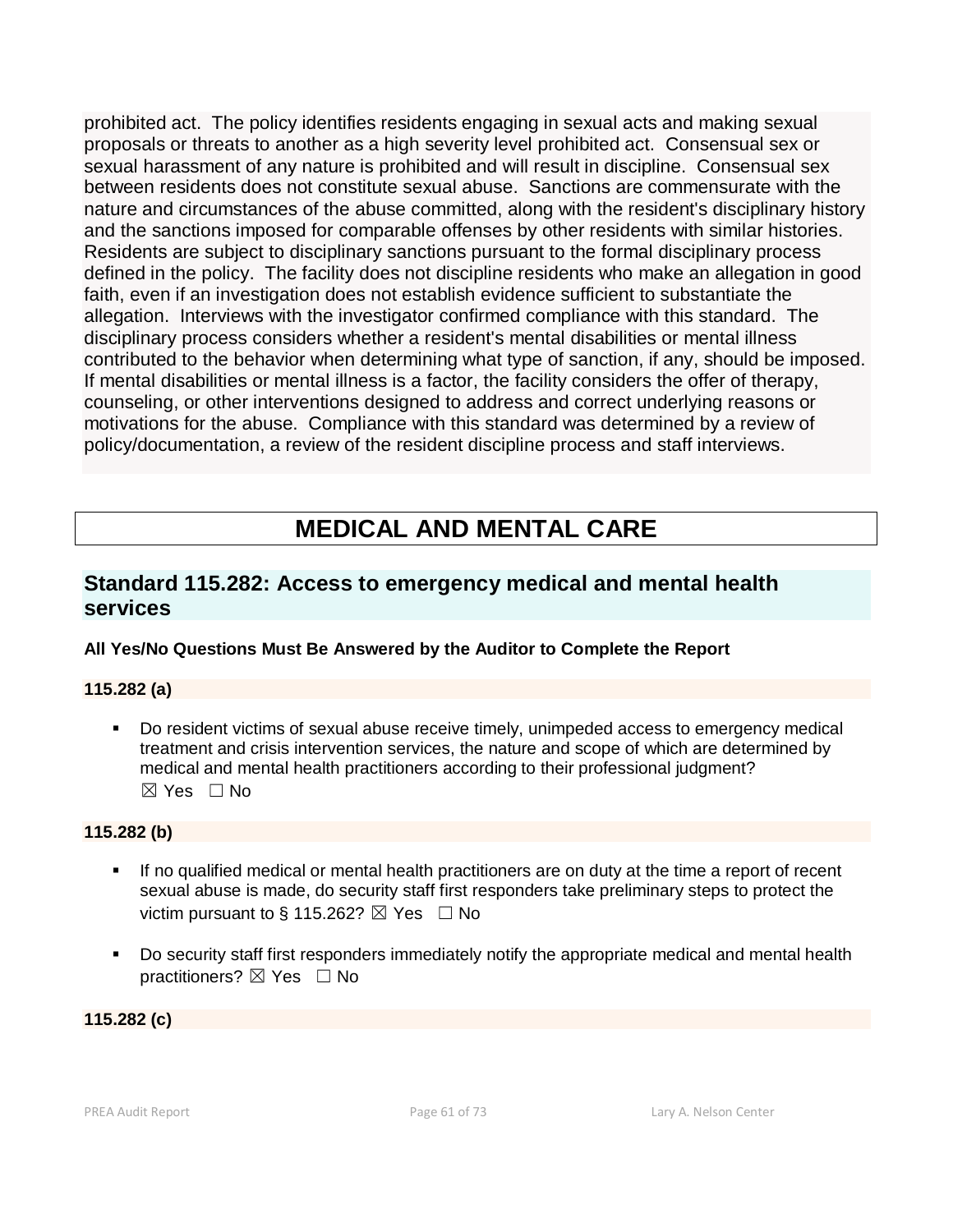Are resident victims of sexual abuse offered timely information about and timely access to emergency contraception and sexually transmitted infections prophylaxis, in accordance with professionally accepted standards of care, where medically appropriate?  $\boxtimes$  Yes  $\Box$  No

# **115.282 (d)**

 Are treatment services provided to the victim without financial cost and regardless of whether the victim names the abuser or cooperates with any investigation arising out of the incident?  $\boxtimes$  Yes  $\Box$  No

### **Auditor Overall Compliance Determination**

- ☐ **Exceeds Standard** (*Substantially exceeds requirement of standards*)
- ☒ **Meets Standard** (*Substantial compliance; complies in all material ways with the standard for the relevant review period*)
- ☐ **Does Not Meet Standard** (*Requires Corrective Action*)

### **Instructions for Overall Compliance Determination Narrative**

*The narrative below must include a comprehensive discussion of all the evidence relied upon in making the compliance or non-compliance determination, the auditor's analysis and reasoning, and the auditor's conclusions. This discussion must also include corrective action recommendations where the facility does not meet the standard. These recommendations must be included in the Final Report, accompanied by information on specific corrective actions taken by the facility.*

PREA policy 2408-17 addresses this standard. The facility has a MOU with the local University of Iowa Hospitals and Clinics, and St. Luke's Unity Point Medical Center for emergency medical and mental health treatment. The treatment is offered at no financial cost to the residents. There are no medical and mental health personnel at the facility, but there are two trained staff victim advocates. Additionally, the facility and the facility has a MOU with the Riverview Center for the purpose of providing advocacy services.

# **Standard 115.283: Ongoing medical and mental health care for sexual abuse victims and abusers**

### **All Yes/No Questions Must Be Answered by the Auditor to Complete the Report**

### **115.283 (a)**

 Does the facility offer medical and mental health evaluation and, as appropriate, treatment to all residents who have been victimized by sexual abuse in any prison, jail, lockup, or juvenile facility? ⊠ Yes □ No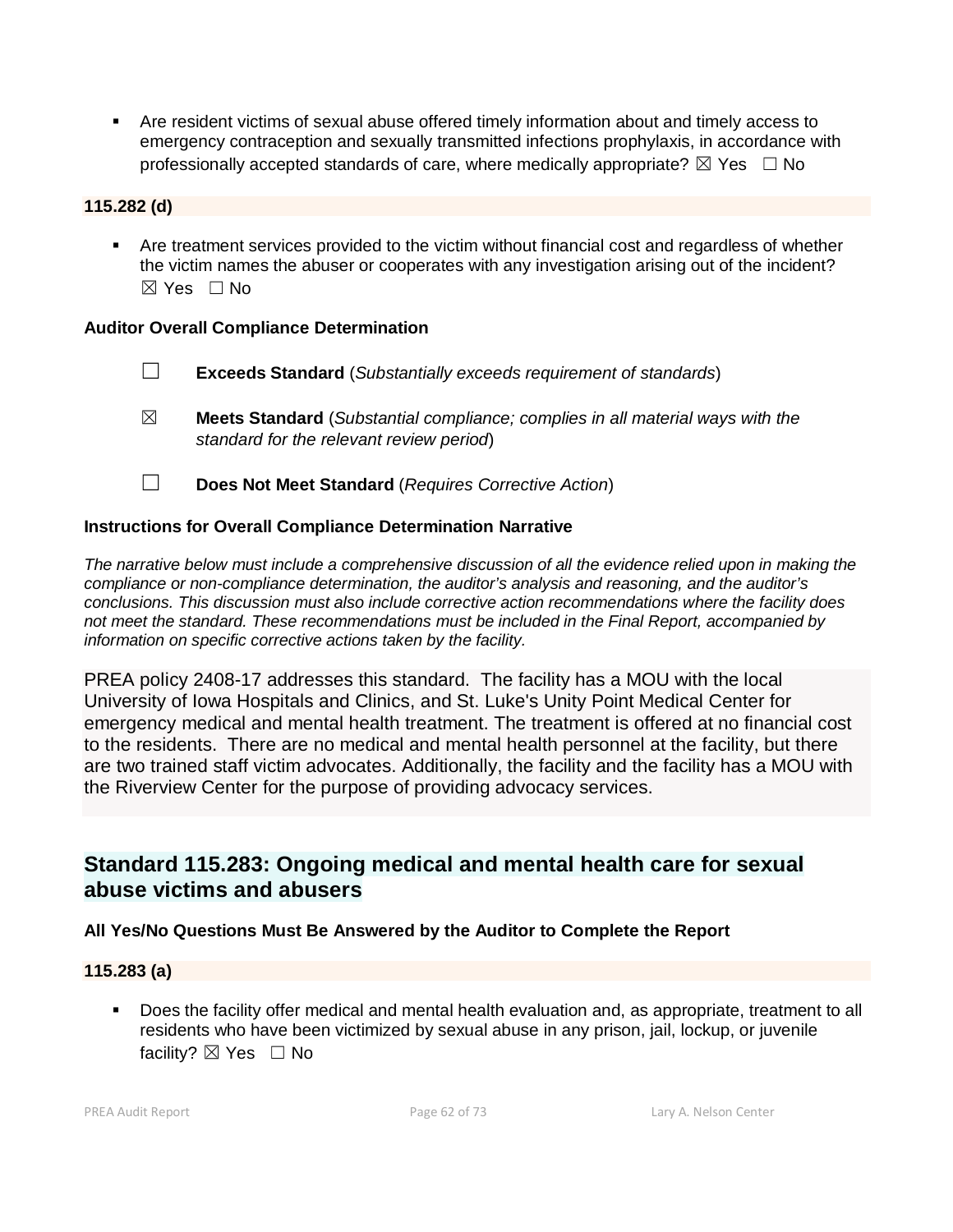#### **115.283 (b)**

 Does the evaluation and treatment of such victims include, as appropriate, follow-up services, treatment plans, and, when necessary, referrals for continued care following their transfer to, or placement in, other facilities, or their release from custody?  $\boxtimes$  Yes  $\Box$  No

#### **115.283 (c)**

Does the facility provide such victims with medical and mental health services consistent with the community level of care?  $\boxtimes$  Yes  $\Box$  No

#### **115.283 (d)**

 Are resident victims of sexually abusive vaginal penetration while incarcerated offered pregnancy tests? (N/A if all-male facility.)  $\boxtimes$  Yes  $\Box$  No  $\Box$  NA

#### **115.283 (e)**

If pregnancy results from the conduct described in paragraph  $\S$  115.283(d), do such victims receive timely and comprehensive information about and timely access to all lawful pregnancyrelated medical services? (N/A if all-male facility.)  $\Box$  Yes  $\Box$  No  $\boxtimes$  NA

#### **115.283 (f)**

 Are resident victims of sexual abuse while incarcerated offered tests for sexually transmitted infections as medically appropriate?  $\boxtimes$  Yes  $\Box$  No

#### **115.283 (g)**

 Are treatment services provided to the victim without financial cost and regardless of whether the victim names the abuser or cooperates with any investigation arising out of the incident? ☒ Yes ☐ No

#### **115.283 (h)**

 Does the facility attempt to conduct a mental health evaluation of all known resident-on-resident abusers within 60 days of learning of such abuse history and offer treatment when deemed appropriate by mental health practitioners?  $\boxtimes$  Yes  $\Box$  No

#### **Auditor Overall Compliance Determination**

- 
- ☐ **Exceeds Standard** (*Substantially exceeds requirement of standards*)
- ☒ **Meets Standard** (*Substantial compliance; complies in all material ways with the standard for the relevant review period*)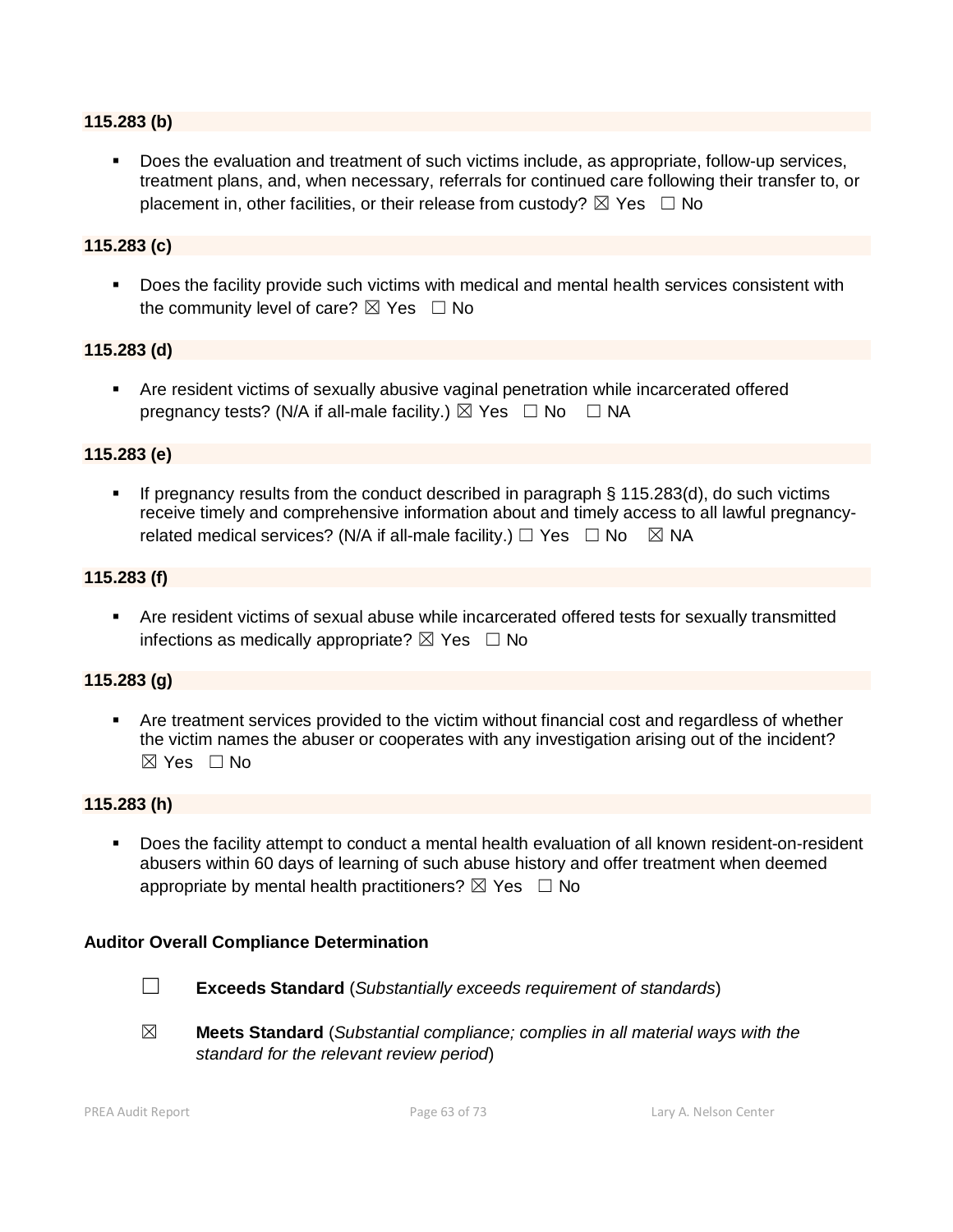☐ **Does Not Meet Standard** (*Requires Corrective Action*)

#### **Instructions for Overall Compliance Determination Narrative**

*The narrative below must include a comprehensive discussion of all the evidence relied upon in making the compliance or non-compliance determination, the auditor's analysis and reasoning, and the auditor's conclusions. This discussion must also include corrective action recommendations where the facility does not meet the standard. These recommendations must be included in the Final Report, accompanied by information on specific corrective actions taken by the facility.*

PREA policy 2408-17 addresses this standard. Medical and mental health services are without financial cost to the resident. The facility has a MOU with local University of Iowa Hospitals and Clinics and St. Luke's Unity Point Medical Center for the provision of these services. Compliance with this standard was determined by documentation review and administrative staff interviews.

# **DATA COLLECTION AND REVIEW**

# **Standard 115.286: Sexual abuse incident reviews**

#### **All Yes/No Questions Must Be Answered by the Auditor to Complete the Report**

#### **115.286 (a)**

 Does the facility conduct a sexual abuse incident review at the conclusion of every sexual abuse investigation, including where the allegation has not been substantiated, unless the allegation has been determined to be unfounded?  $\boxtimes$  Yes  $\Box$  No

#### **115.286 (b)**

Does such review ordinarily occur within 30 days of the conclusion of the investigation? ☒ Yes ☐ No

#### **115.286 (c)**

 Does the review team include upper-level management officials, with input from line supervisors, investigators, and medical or mental health practitioners?  $\boxtimes$  Yes  $\Box$  No

#### **115.286 (d)**

 Does the review team: Consider whether the allegation or investigation indicates a need to change policy or practice to better prevent, detect, or respond to sexual abuse?  $\boxtimes$  Yes  $\Box$  No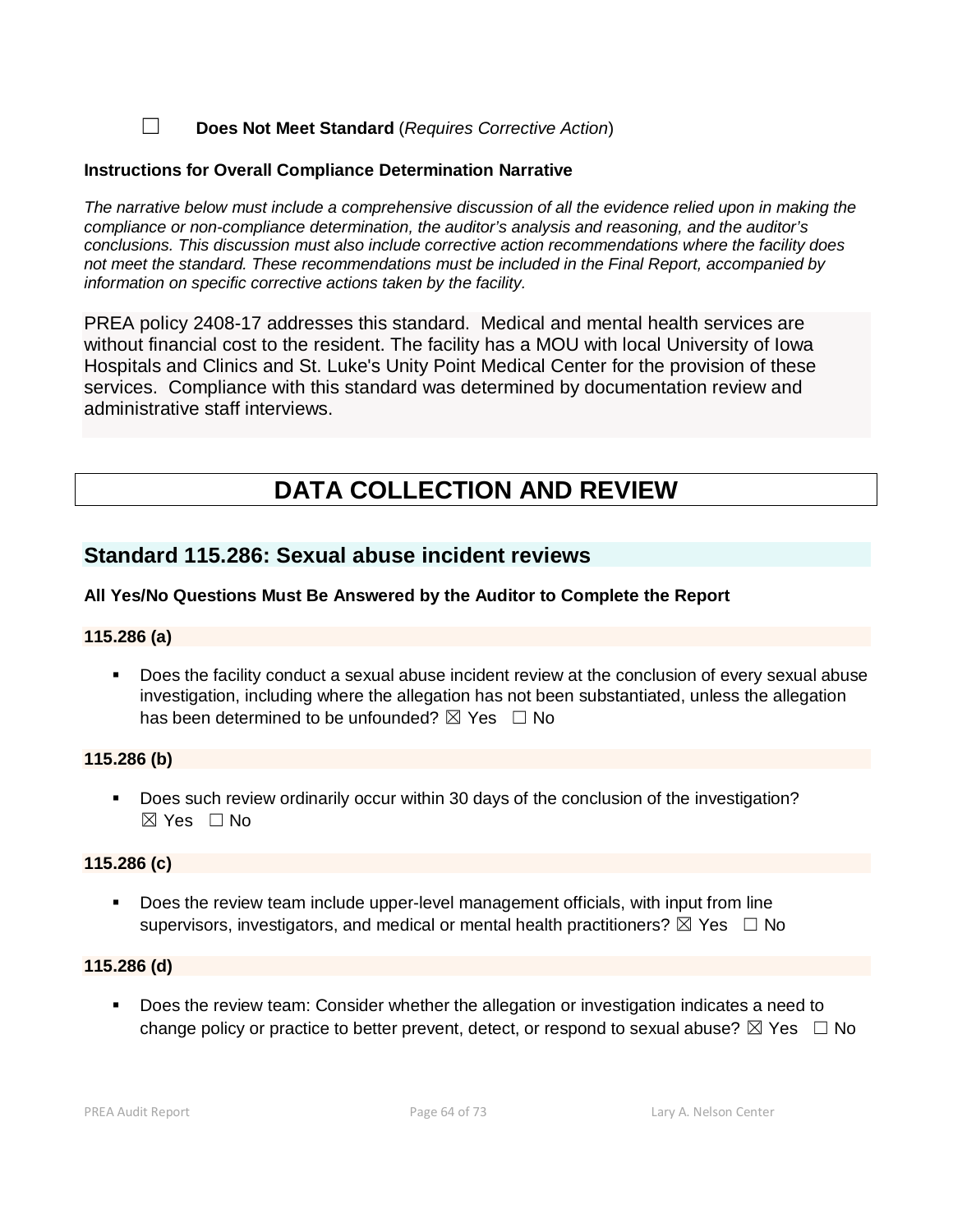- Does the review team: Consider whether the incident or allegation was motivated by race; ethnicity; gender identity; lesbian, gay, bisexual, transgender, or intersex identification, status, or perceived status; gang affiliation; or other group dynamics at the facility?  $\boxtimes$  Yes  $\Box$  No
- **Does the review team: Examine the area in the facility where the incident allegedly occurred to** assess whether physical barriers in the area may enable abuse?  $\boxtimes$  Yes  $\Box$  No
- Does the review team: Assess the adequacy of staffing levels in that area during different shifts? ⊠ Yes □ No
- **Does the review team: Assess whether monitoring technology should be deployed or** augmented to supplement supervision by staff?  $\boxtimes$  Yes  $\Box$  No
- Does the review team: Prepare a report of its findings, including but not necessarily limited to determinations made pursuant to §§ 115.286(d)(1) - (d)(5), and any recommendations for improvement and submit such report to the facility head and PREA compliance manager?  $\boxtimes$  Yes  $\Box$  No

### **115.286 (e)**

Does the facility implement the recommendations for improvement, or document its reasons for not doing so?  $\boxtimes$  Yes  $\Box$  No

#### **Auditor Overall Compliance Determination**

- ☐ **Exceeds Standard** (*Substantially exceeds requirement of standards*)
- ☒ **Meets Standard** (*Substantial compliance; complies in all material ways with the standard for the relevant review period*)
- ☐ **Does Not Meet Standard** (*Requires Corrective Action*)

#### **Instructions for Overall Compliance Determination Narrative**

*The narrative below must include a comprehensive discussion of all the evidence relied upon in making the compliance or non-compliance determination, the auditor's analysis and reasoning, and the auditor's conclusions. This discussion must also include corrective action recommendations where the facility does not meet the standard. These recommendations must be included in the Final Report, accompanied by information on specific corrective actions taken by the facility.*

PREA policy 2409-17 addresses this standard. The facility shall conduct a sexual violence incident review at the conclusion of every sexual violence investigation that results in a substantiated or unsubstantiated finding. The review will ordinarily occur within 30 days of conclusion of the investigation. During the past 12 months, all required reviews were completed within 30 days and documented. There were two allegations of sexual abuse and sexual harassment during the audit period. Both investigations are completed within 30 days. The incident review team consists of the Assistant Director, PREA Coordinator and other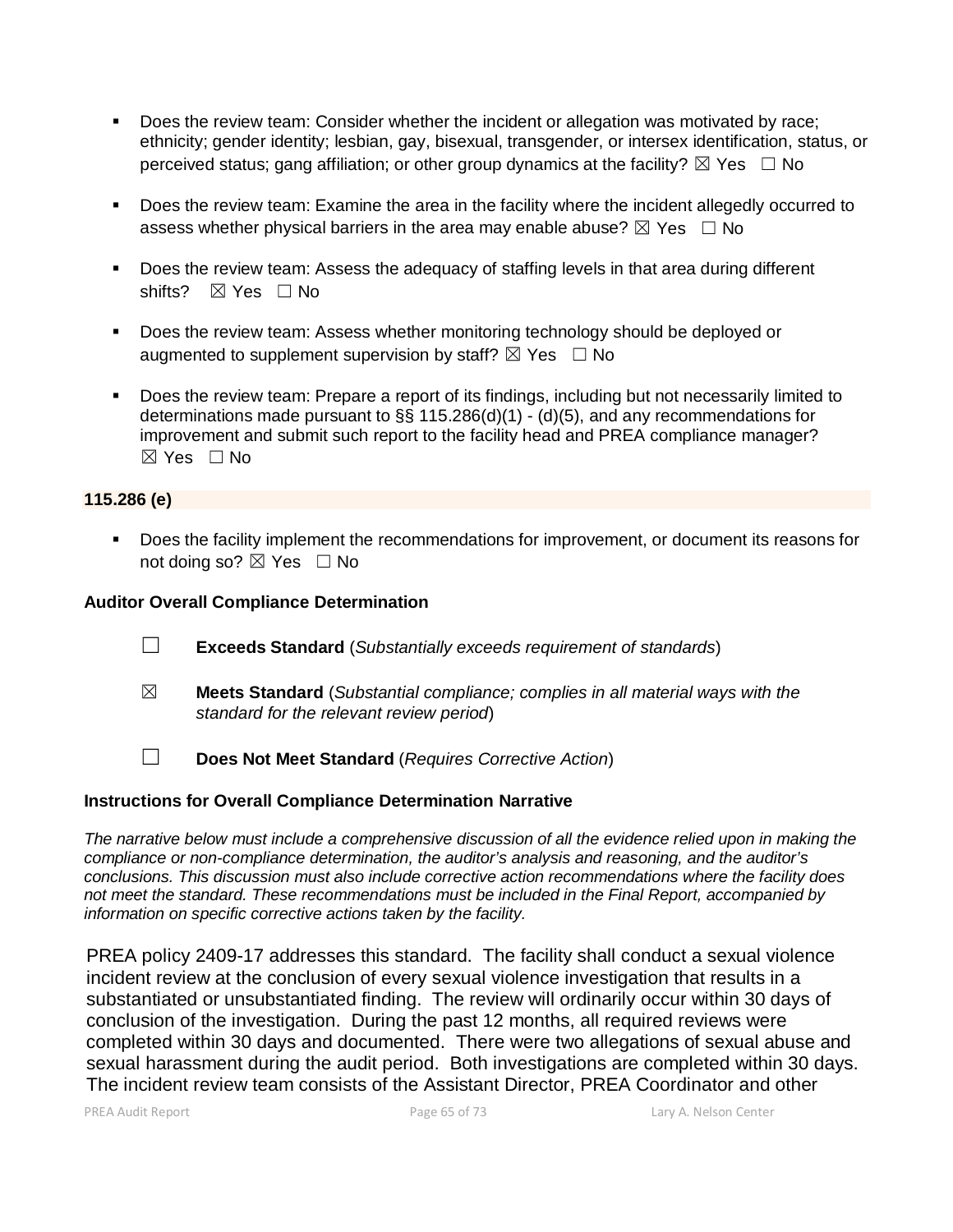administrative staff who were very knowledgeable concerning their duties for investigating and reviewing incidents. The team determines if the allegation or investigation indicates a need to change policy or practice to better prevent, detect, or respond to sexual abuse. They consider whether the incident or allegation was motivated by race, ethnicity and gender identity (whether is offender is gay, bisexual, transgender or intersex) or other status. They also consider if gang membership was involved or the incident was otherwise caused by other group dynamics. The team examines the area where the incident occurred to assess whether physical barriers may enable abuse, to assess the adequacy of staffing levels and whether monitoring technology should be deployed or augmented to supplement supervision by staff. A review of the policy, the sexual abuse incident form, incident review form and sexual abuse incident review reports, as well as interviews with members of the incident review team, support the finding that the facility is in compliance with this standard.

# **Standard 115.287: Data collection**

# **All Yes/No Questions Must Be Answered by the Auditor to Complete the Report**

# **115.287 (a)**

 Does the agency collect accurate, uniform data for every allegation of sexual abuse at facilities under its direct control using a standardized instrument and set of definitions?  $\boxtimes$  Yes  $\Box$  No

# **115.287 (b)**

Does the agency aggregate the incident-based sexual abuse data at least annually?  $\boxtimes$  Yes  $\Box$  No

# **115.287 (c)**

 Does the incident-based data include, at a minimum, the data necessary to answer all questions from the most recent version of the Survey of Sexual Violence conducted by the Department of Justice? ☒ Yes ☐ No

# **115.287 (d)**

 Does the agency maintain, review, and collect data as needed from all available incident-based documents, including reports, investigation files, and sexual abuse incident reviews?  $\boxtimes$  Yes  $\Box$  No

# **115.287 (e)**

 Does the agency also obtain incident-based and aggregated data from every private facility with which it contracts for the confinement of its residents? (N/A if agency does not contract for the confinement of its residents.)  $\boxtimes$  Yes  $\Box$  No  $\Box$  NA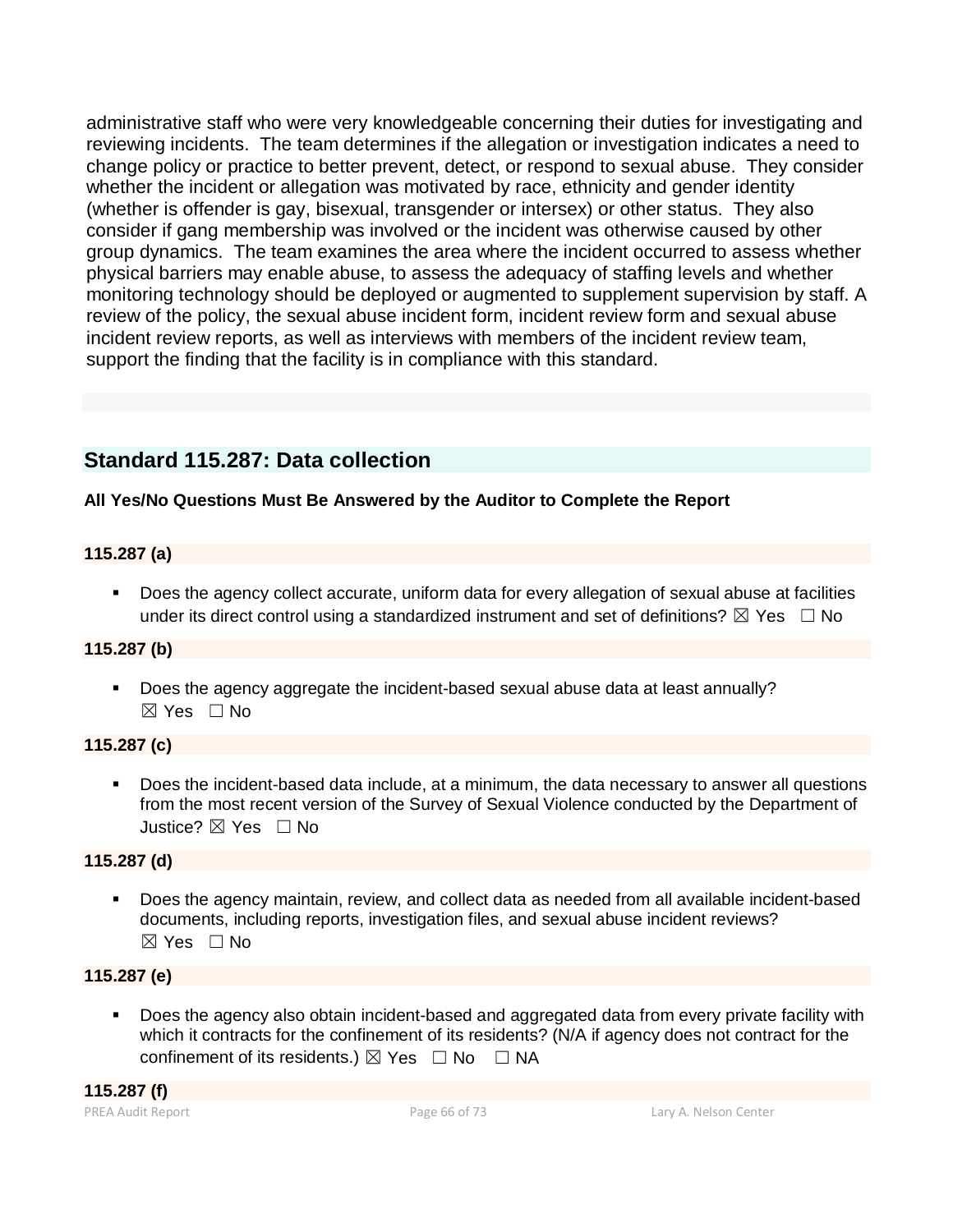Does the agency, upon request, provide all such data from the previous calendar year to the Department of Justice no later than June 30? (N/A if DOJ has not requested agency data.)  $⊠ Yes ⊡ No ⊡ NA$ 

### **Auditor Overall Compliance Determination**

- ☐ **Exceeds Standard** (*Substantially exceeds requirement of standards*)
- ☒ **Meets Standard** (*Substantial compliance; complies in all material ways with the standard for the relevant review period*)
- ☐ **Does Not Meet Standard** (*Requires Corrective Action*)

#### **Instructions for Overall Compliance Determination Narrative**

*The narrative below must include a comprehensive discussion of all the evidence relied upon in making the compliance or non-compliance determination, the auditor's analysis and reasoning, and the auditor's conclusions. This discussion must also include corrective action recommendations where the facility does not meet the standard. These recommendations must be included in the Final Report, accompanied by information on specific corrective actions taken by the facility.*

PREA policy 2409-17 addresses this standard. The facility collects accurate uniform data for every allegation of sexual abuse/harassment by using a standardized Iowa Department of Corrections PREA Investigation Data Base Report. The incident-based data collected includes the data necessary to answer all questions from the most recent version of the Survey of Sexual Violence conducted by the Department of Justice. The agency aggregates all data annually and reviews it annually. The auditor reviewed the annual report.

# **Standard 115.288: Data review for corrective action**

### **All Yes/No Questions Must Be Answered by the Auditor to Complete the Report**

#### **115.288 (a)**

- Does the agency review data collected and aggregated pursuant to § 115.287 in order to assess and improve the effectiveness of its sexual abuse prevention, detection, and response policies, practices, and training, including by: Identifying problem areas?  $\boxtimes$  Yes  $\Box$  No
- Does the agency review data collected and aggregated pursuant to § 115.287 in order to assess and improve the effectiveness of its sexual abuse prevention, detection, and response policies, practices, and training, including by: Taking corrective action on an ongoing basis?  $\boxtimes$  Yes  $\Box$  No
- Does the agency review data collected and aggregated pursuant to § 115.287 in order to assess and improve the effectiveness of its sexual abuse prevention, detection, and response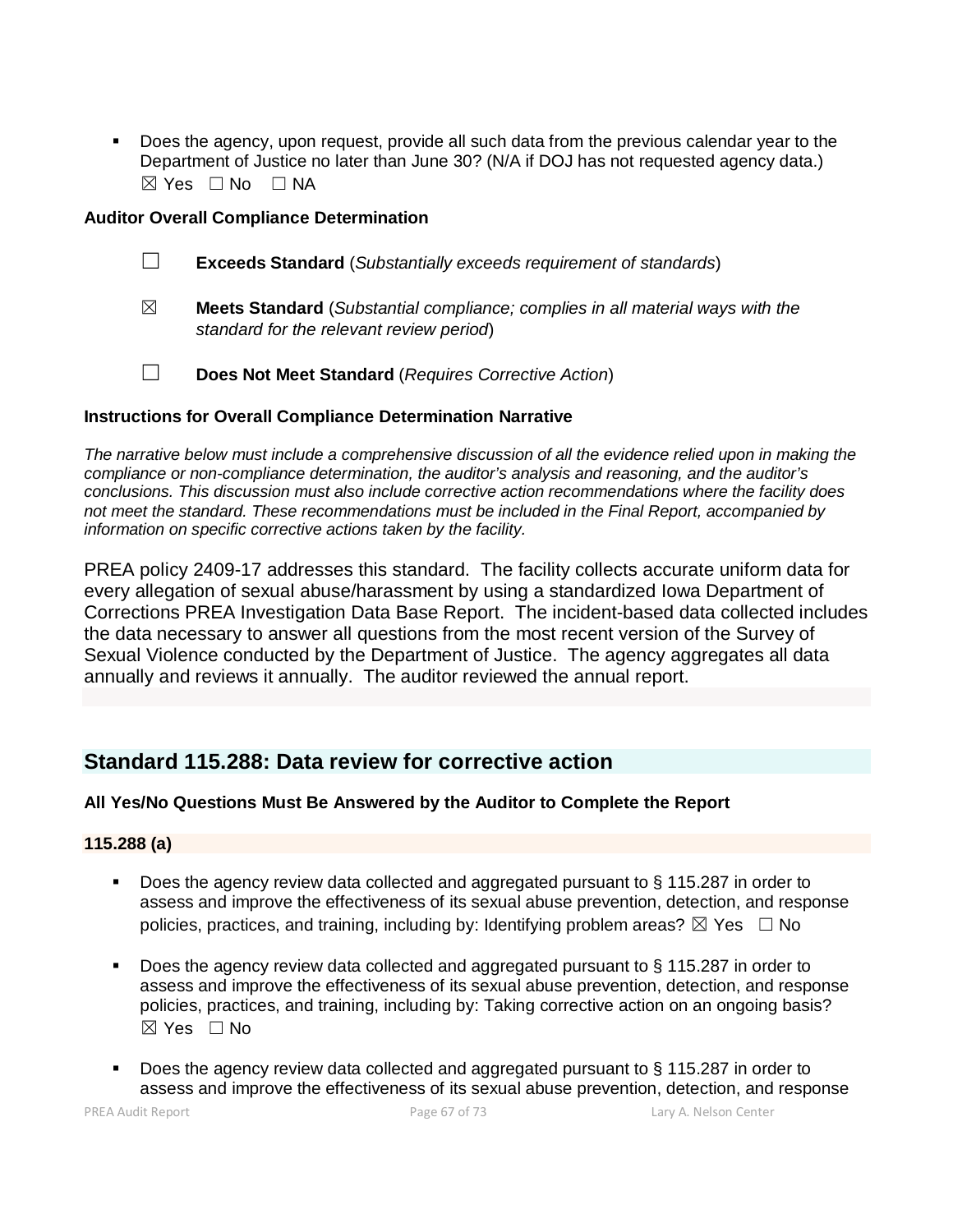policies, practices, and training, including by: Preparing an annual report of its findings and corrective actions for each facility, as well as the agency as a whole?  $\boxtimes$  Yes  $\Box$  No

#### **115.288 (b)**

 Does the agency's annual report include a comparison of the current year's data and corrective actions with those from prior years and provide an assessment of the agency's progress in addressing sexual abuse  $\boxtimes$  Yes  $\Box$  No

## **115.288 (c)**

If Is the agency's annual report approved by the agency head and made readily available to the public through its website or, if it does not have one, through other means?  $\boxtimes$  Yes  $\Box$  No

#### **115.288 (d)**

Does the agency indicate the nature of the material redacted where it redacts specific material from the reports when publication would present a clear and specific threat to the safety and security of a facility?  $\boxtimes$  Yes  $\Box$  No

#### **Auditor Overall Compliance Determination**

- ☐ **Exceeds Standard** (*Substantially exceeds requirement of standards*)
- ☒ **Meets Standard** (*Substantial compliance; complies in all material ways with the standard for the relevant review period*)
- ☐ **Does Not Meet Standard** (*Requires Corrective Action*)

#### **Instructions for Overall Compliance Determination Narrative**

*The narrative below must include a comprehensive discussion of all the evidence relied upon in making the compliance or non-compliance determination, the auditor's analysis and reasoning, and the auditor's conclusions. This discussion must also include corrective action recommendations where the facility does not meet the standard. These recommendations must be included in the Final Report, accompanied by information on specific corrective actions taken by the facility.*

Policy 2409-17 addresses this standard. The Iowa Department of Corrections and the Lary A. Nelson Center administrative staff review and assess all sexual abuse/sexual harassment data at least annually to improve the effectiveness of its sexual abuse prevention, detection and response policies, and to identify any issues or problematic areas and take corrective action if needed. The facility PREA Coordinator forwards data to the Iowa Department of Corrections. An annual report is prepared and placed on the department's website, www.iowacbc.org. The annual report was reviewed by the auditor.

# **Standard 115.289: Data storage, publication, and destruction**

PREA Audit Report Page 68 of 73 Lary A. Nelson Center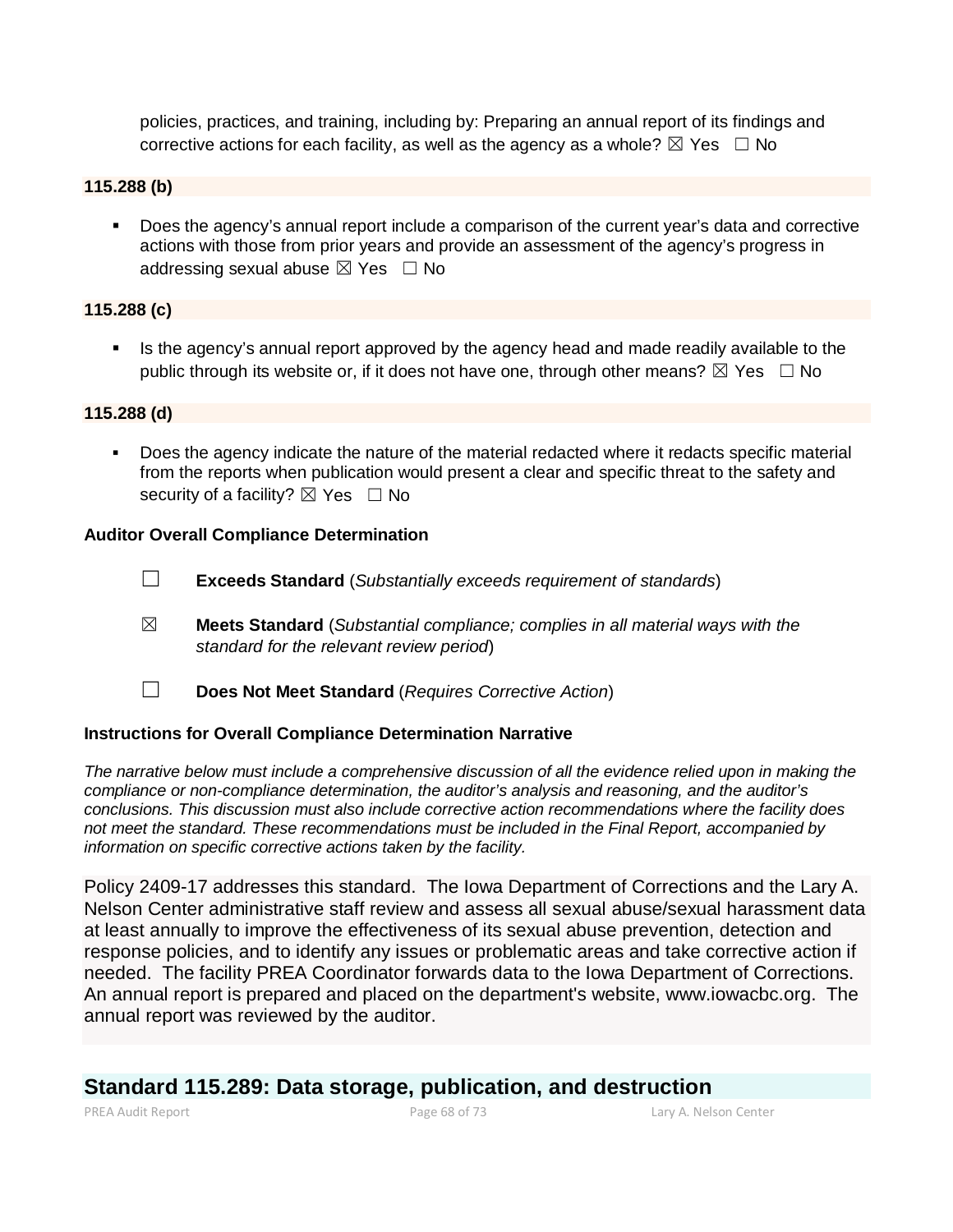# **All Yes/No Questions Must Be Answered by the Auditor to Complete the Report**

## **115.289 (a)**

Does the agency ensure that data collected pursuant to § 115.287 are securely retained?  $\boxtimes$  Yes  $\Box$  No

## **115.289 (b)**

 Does the agency make all aggregated sexual abuse data, from facilities under its direct control and private facilities with which it contracts, readily available to the public at least annually through its website or, if it does not have one, through other means?  $\boxtimes$  Yes  $\Box$  No

### **115.289 (c)**

**Does the agency remove all personal identifiers before making aggregated sexual abuse data** publicly available?  $\boxtimes$  Yes  $\Box$  No

### **115.289 (d)**

■ Does the agency maintain sexual abuse data collected pursuant to § 115.287 for at least 10 years after the date of the initial collection, unless Federal, State, or local law requires otherwise?  $\boxtimes$  Yes  $\Box$  No

### **Auditor Overall Compliance Determination**

- ☐ **Exceeds Standard** (*Substantially exceeds requirement of standards*)
- ☒ **Meets Standard** (*Substantial compliance; complies in all material ways with the standard for the relevant review period*)
- ☐ **Does Not Meet Standard** (*Requires Corrective Action*)

### **Instructions for Overall Compliance Determination Narrative**

*The narrative below must include a comprehensive discussion of all the evidence relied upon in making the compliance or non-compliance determination, the auditor's analysis and reasoning, and the auditor's conclusions. This discussion must also include corrective action recommendations where the facility does not meet the standard. These recommendations must be included in the Final Report, accompanied by information on specific corrective actions taken by the facility.*

PREA policy 2409-17 addresses this standard. The Facility PREA Coordinator reviews data compiled and issues a report to the Iowa Department of Corrections. The data is securely retained and published on the department website. The reports cover all data noted in this standard and are retained in a secured file.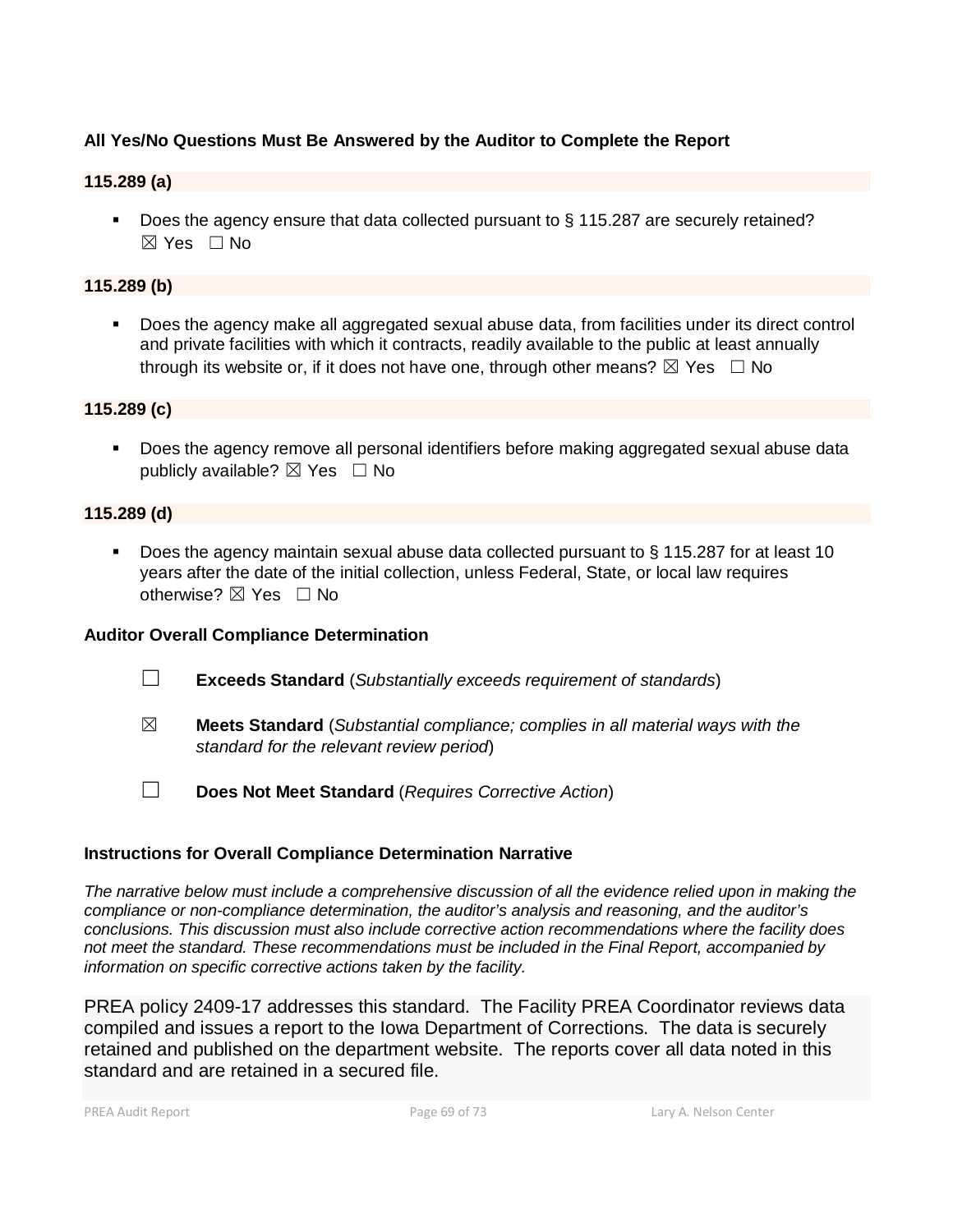# **AUDITING AND CORRECTIVE ACTION**

# **Standard 115.401: Frequency and scope of audits**

## **All Yes/No Questions Must Be Answered by the Auditor to Complete the Report**

### **115.401 (a)**

 During the prior three-year audit period, did the agency ensure that each facility operated by the agency, or by a private organization on behalf of the agency, was audited at least once? (*Note: The response here is purely informational. A "no" response does not impact overall compliance with this standard.*)  $\boxtimes$  Yes  $\Box$  No

### **115.401 (b)**

- Is this the first year of the current audit cycle? (*Note: a "no" response does not impact overall compliance with this standard.*)  $\boxtimes$  Yes  $\Box$  No
- If this is the second year of the current audit cycle, did the agency ensure that at least one-third of each facility type operated by the agency, or by a private organization on behalf of the agency, was audited during the first year of the current audit cycle? (N/A if this is **not** the *second* year of the current audit cycle.)  $\boxtimes$  Yes  $\Box$  No  $\Box$  NA
- If this is the third year of the current audit cycle, did the agency ensure that at least two-thirds of each facility type operated by the agency, or by a private organization on behalf of the agency, were audited during the first two years of the current audit cycle? (N/A if this is **not** the *third* year of the current audit cycle.)  $\boxtimes$  Yes  $\Box$  No  $\Box$  NA

### **115.401 (h)**

 Did the auditor have access to, and the ability to observe, all areas of the audited facility?  $\boxtimes$  Yes  $\Box$  No

### **115.401 (i)**

 Was the auditor permitted to request and receive copies of any relevant documents (including electronically stored information)?  $\boxtimes$  Yes  $\Box$  No

### **115.401 (m)**

 Was the auditor permitted to conduct private interviews with inmates, residents, and detainees? ☒ Yes ☐ No

#### **115.401 (n)**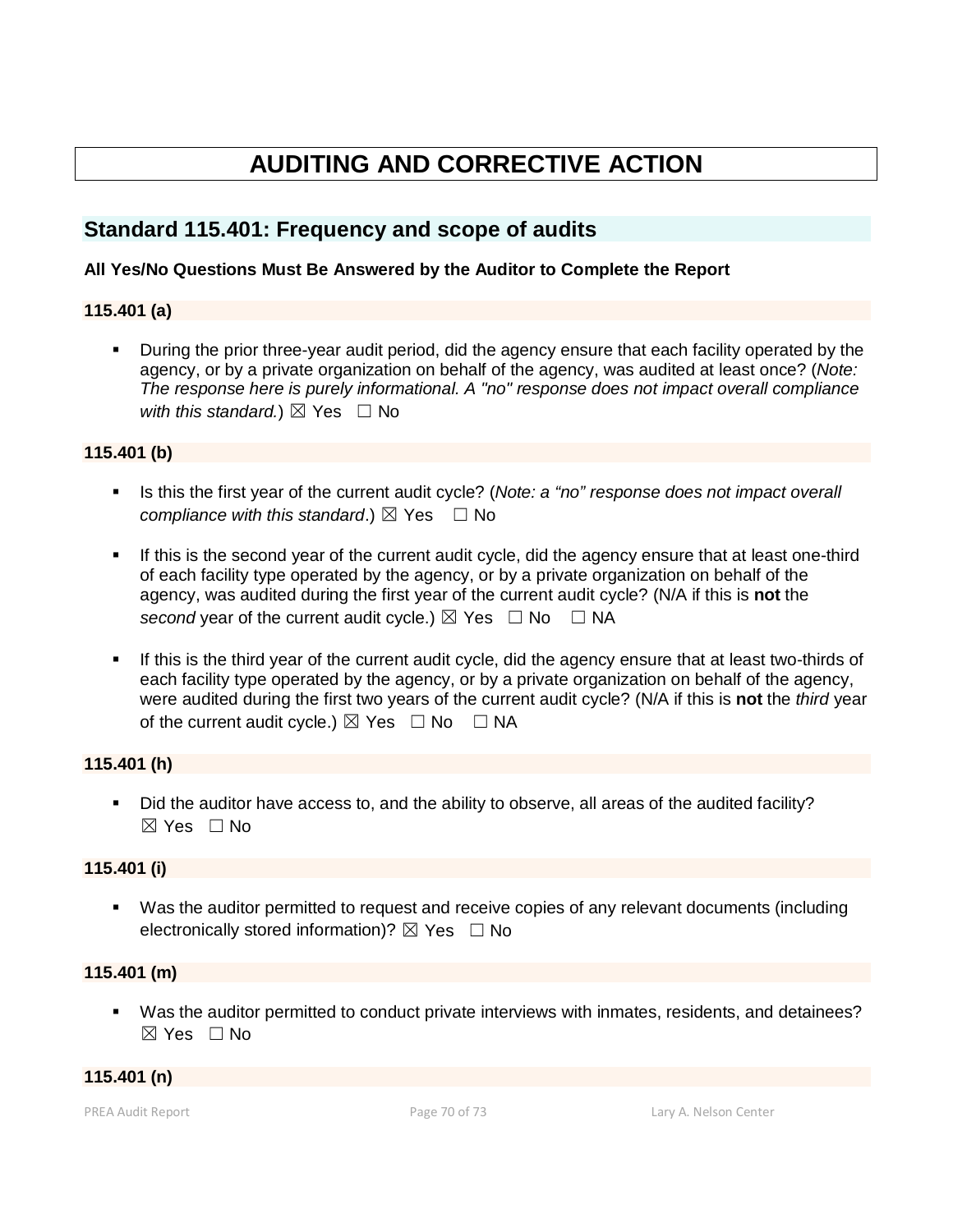Were residents permitted to send confidential information or correspondence to the auditor in the same manner as if they were communicating with legal counsel?  $\boxtimes$  Yes  $\Box$  No

# **Auditor Overall Compliance Determination**

- ☐ **Exceeds Standard** (*Substantially exceeds requirement of standards*)
- ☒ **Meets Standard** (*Substantial compliance; complies in all material ways with the standard for the relevant review period*)
- ☐ **Does Not Meet Standard** (*Requires Corrective Action*)

## **Instructions for Overall Compliance Determination Narrative**

*The narrative below must include a comprehensive discussion of all the evidence relied upon in making the compliance or non-compliance determination, the auditor's analysis and reasoning, and the auditor's conclusions. This discussion must also include corrective action recommendations where the facility does not meet the standard. These recommendations must be included in the Final Report, accompanied by information on specific corrective actions taken by the facility.*

This was the second PREA audit of this facility. The previous PREA audit was conducted in May 2015. The auditor was allowed access to all areas of the facility and had access to all required support documentation. The auditor was able to conduct private interviews with both residents and staff. The auditor was provided supporting documentation before and during the audit. Notifications of the audit posted throughout the facility allowed residents to send confidential letters to the auditor prior to the audit. There was no confidential correspondence received from the residents by the auditor.

# **Standard 115.403: Audit contents and findings**

# **All Yes/No Questions Must Be Answered by the Auditor to Complete the Report**

# **115.403 (f)**

 The agency has published on its agency website, if it has one, or has otherwise made publicly available, all Final Audit Reports within 90 days of issuance by auditor. The review period is for prior audits completed during the past three years PRECEDING THIS AGENCY AUDIT. In the case of single facility agencies, the auditor shall ensure that the facility's last audit report was published. The pendency of any agency appeal pursuant to 28 C.F.R. § 115.405 does not excuse noncompliance with this provision. (N/A if there have been no Final Audit Reports issued in the past three years, or in the case of single facility agencies that there has never been a Final Audit Report issued.)  $\boxtimes$  Yes  $\Box$  No  $\Box$  NA

### **Auditor Overall Compliance Determination**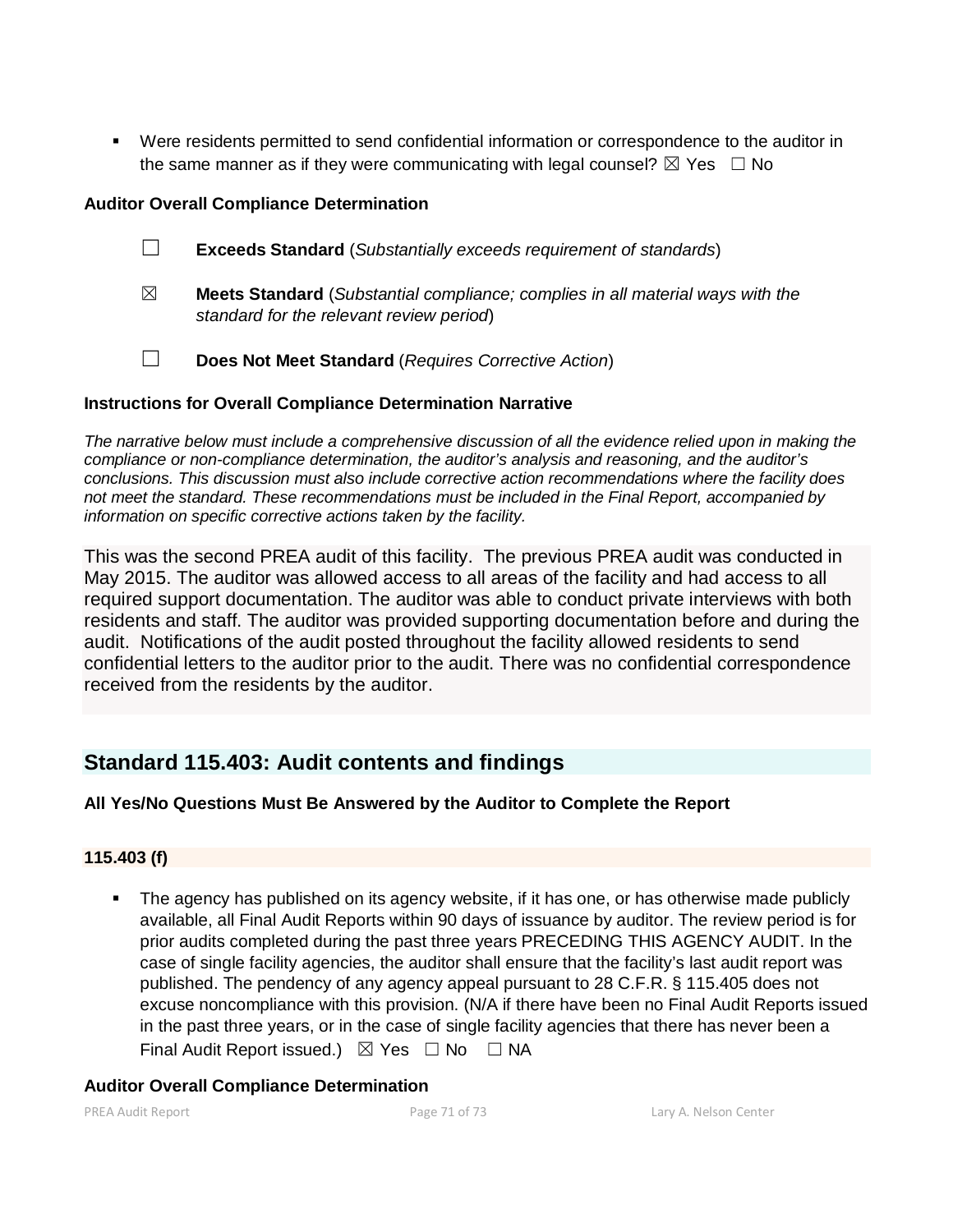- ☐ **Exceeds Standard** (*Substantially exceeds requirement of standards*)
- ☒ **Meets Standard** (*Substantial compliance; complies in all material ways with the standard for the relevant review period*)
- ☐ **Does Not Meet Standard** (*Requires Corrective Action*)

#### **Instructions for Overall Compliance Determination Narrative**

*The narrative below must include a comprehensive discussion of all the evidence relied upon in making the compliance or non-compliance determination, the auditor's analysis and reasoning, and the auditor's conclusions. This discussion must also include corrective action recommendations where the facility does not meet the standard. These recommendations must be included in the Final Report, accompanied by information on specific corrective actions taken by the facility.*

The Lary A. Nelson Center has fully implemented all policies, practices and procedures outlined in the PREA standards. The auditor reviewed applicable standards and, through the review of support documentation, interviews with staff and residents and the observation of physical evidence, concluded that this facility fully meets and substantially complies in all material ways with the PREA standards for the relevant review period. Facility policies are directly tied to the PREA standards and staff expectations. The facility's leadership is fully committed to eliminating sexual abuse/sexual harassment, as evidenced in the realistic staffing analysis and the recommendations for enhanced supervision techniques. PREA training for staff and residents is documented and all stakeholders receive the appropriate level of training and are knowledgeable of the intent of the PREA and the tools available to ensure prevention, detection, reporting and response to sexual abuse incidents. Sexual abuse and victimization propensity screening is well established and tracked in an organized fashion. Referrals for mental health counseling are integrated in the intake and allegations of sexual abuse processes. Medical networks for the residents are established in the community. The public has access to reporting mechanisms and facility PREA trends data via their website. The facility currently meets all the requirements of the PREA standards and no corrective actions are required.